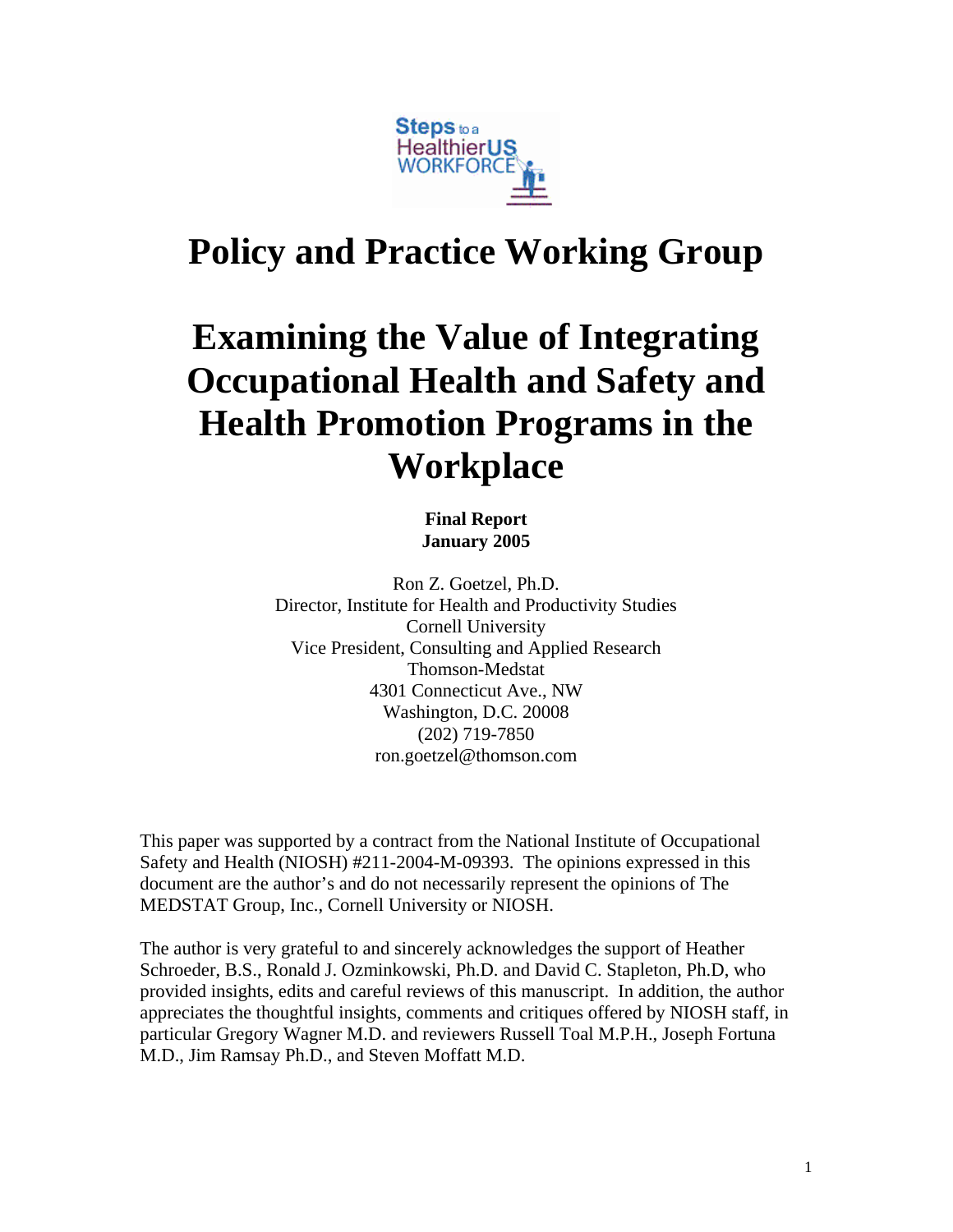| An Integrated Approach to Employee Health, Safety and Productivity Management                                                                                              |  |
|----------------------------------------------------------------------------------------------------------------------------------------------------------------------------|--|
|                                                                                                                                                                            |  |
|                                                                                                                                                                            |  |
|                                                                                                                                                                            |  |
|                                                                                                                                                                            |  |
|                                                                                                                                                                            |  |
| Developing an Integrated Health, Safety and Productivity Management Model as an                                                                                            |  |
| An Integrated Model for Improving Health, Safety and Productivity  14                                                                                                      |  |
| Arguments For and Against an Integrated Health, Safety and Productivity                                                                                                    |  |
|                                                                                                                                                                            |  |
| Integrating Health, Safety and Productivity Management Programs - A Practical                                                                                              |  |
|                                                                                                                                                                            |  |
| Macro Analyses -- Establishing Benchmarks and Best Practices in Health, Safety and<br>Conducting a Macro Diagnostic Analysis - Aggregating Health, Safety and Productivity |  |
| Leveraging Health and Productivity Management Benchmarking Data at The Dow                                                                                                 |  |
| Micro Analyses - Establishing Opportunities for Integrating Health, Safety and                                                                                             |  |
| Phase $II$ – Prescription for Action – Establishing a Strategic and Tactical                                                                                               |  |
|                                                                                                                                                                            |  |
|                                                                                                                                                                            |  |
|                                                                                                                                                                            |  |
|                                                                                                                                                                            |  |
|                                                                                                                                                                            |  |
|                                                                                                                                                                            |  |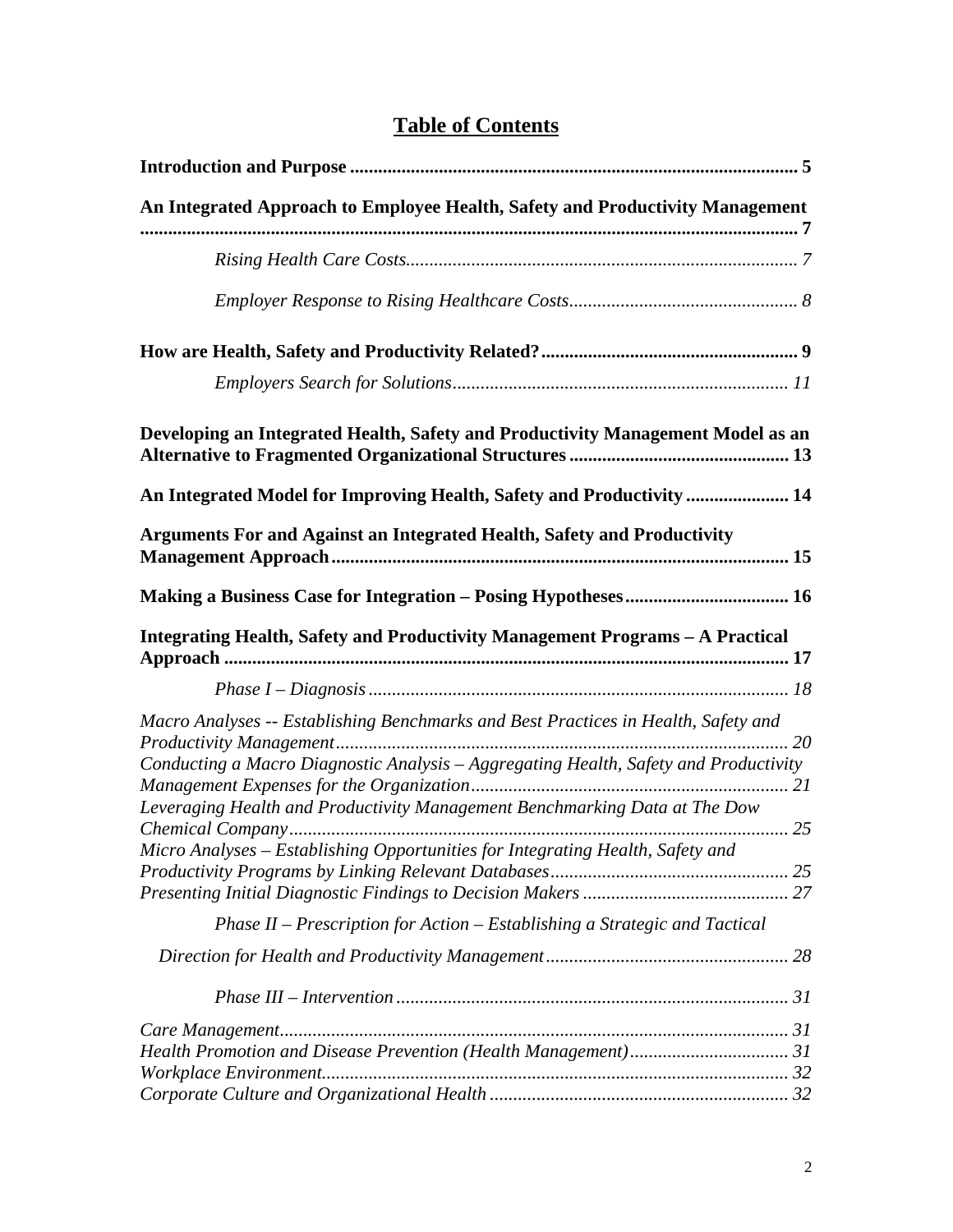| <b>Establishing Key Performance Measures, Benchmarks and Best Practices 47</b> |  |
|--------------------------------------------------------------------------------|--|
|                                                                                |  |
|                                                                                |  |
|                                                                                |  |
|                                                                                |  |
|                                                                                |  |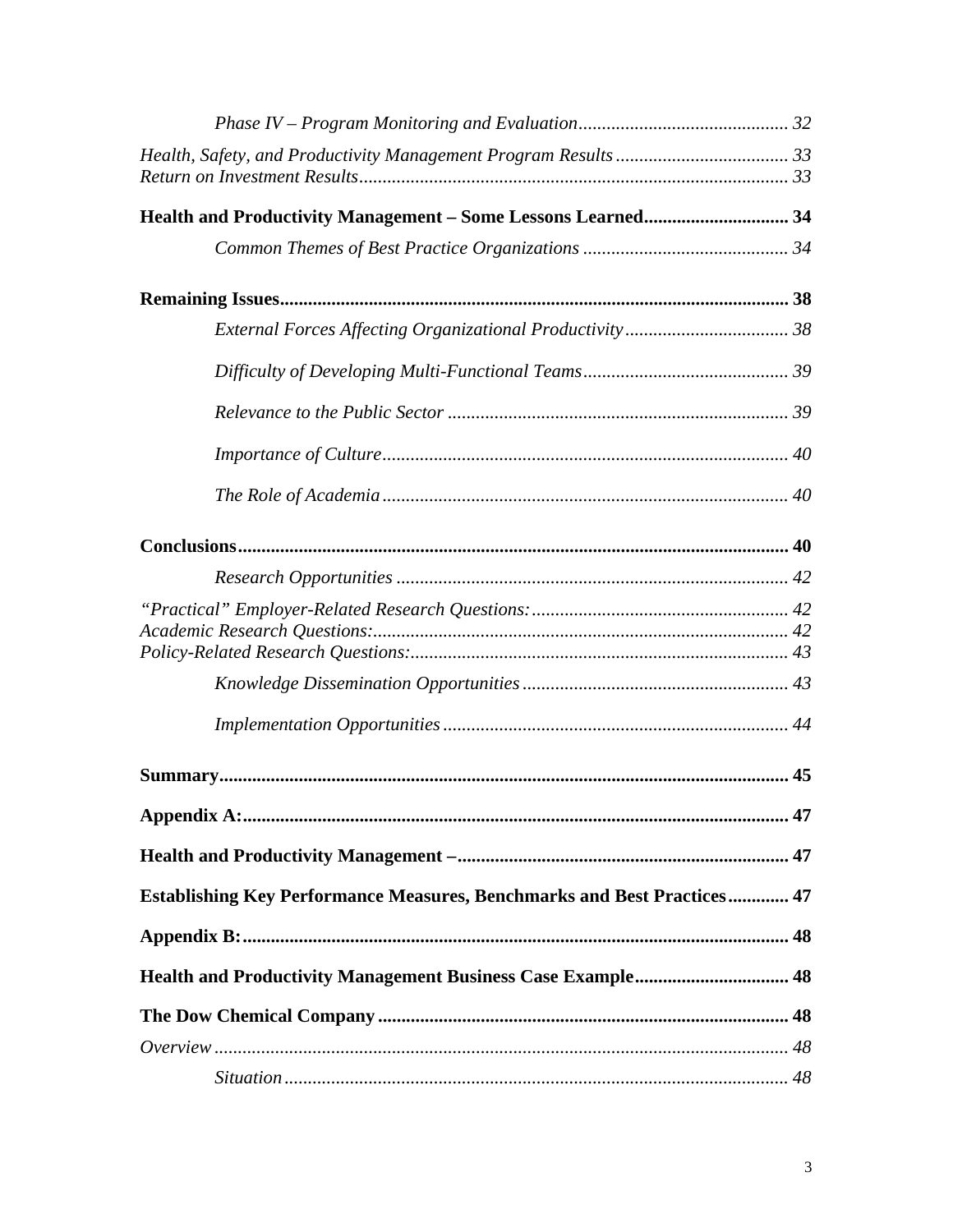| The Health and Productivity Cost Burden of the "Top 10" Physical and Mental                                                                                           |
|-----------------------------------------------------------------------------------------------------------------------------------------------------------------------|
|                                                                                                                                                                       |
| Health, Absence, Disability, and Presenteeism Cost Estimates of Certain Physical                                                                                      |
|                                                                                                                                                                       |
|                                                                                                                                                                       |
| The Relationship between Modifiable Health Risks and Health Care Expenditures:<br>An Analysis of the Multi-Employer HERO Health Risk and Cost Database  52            |
|                                                                                                                                                                       |
| Dow Chemical Health and Productivity Management Economic Evaluation Tool                                                                                              |
|                                                                                                                                                                       |
| <b>Examples of Organizations That Have Documented Health Improvements and Cost</b><br>Savings from Integrated Health, Safety and Productivity Management Programs. 55 |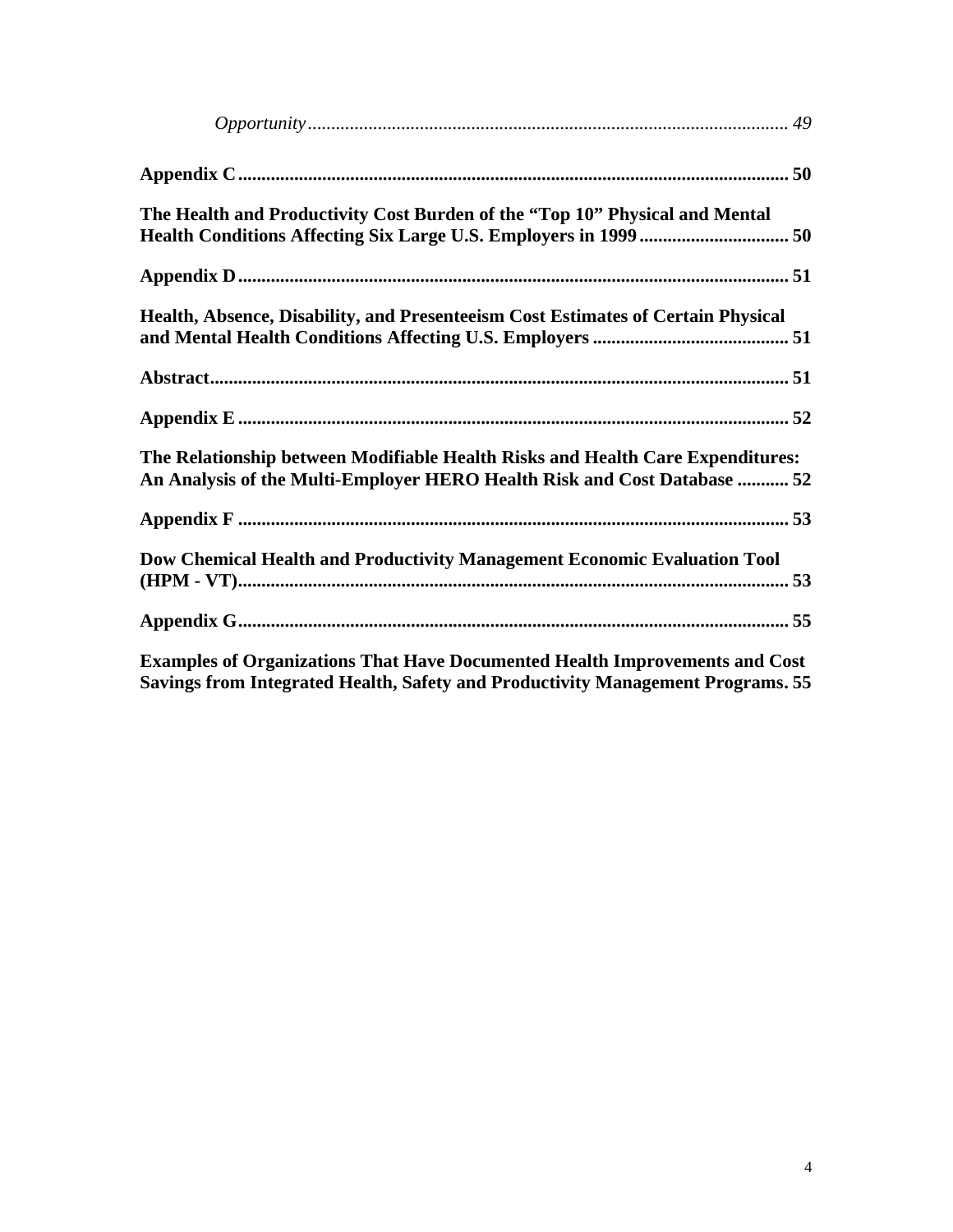# **Introduction and Purpose**

The U.S. workforce is changing rapidly. As a society we are moving toward a knowledge-based economy that relies heavily upon the creativity, mental stamina, and intellectual capacity of workers. Our economy is becoming much more dependent on "knowledge" workers as many traditional service and manufacturing jobs migrate to other countries. As noted in a recent speech by Federal Reserve Board Chairman Alan Greenspan, "…in 1900, agricultural and manual laborers composed about three-quarters of the workforce. By 1950, those types of workers accounted for one-half of the workforce, and though still critical to a significant part of our economic value-added, today compose only about one-quarter of our workforce… work is becoming less physically strenuous but more demanding intellectually, continuing a century-long trend toward a more-conceptual and less-physical economic output."

As we progress from a "brawn"- to a "brain"-based economy, the intellectual productivity of workers has assumed a much greater importance. Fortunately, the overall productivity of American workers has risen dramatically over the past several decades and especially in recent years. For example, in 2002, output per worker hour grew at an annual rate of more than 2.5 percent, compared with a rate of roughly 1.5 percent during the preceding two decades.<sup>1</sup> More recently, productivity has increased an astonishing  $4.5$ percent annually since the beginning of 2001.<sup>2</sup>

Clearly, a large portion of these productivity gains can be attributed to the billions of dollars spent on new technology and capital investment. Yet, another significant portion is a consequence of improvements in individual and organizational efficiencies, in many cases forced upon organizations that strive to remain competitive in a global market. As Greenspan explains, "It is, of course, difficult to separate rates of return based on the innovations embedded in new equipment from the enhanced returns made available by productive ideas … From an accounting perspective, efficiency gains, broadly defined as multifactor productivity, have accounted for roughly half the growth in labor productivity in recent years."<sup>3</sup>

At the same time, in order to stay competitive, organizations are adopting a "lean workforce" philosophy and many traditional manufacturing jobs are being transported overseas.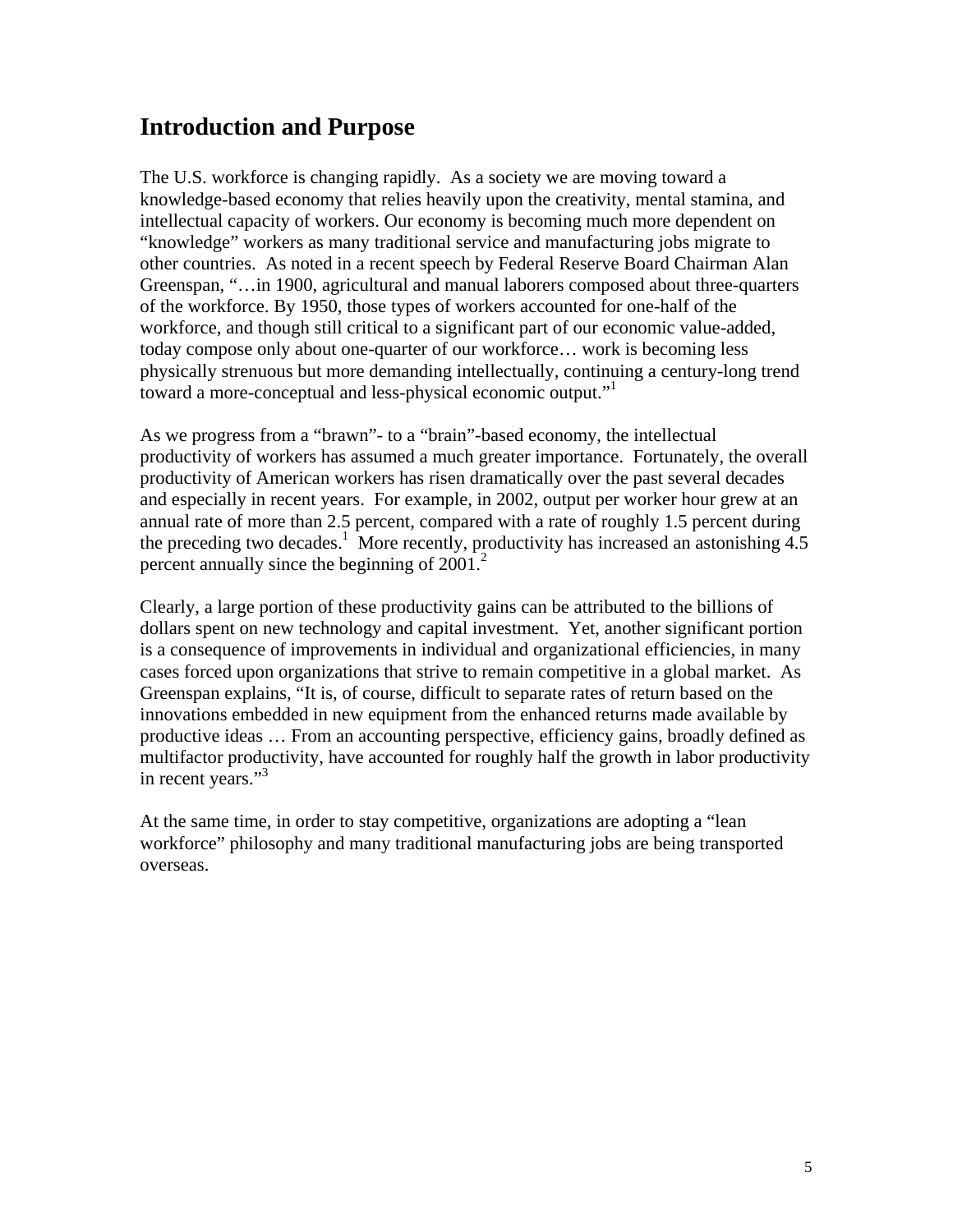This paper examines the role of worker health as a key contributing factor to increases in workplace productivity, and the emergence of organizational practices that support the integration of occupational health, safety and productivity management programs. We explore answers to the following questions:

- What is the context for examining the relationship between worker health, safety, and productivity gains?
- Can a business case be developed for introducing and maintaining an integrated model of health, safety, and productivity management? Is it feasible to advocate for a coordinated approach to worker health at a time when the overall business imperative is focused on cost-cutting?
- What have employers done to advance employee health, safety, and productivity efforts?
- What methods are used to measure and monitor health, safety and productivity outcomes in the workplace?
- Is there evidence that improvements in the health and well being of workers can achieve economic benefits?
- What can be learned from successful efforts at integrating health, safety, and productivity management initiatives in American businesses?
- What is needed to promote research and fill critical knowledge gaps, to disseminate information about what is already known in this field, and to identify and reinforce successful practices?

This background paper directly addresses these and related issues. We describe how workers' poor health, either physical or mental, puts their productivity and safety at risk. Workers and their employers are beset by increased health care costs, heightened absenteeism, increased disability rates, additional safety incidents, higher workers' compensation claims, and a reduction in productive work output otherwise known as "presenteeism." We describe a new and emerging business strategy called *Health and Productivity Management,* or HPM, which has been in the forefront of advocating for integrated employee health, safety, and productivity management programs. We describe the rationale for integrating diverse and often competing organizational functions into a cohesive and coordinated unit, but also talk about the barriers to such efforts. We discuss the overall process that many employers have used to implement an integrated model. We review some of the common threads that run across several successful integrated program implementation efforts. We point to examples of "best practices" and quantitative results reported by these organizations. The paper concludes with some suggestions for next steps to be considered by government, industry, unions, nongovernment organizations, academia, and other policy experts. These suggestions focus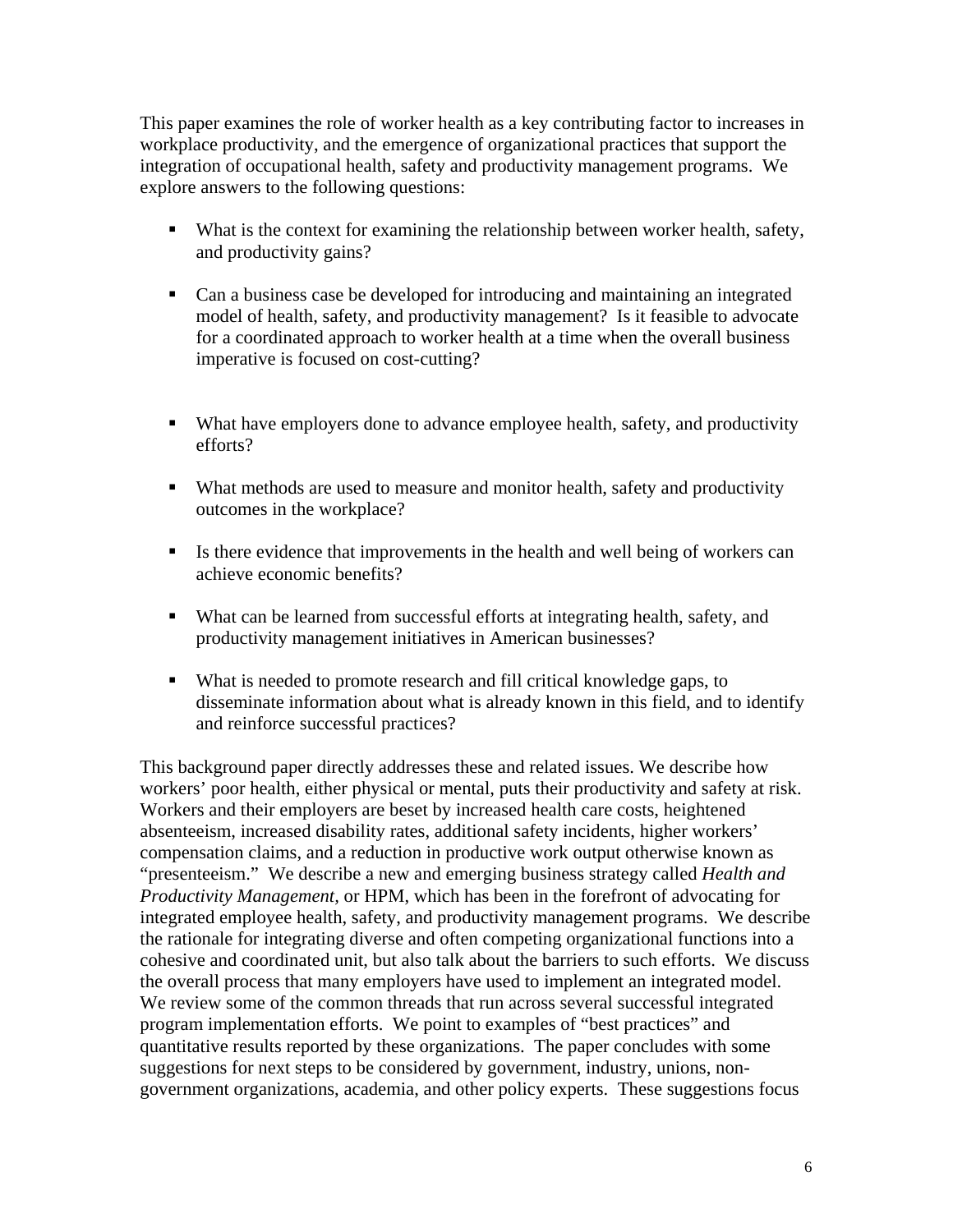on policies and circumstances that would enhance the development of more integrated health, safety and productivity management programs for adoption by U.S. employers.

We begin with a discussion of the context for the recent surge of interest in integration efforts directed at employee health, safety and productivity management.

# **An Integrated Approach to Employee Health, Safety and Productivity Management**

Integrated health, safety and productivity management programs are emerging as a business imperative aimed at improving the total value of human resource investments. These programs rely upon the joint management of human resources benefits and programs that employees may access when they are sick, injured or balancing work/life issues. They include health insurance, disability and workers' compensation, employee assistance, paid sick leave, and occupational safety programs. Also included are activities meant to enhance morale, reduce turnover, and increase on-the-job productivity**.** 

An integrated health, safety and productivity management model evolved over the past five to ten years. What led to its emergence? What prompted business leaders to actively pursue an integrated approach as a business imperative? Below we review some of the forces that supported a growing interest in, and adoption of, integrated health, safety and productivity management programs among American businesses.

# **Rising Health Care Costs**

U.S. healthcare costs continue to escalate with no immediate relief in sight. In 2004, healthcare spending is expected to total \$1.8 trillion, or 15.5 percent of the Gross Domestic Product  $(GDP)^4$  -- a significantly larger portion of national wealth as compared to 11.1 percent 15 years ago.<sup>5</sup> Healthcare spending is projected to account for 18.4 percent of GDP by 2013 when more than one out of every four dollars of personal consumption will be spent on healthcare.<sup>4</sup>

For employers, the expense associated with providing health benefits to employees is becoming increasingly worrisome. During the past three years, annual health insurance costs have increased an average of 12.5 percent. $\overline{6}$  A recent survey by Mercer Human Resource Consulting found that employers expect health care costs to rise 12.9 percent in 2005 if benefit plan designs remain unchanged.<sup>7</sup>

In 2003, the annual cost of providing health insurance benefits averaged \$3,391 for employee-only coverage and \$9,075 for family coverage.<sup>8</sup> On average, employers paid 84 percent of the premium for employee-only coverage and 73 percent for family coverage.<sup>8</sup> However, when factoring in productivity related expenses, the costs to employers are significantly greater. Parry et al<sup>9</sup> estimated that the overall health and productivity cost burden to employers averaged \$16,091 in 2002. This calculation included direct payments for health benefits and indirect payments attributable to lost productivity. Some of the expenses associated with lost productivity included hiring replacement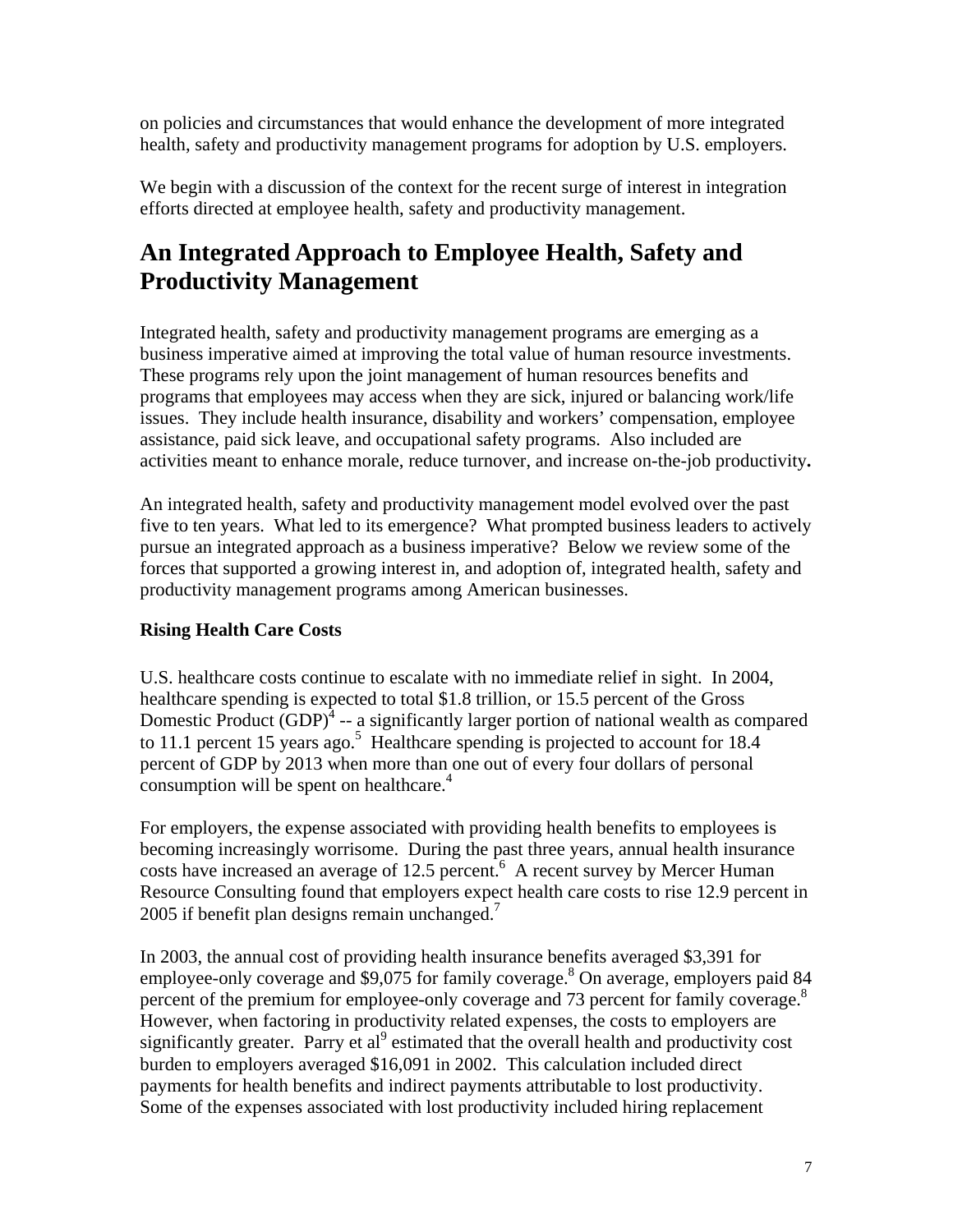workers when an employee is absent (absenteeism) and reduction in services, loss of output and missed sales opportunities when employees are distracted or less attentive, especially when affected by poor health (presenteeism).

When all of these expense components are presented to employers individually and in aggregate, employers begin to understand that health care means more than paying doctor, hospital and drug bills. Health also impacts their employees' safety and productivity. Workers in poor health, and those with behavioral risk factors, may cost the organization more than can be measured by adding up medical expenses; the spillover effects on other areas such as safety, morale, and productivity may be significant.

### **Employer Response to Rising Healthcare Costs**

But, not all employers are as broadminded and aware of the economic consequences of poor health. When examining their organization's balance sheet, employers focus mainly on their unsustainable rising health care costs. They are appropriately worried that rising health care costs will erode their profitability and make them less competitive in a global marketplace. According to consulting firm Deloitte and Touche<sup>10</sup> and a survey conducted by the Benefits Roundtable,<sup>11</sup> about 90 percent of senior managers rate "protecting employers from rising health care costs" as their number one or number two priorities.

How do employers plan to battle the rise in health care costs? Among the options being considered are the following:

- Withdraw or significantly curtail health care benefits to employees;
- Shift a larger portion of expense to employees by charging more for health benefits in the form of increased premiums, higher deductibles, greater coinsurance, and wider use of consumer-driven health plans – plans that are designed to offload much of the cost of care by introducing higher thresholds for submitting medical claims and requiring employees to pay a larger proportion of their bills;
- Change providers' behavior and fees by negotiating additional discounts for services, offering incentives for more efficient care practices, rewarding providers for adhering to evidence-based treatment guidelines, and channeling patients away from less costeffective and unsafe providers;
- Support state and federal legislation that would lessen burdensome mandates and shift costs from the private to the public sector;
- Change end-user consumer and patient behaviors by encouraging individuals to use fewer services or use services more efficiently, and supporting their efforts in selfcare and smart consumerism; and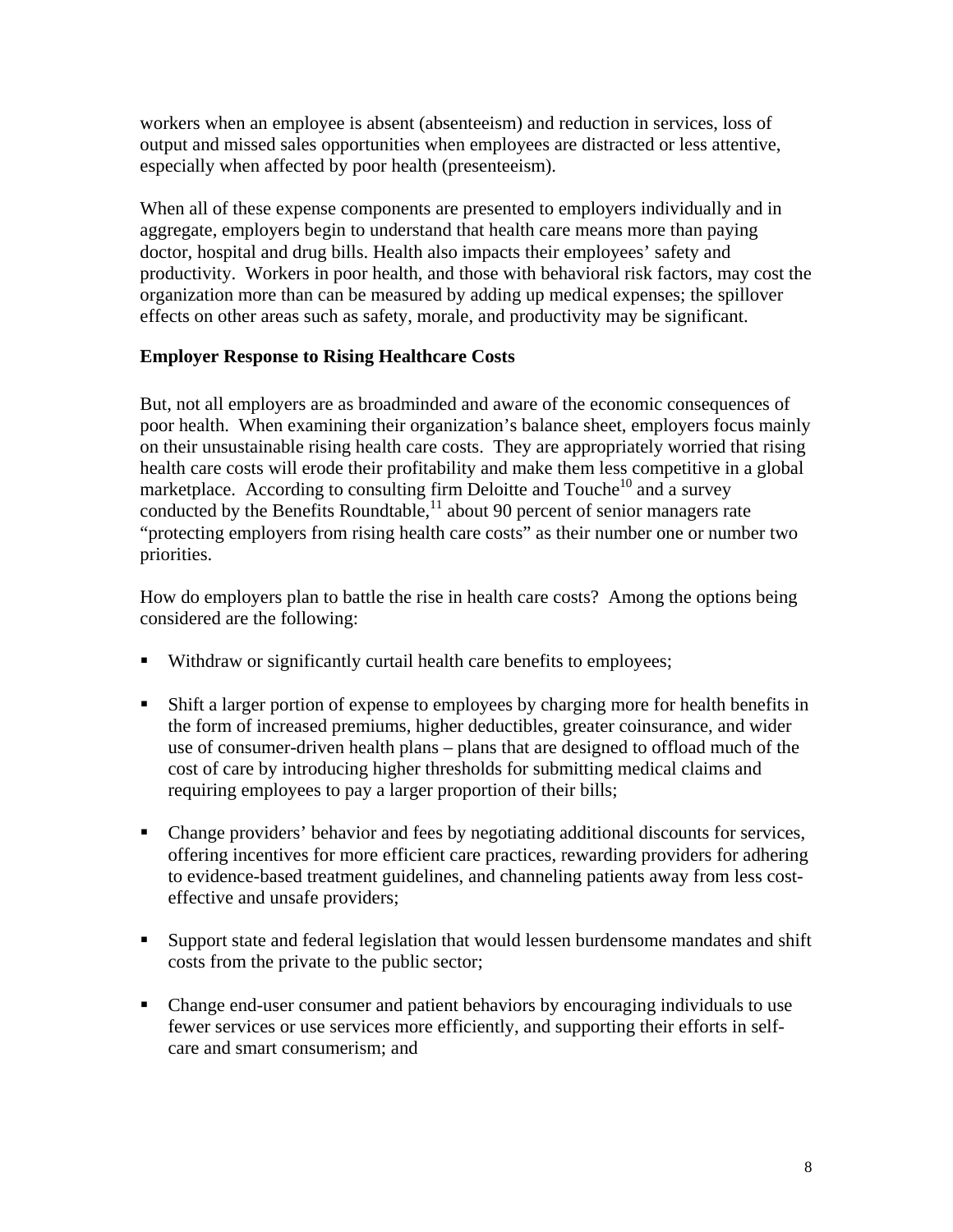**Prevent costly diseases from occurring in the first place by providing effective health** promotion and disease prevention programs and services.

In many cases, employers are considering several combinations of the above solutions. Certainly one important development in past few years has been the steady erosion of employer-sponsored health benefit plans. Traditionally, of the more than six million employers in the U.S., 66 percent offer health benefits to employees, and almost all larger employers, with 50 or more employees, offer such benefits.<sup>12</sup> However, more and more employers are deciding to drop health care coverage for their employees because of rising costs. A 2004 Census Bureau report found that about 1.4 million more people were uninsured in 2003 compared to the previous year. The percentage and number of people covered by employment-based health insurance fell between 2002 and 2003, from 61.3 percent (175.3 million) to 60.4 percent (174 million).<sup>13</sup> As expected, the number of people without health insurance also grew last year, to 45 million -- an increase from 15.2 percent to 15.6 percent.

In sum, employers face significant health care challenges. A central question many ask is whether they should continue to provide health care benefits to employees and whether such benefits affect the employer's standing in a very competitive global market place. Historically, employers provided health care benefits to remain competitive among their peers who recruited from the same pool of job applicants, and to protect workers from catastrophic events. Today, health care payments are directed primarily at the treatment of acute and chronic health conditions, not at catastrophic events. Consequently, employers require a different type of business case argument for continuing to provide effective health care coverage to their employees -- one that emphasizes the safety and productivity benefits of good health as well as the significant losses likely to occur when health is compromised.

Many progressive employers understand this concept intuitively and have struggled to collect the right type of data to support their beliefs. We demonstrate below how business cases for increased investment in integrated worker health, safety and productivity management programs have been developed, and provide some emerging evidence that these programs can achieve a positive return-on-investment (ROI) and consequently improve the performance of organizations.

# **How are Health, Safety and Productivity Related?**

Enlightened employers understand the various factors that comprise their total employment costs. They realize that their direct costs include wages paid to employees in the form of salary, bonuses, stock, savings plans, and commissions. They also understand that they pay for what is sometimes referred to as fringe benefits, which include health insurance, short- and long-term disability coverage, and workers' compensation.14 A third component, often overlooked, consists of "other labor costs." This category of expense includes the "people" or "human capital" costs for programs that increase productivity and morale (e.g., training, health promotion, fitness facilities, picnics, fun events) and reimbursements to workers for lost time due to absenteeism. For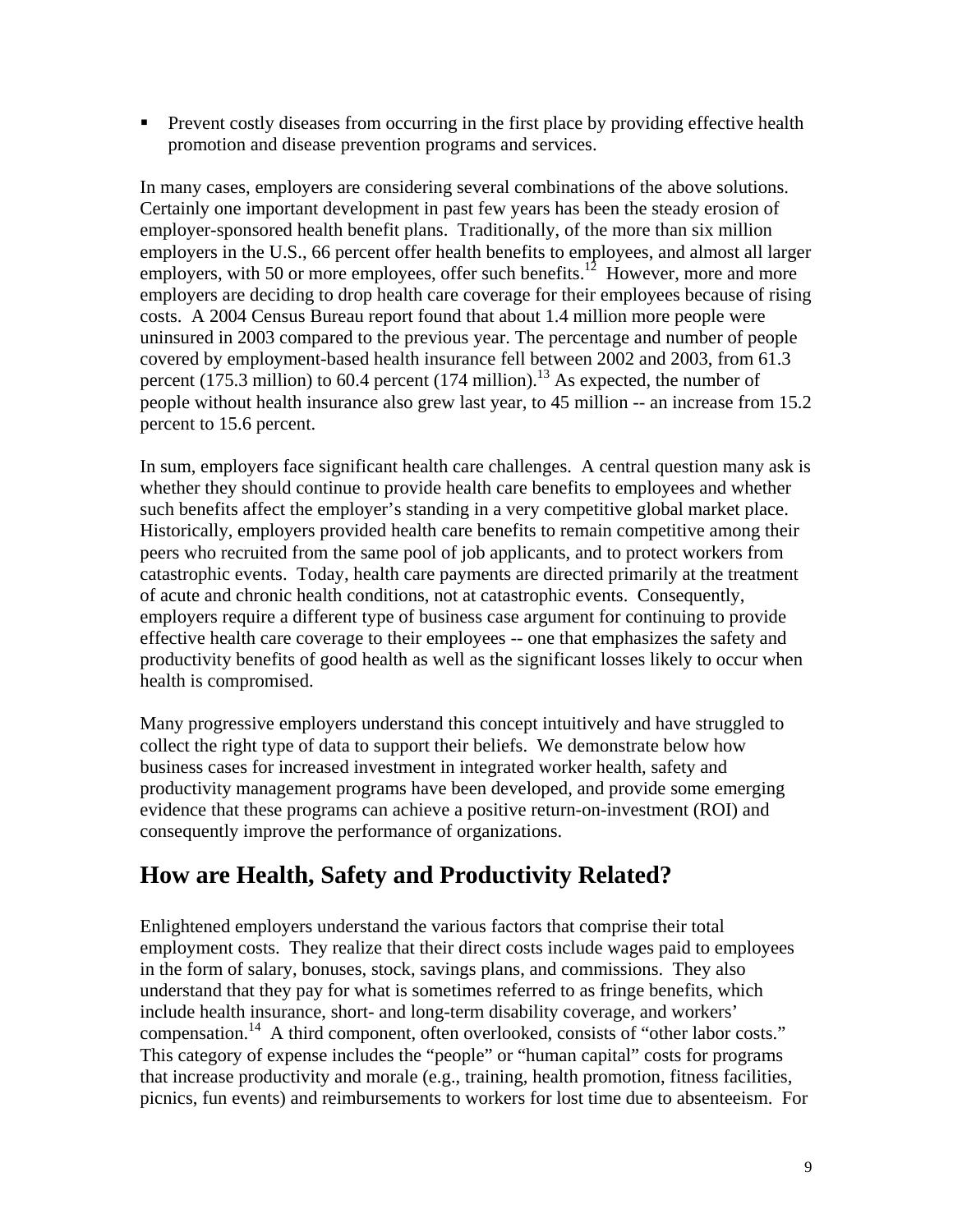example, the employer pays for unnecessary replacement worker wages, routine overstaffing or overtime premiums, and the largely intangible costs of dealing with morale issues, interpersonal problems, and sub-par performance related to health problems.

Over the past several years, literature has emerged demonstrating the relationship between poor health and employer costs. For example, a study by Goetzel et al. showed that employees who are depressed and highly stressed cost employers significantly more in health care costs compared to those without these psychosocial risk factors.<sup>15</sup> Other studies have documented the relationship between poor health and productivity losses. Other studies have documented the relationship between poor health and productivity losses. Claxton et. al<sup>16</sup> demonstrated that when workers are appropriately treated for depression, their absenteeism drops. Cockburn et.  $al<sup>17</sup>$  documented differences in workers' productive output when treated for allergies with different types of antihistamines. Burton et.  $al^{18}$  showed a direct relationship between modifiable health risk factors and work output for telephone call center operators at a bank.

Several investigators have developed innovative methods to quantify these productivity losses and translate them into dollar terms, for specific health and disease categories<sup>19,20,21,22,23,24,25,26</sup> or across multiple health conditions.<sup>27,28</sup> These and other studies have set a framework for future research that examines the relationship between employee health, organizational performance and work output (i.e., productivity).

When one couples individual health concerns with organizational stressors such as downsizing, lackluster senior management, poorly communicated policies, and an environment without clear purpose, the potential for productivity losses becomes even more pronounced. Negative organizational announcements and adverse business developments may occur within a larger socio-economic context and may further dampen worker enthusiasm and motivation to perform at peak performance levels. Job and personal stresses, along with other job pressures, may manifest themselves as symptoms reflecting increased health, safety and productivity risks for the individual and organization. Such symptoms may present themselves as medical conditions (e.g., chest and back pain, heart disease, gastrointestinal disorders, headaches, dizziness, weakness, repetitive motion injuries); psychological disorders (e.g., anxiety, aggression, irritability, apathy, boredom, depression, loneliness, fatigue, moodiness, insomnia); behavioral problems (e.g., accidents, drug/alcohol abuse, eating disorders, smoking); and organizational malaise (e.g., absence and tardiness, poor work relations, high turnover, low morale, job dissatisfaction, low productivity). (See figure 1.)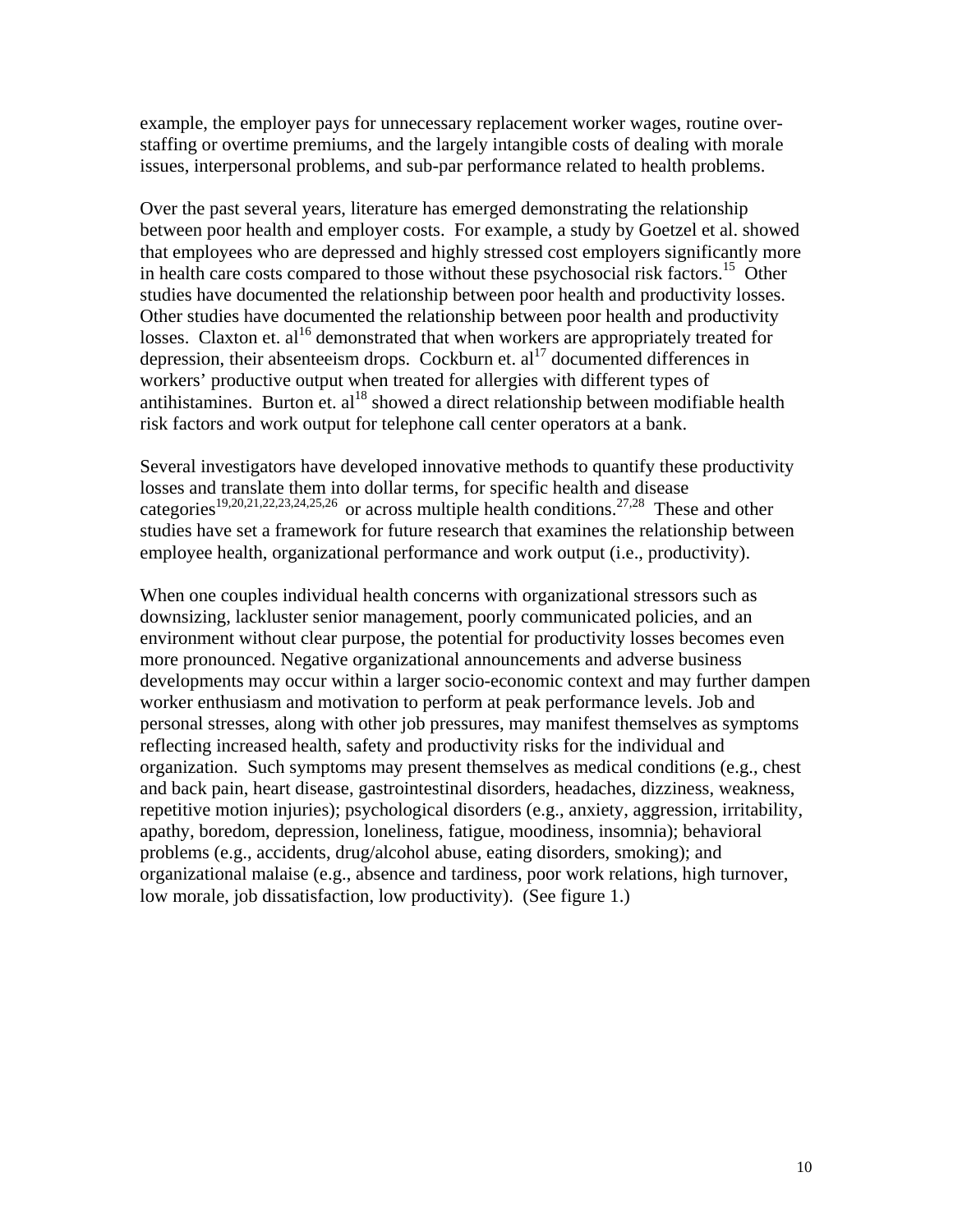Figure 1

## **Increased Health and Productivity Risks**



Employers may be stymied in their response, not knowing where to place intervention emphasis and which departments or functions are responsible for such interventions. Senior managers may assume that the medical department handles medical problems, employee assistance handles psychological problems, labor relations handles behavior problems, and organizational development handles low morale problems. Given the fragmented nature of organizational structures, they may struggle to come up with a "given" solution to these varied problems, or they may introduce independent solutions that are divorced from other related and possibly complementary efforts.

#### **Employers Search for Solutions**

Certainly, there are a myriad of interventions that internal program managers and commercial vendors can offer to remedy individual and organizational problems. They include the introduction of programs promising to better manage health, demand, disease, pharmacy benefits, disability, absence, stress, work-life balance, safety, and other human resource issues.

But, in evaluating opportunities for interventions, senior managers should first ask whether any of these programs really work? Have they been shown to be effective? Do they achieve improvements in any of the categories listed above and are they costeffective? Unfortunately, the "jury is still out" when determining the efficacy and costbenefit of alternative interventions available to employers. (See Figure 2.)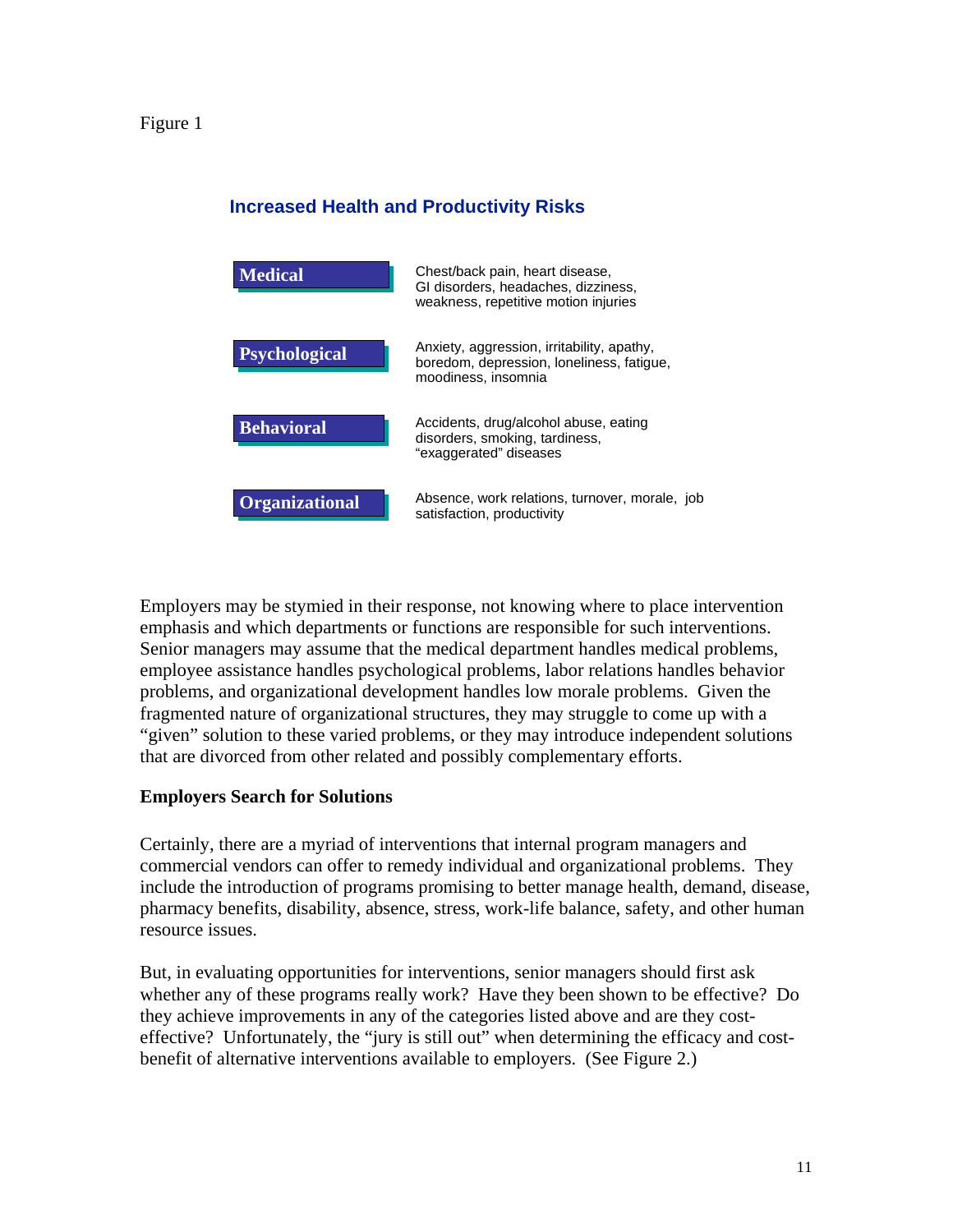



In terms of solutions, three distinct schools of thought have emerged in the literature. One school encourages a focus on the individual employee through the provision of and financial support for health education, lifestyle modification, behavioral change and selfmanagement interventions. A second school is focused on changing the organization by introducing occupational health and risk management programs focused on ergonomics, "sick building" phenomena, changes in policies, and introduction of new benefits. A third school is focused on changing societal practices through policy changes, legislation, infrastructure improvements, and mandated programs, e.g., changes in OSHA regulations, introduction of new legislation (e.g., ADA or FMLA), or reform efforts directed at healthcare and workers' compensation.

While it may be easier to simply focus on the individual, organization or society when introducing a solution, the reality is that these are very much intertwined, and a comprehensive and integrated approach is necessary. An integrated health, safety and productivity management model was first developed by DeJoy and Southern<sup>29</sup> and has since been expanded and elaborated upon by several other researchers and practitioners in the health, safety and productivity management community.

An integrated model is preferred. But, it is also important to recognize that different types of interventions fall into each of the three schools of thought mentioned above. At the individual level, solutions need to consider job and task factors associated with one's work as well as individual factors that employees bring to their job from outside. Job and task factors include the physical and psychological demands of the job such as exposure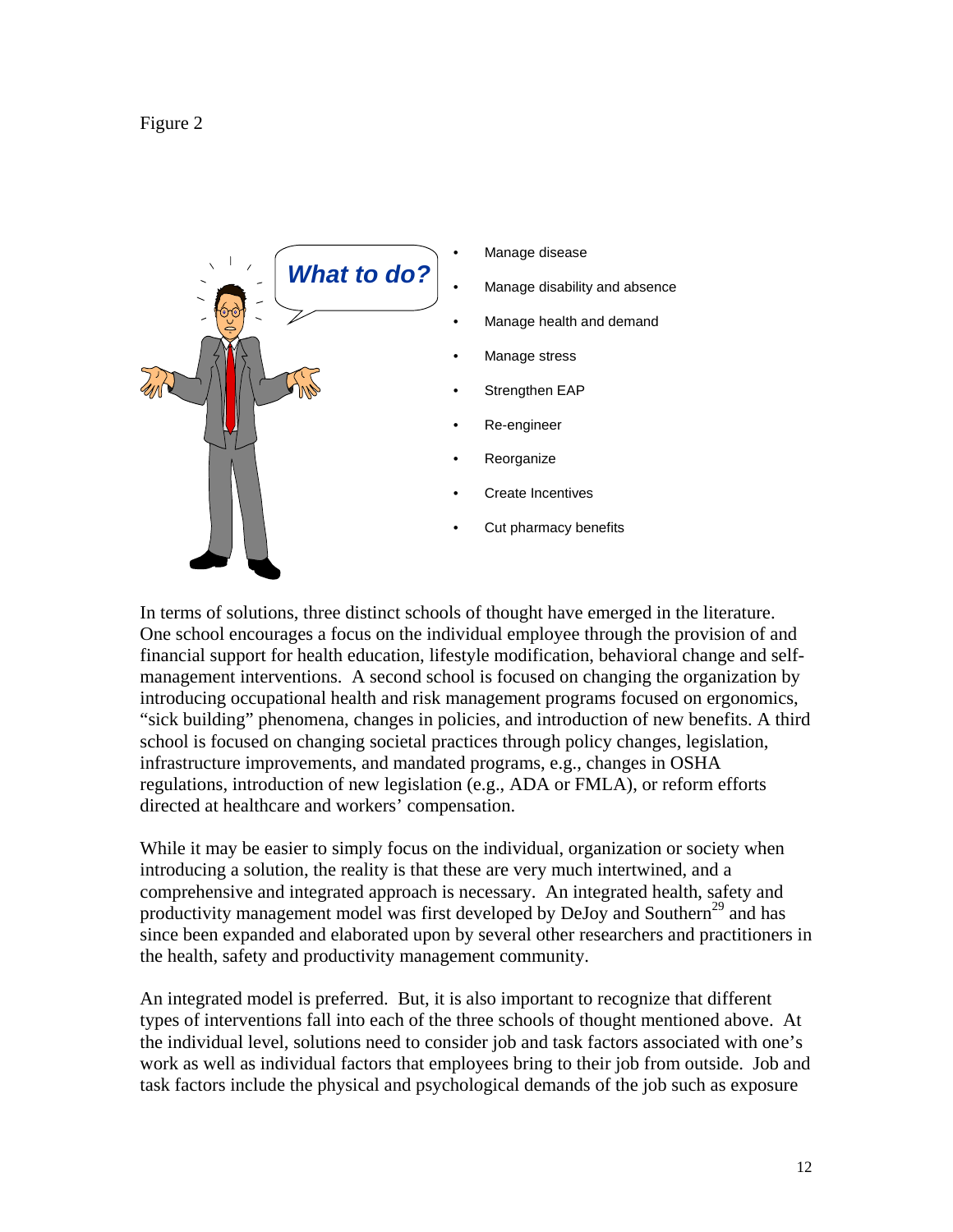to toxins, work schedule, repetitive motion tasks, heavy lifting requirements, threats to personal safety, task pacing and control, job ambiguity, and decision latitude.

Individual factors also include health, safety and behavioral/lifestyle habits related to smoking, exercise, eating/nutrition, safety, alcohol/drug use, preventive care and so forth. Further, individual psychological and attitudinal factors come into play when considering job performance. They include health knowledge, behavioral skills, personal representation of health or illness (i.e., "worried well" or invulnerable "walking time bomb" personas), perception of individual susceptibility, self efficacy, and perceived behavioral control. Other attitudes toward work and one's immediate supervisor also play an important role in determining job performance.

At the organizational level, the following factors may influence worker health, safety and productivity: organizational structure and climate (management style); corporate culture and values; and union-management relations. For example, an especially oppressive work culture can lead to several adverse outcomes at an organizational and individual level.

Finally, from a societal perspective, there are several extra-organizational forces that support or impede the health, safety and productivity of workers. They include legal, economic and social factors such as the state of the economy, unemployment rates, training and advancement opportunities, global competition, the growth of dual career families, introduction of national legislation (OSHA, ADA, FMLA, health care legislation), deregulation, and other larger societal events influencing the workplace.

# **Developing an Integrated Health, Safety and Productivity Management Model as an Alternative to Fragmented Organizational Structures**

Where, then, should senior managers focus their attention: the individual worker, the organization, or society as a whole? The answer is "all of the above," but in a thoughtful and coordinated fashion. The approach advocated here is to develop and institutionalize an integrated model of worker health, safety and productivity as an overall business strategy.

Focusing for a moment on the organization as a whole, it is more the norm than the exception that health, safety and productivity issues are addressed separately and discreetly by different functions within the organization: employee benefits, employee assistance, risk management, occupational medicine, safety, organizational development, operations, human resources, employee relations, labor relations or other departments. Fragmented, department-specific strategies attempt to manage individual and organizational risks, although oftentimes these risks are common to several functions simultaneously within the organization and might be better managed through cooperative or integrated activities. (See Figure 3.)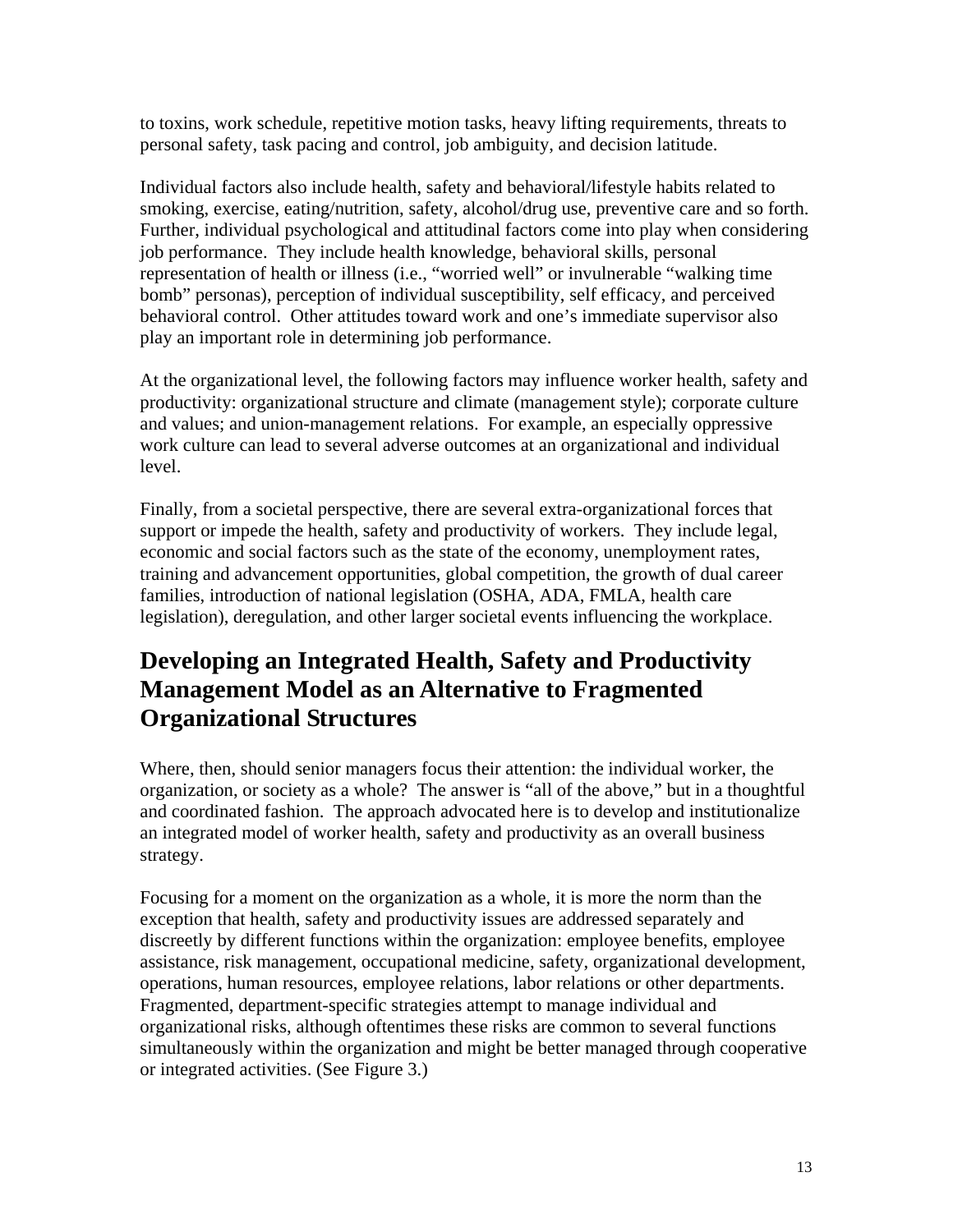

# **Common Approach - Individual Program Management**

In a "silo-based" structure, each organizational function attempts to handle companywide issues separately using a variety of interventions. At an organizational level, every department stakes out its own turf and its own fiefdom. Problems are addressed individually, one at a time, and in an uncoordinated fashion. In contrast, an integrated health, safety and productivity management approach allows business leaders to think about broader organizational problems and develop inter-departmental links, to address these problems with greater efficiency in a more complex landscape.

# **An Integrated Model for Improving Health, Safety and Productivity**

Given the cacophony of individual, departmental, and functional approaches to solving common organizational problems, a need emerges for increased coordination and better integration across disparate organizational structures. An integrated health, safety, and productivity management model establishes a new paradigm for working across departments to form a coordinated, synergistic and unidirectional set of solution packages. This approach is often necessitated by resource constraints and increasingly complex people management requirements. Consequently, individual department heads recognize that they can no longer afford to do their job in piecemeal fashion. The new paradigm forces managers to concentrate their efforts on improving the health and wellbeing of employees as a whole, not as individual cases, regardless of where the organizational benefit programs reside. (See Figure 4.)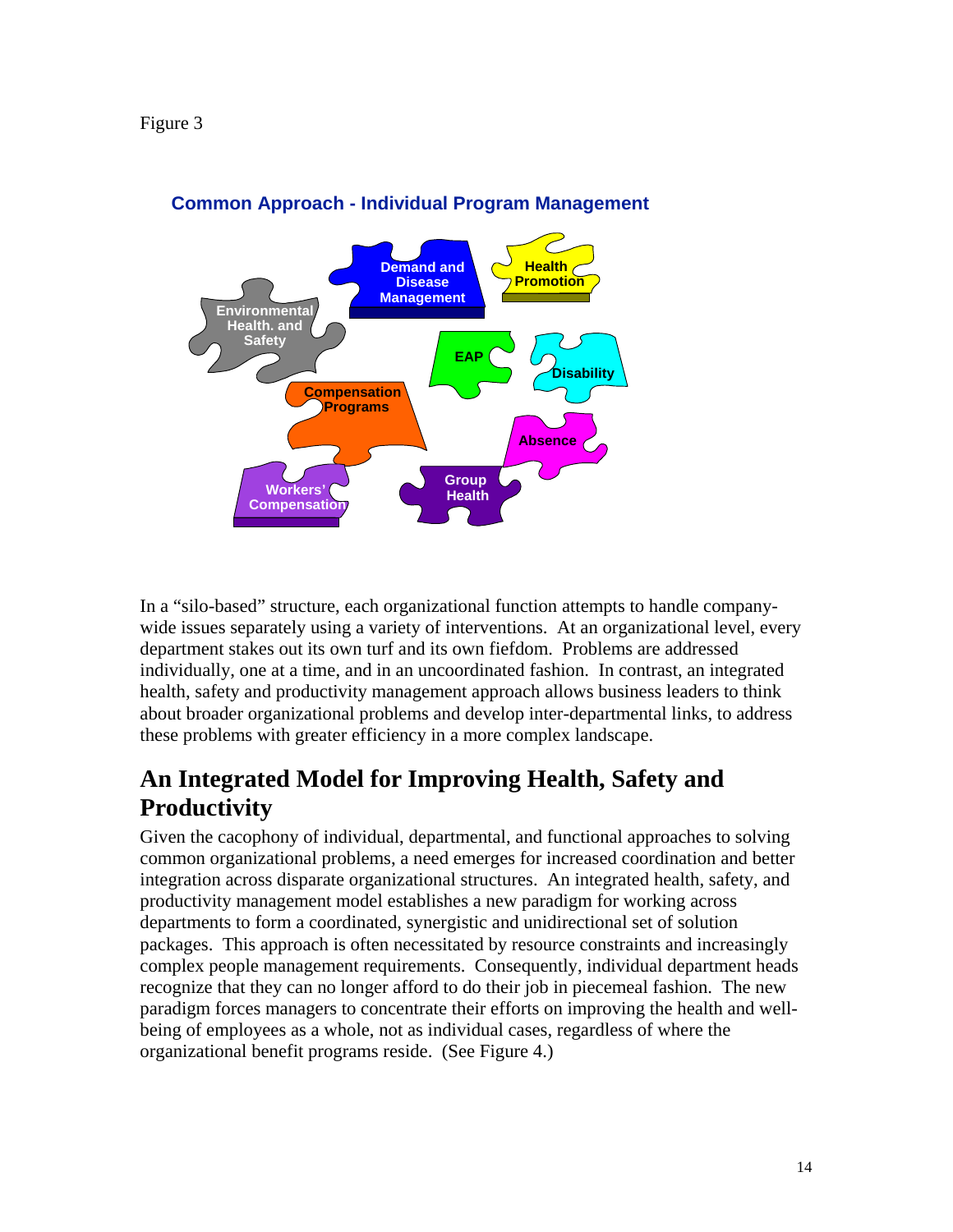#### Figure 4



# **HPM—Putting the Pieces Together**

# **Arguments For and Against an Integrated Health, Safety and Productivity Management Approach**

While the above discussion articulates some of the reasons why organizations may wish to implement an integrated health, safety, and productivity management model, there are still some significant barriers standing in the way. We list below several reasons for moving ahead with an integrated approach and some key obstacles to such a movement.

Arguments in favor of integration and coordination of functions include the following:

- Cost efficiency and lack of duplication can be achieved when resources and experiences are shared across departments and functions;
- To achieve efficiencies, organizations need to develop and apply common metrics so that a uniform story can be told using data and measures that are commonly understood and accepted; and
- A health, safety, and productivity approach will lead to reduced competition for senior management attention and scarce resources.

While these arguments may make sense at face value, there are also some significant barriers and blockages that can be voiced against a health, safety and productivity management model. They include the following: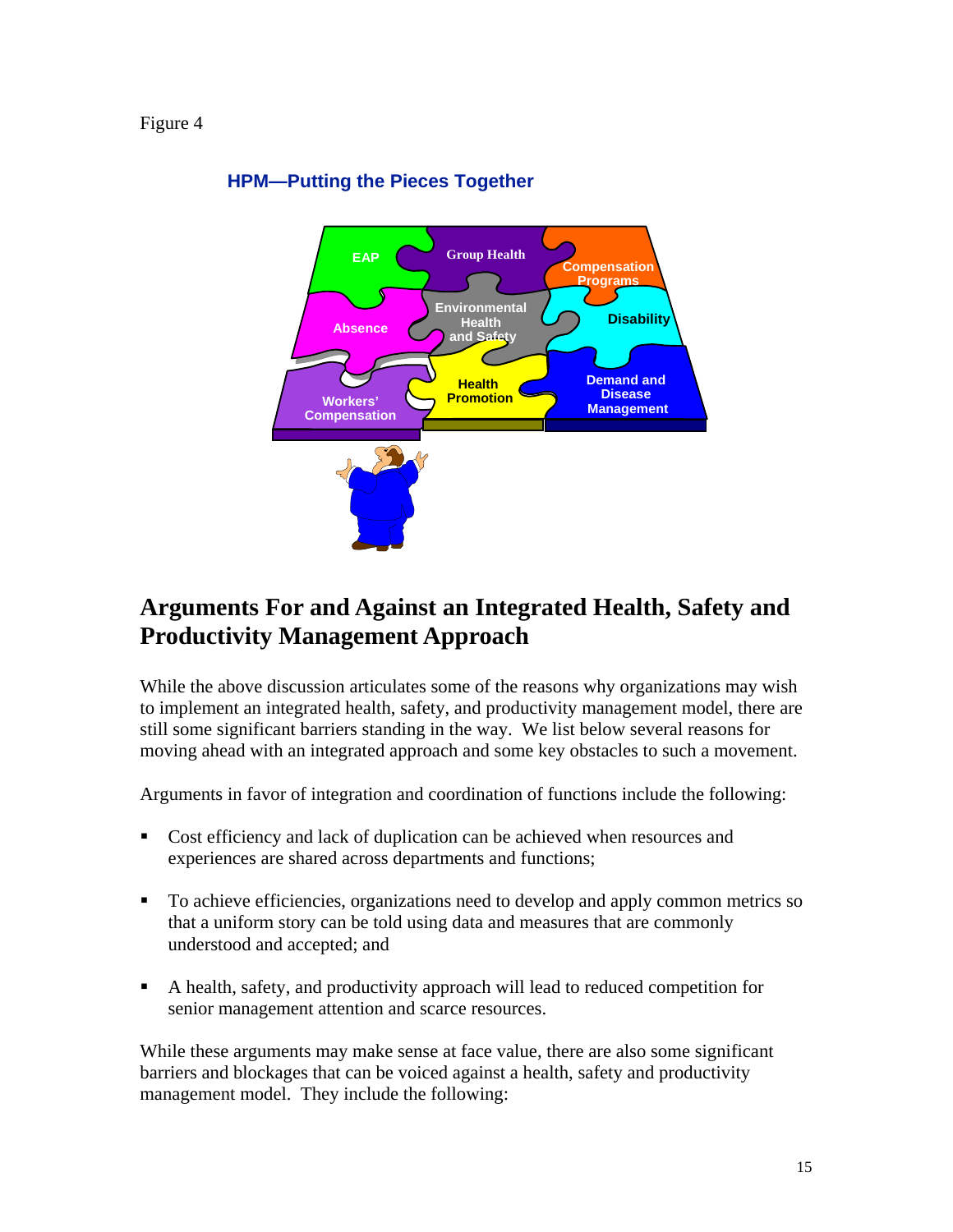- There is often turf protection by program managers and a consequent lack of interest in sharing resources, knowledge and experience with others viewed as internal competitors;
- Managers may complain that they "lack the time" to devote to "non-essential" tasks and processes – managers may view integration efforts as "busy time" that distracts employees from their "real" jobs;
- **Managers may declare that different departments and organizations function under** different sets of rules. Some departments may be subject to federal or state regulations, others may be in charge of implementing organized labor contracts, and yet others may be responding to specific senior management directives;
- **There may be momentum to continue doing things as they have always been done,** because "they work" and there is a reluctance to "fix something that isn't broken." In addition, employees may argue that even if they wanted to they could not integrate and coordinate their activities because of "hard coded" reporting relationships and a lack of authority to introduce new structures. Further, they may argue that senior management needs to authorize a re-organization for such activity to take place; and
- Similarly, opposition forces may argue that there is no evidence that an alternative model or models that emphasize integration are better than existing structures and work practices. Furthermore, they may assert that the idea may appear to work in theory, but it would cost more than it would save and thus not produce a short term ROI.

# **Making a Business Case for Integration – Posing Hypotheses**

These arguments for or against an integrated model have merit. Certainly, from a higher vantage point, an integrated health, safety, and productivity management model makes sense. But, from the middle manager's perspective such an approach may prove to be a distraction and just another example of a short-lived management initiative that is ineffective and potentially harmful. These are tough obstacles to overcome. For an integrated model to succeed, it must be based on a solid theoretical foundation and supported by empirical evidence. Also, it must be easy to understand and straightforward to implement.

An important early step in the process of creating an integrated model is to organize a multidisciplinary and multi-functional team empowered to design, implement and evaluate the health, safety and productivity management program. The team must be clear in its purpose and aware of the series of challenges it faces. In many ways, these challenges can be viewed as research hypotheses<sup>30</sup> that need to be supported or discredited, depending upon results of investigations and the data derived from those investigations.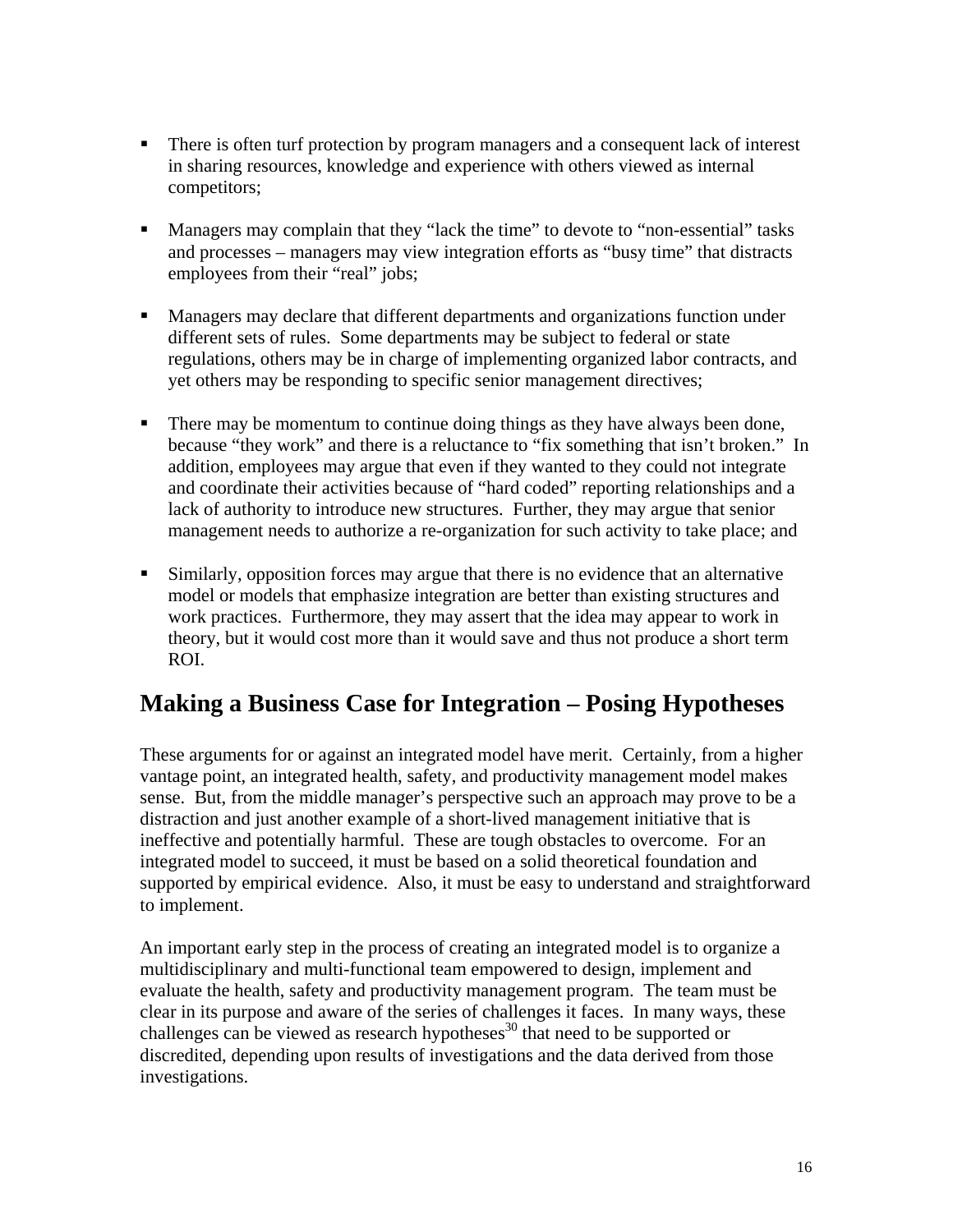We list below some of the common hypotheses associated with the development of integrated health, safety, and productivity management programs:

- **Poor employee health is responsible for unnecessary and avoidable health, safety and** productivity losses;
- Employee health can be improved through well-founded, evidence-based, wellimplemented, and measurable health, safety and productivity management interventions;
- Providing health benefits alone is not enough employers need to take an active role in delivering health education, awareness building, risk reduction and counseling programs that support health, safety and productivity enhancement efforts;
- Administration of health benefits, health promotion, workers' compensation, nonoccupational disability, occupational health and safety, behavioral health, organizational development, and other relevant functions can and should be coordinated in order to maximize the impact of a "package" of human resources programs;
- Improvements in employee health will not only reduce medical care costs but also enhance worker safety, productivity and organizational competitiveness; and
- Successful health, safety, and productivity management programs can save more money than they cost and thus achieve a significant and positive ROI for the organization.

# **Integrating Health, Safety and Productivity Management Programs – A Practical Approach**

Thus far, we have discussed some of the factors that lead organizations to consider an integrated model, and some of the barriers that stand in the way. We have also described some of the formidable challenges involved in making a business case for integration. In this next section, we move beyond the conceptual issues driving organizations toward a fully integrated health, safety and productivity management model and discuss the practical steps that organizations can take to design and implement a successful program.

Figure 5 presents a schematic diagram of the process needed for implementing health, safety and productivity management. The first step involves diagnosing where the organization is at greatest risk – people-wise, program-wise, or expense-wise. This is done through various data analytic projects focused on the organization as a whole and also on its employees. There are two levels of diagnoses – one at the broad global or macro level and the second at the more discrete micro level to unearth specific problems or issues requiring attention.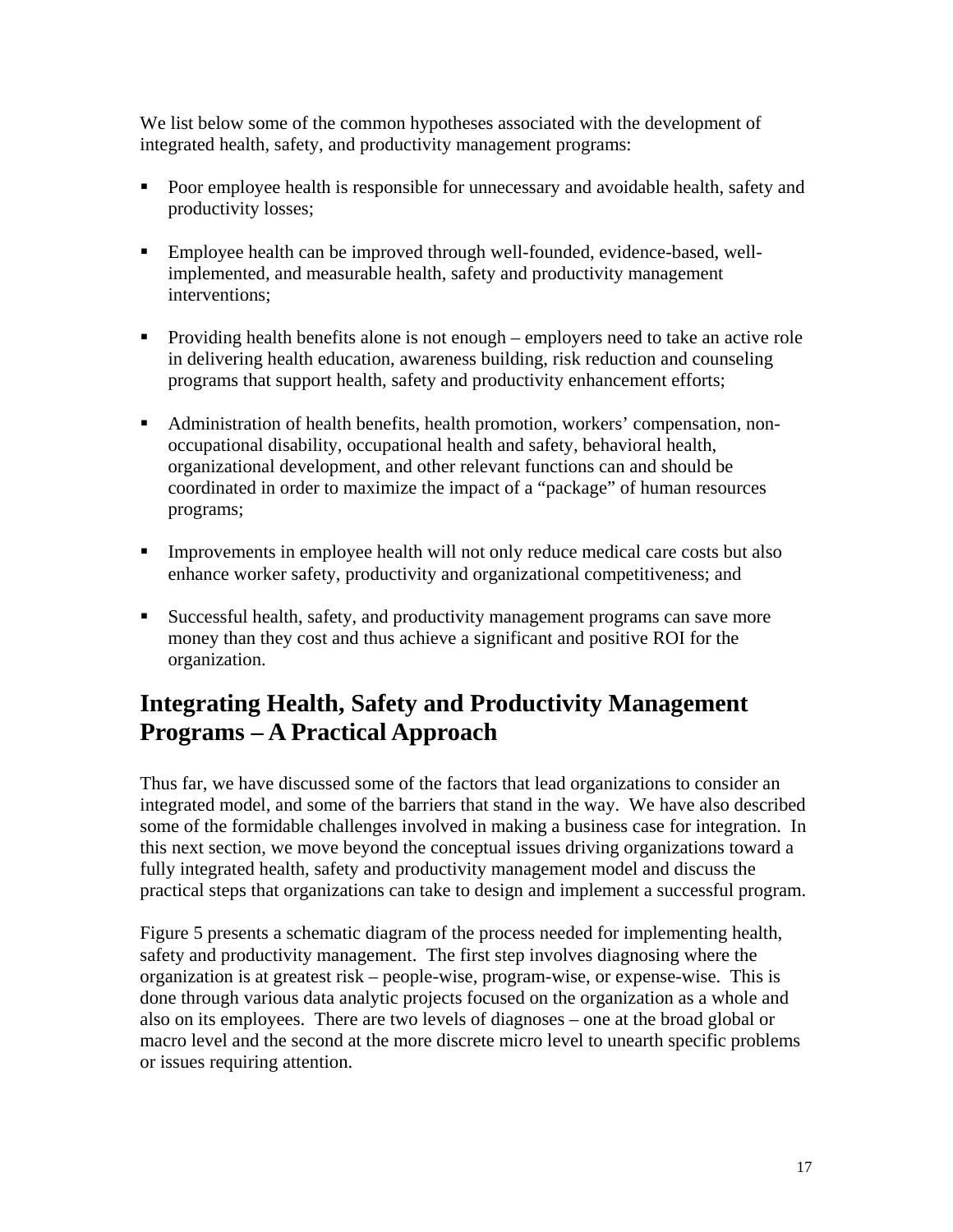

## **Health, Safety and Productivity Management Process**

The diagnosis phase is followed by a prescriptive phase where an inter-departmental team meets to review and further query the diagnostic data; discuss and evaluate alternative intervention options; and develop strategic and tactical plans to implement a health safety, and productivity management solution. The third phase involves the actual implementation of a package or set of solutions that fall into four broad categories: care or disease management; health promotion or health management; workplace environment; and organizational climate and culture. Finally, the fourth phase requires measuring and evaluating whether the interventions worked, or not, and determining why they worked or failed. This may lead to further fine-tuning of the program and the process may begin once more. Below we describe each of these phases more completely.

#### **Phase I – Diagnosis**

The health, safety, and productivity management process is contingent upon the availability and application of reliable, valid and actionable data used to diagnose whether a problem exists, how big the problem may be, and where attention should be directed to address the problem. As noted above, there are two levels of diagnoses. At a macro level, the organization collects and assembles disparate data that are typically scattered across departments, in small and large computers, and at vendor sites. The intent is to bring together these data elements, at least at the global level, for examination and interpretation, and most importantly to somehow combine them to tell a cohesive and compelling story. (See Figure 6.)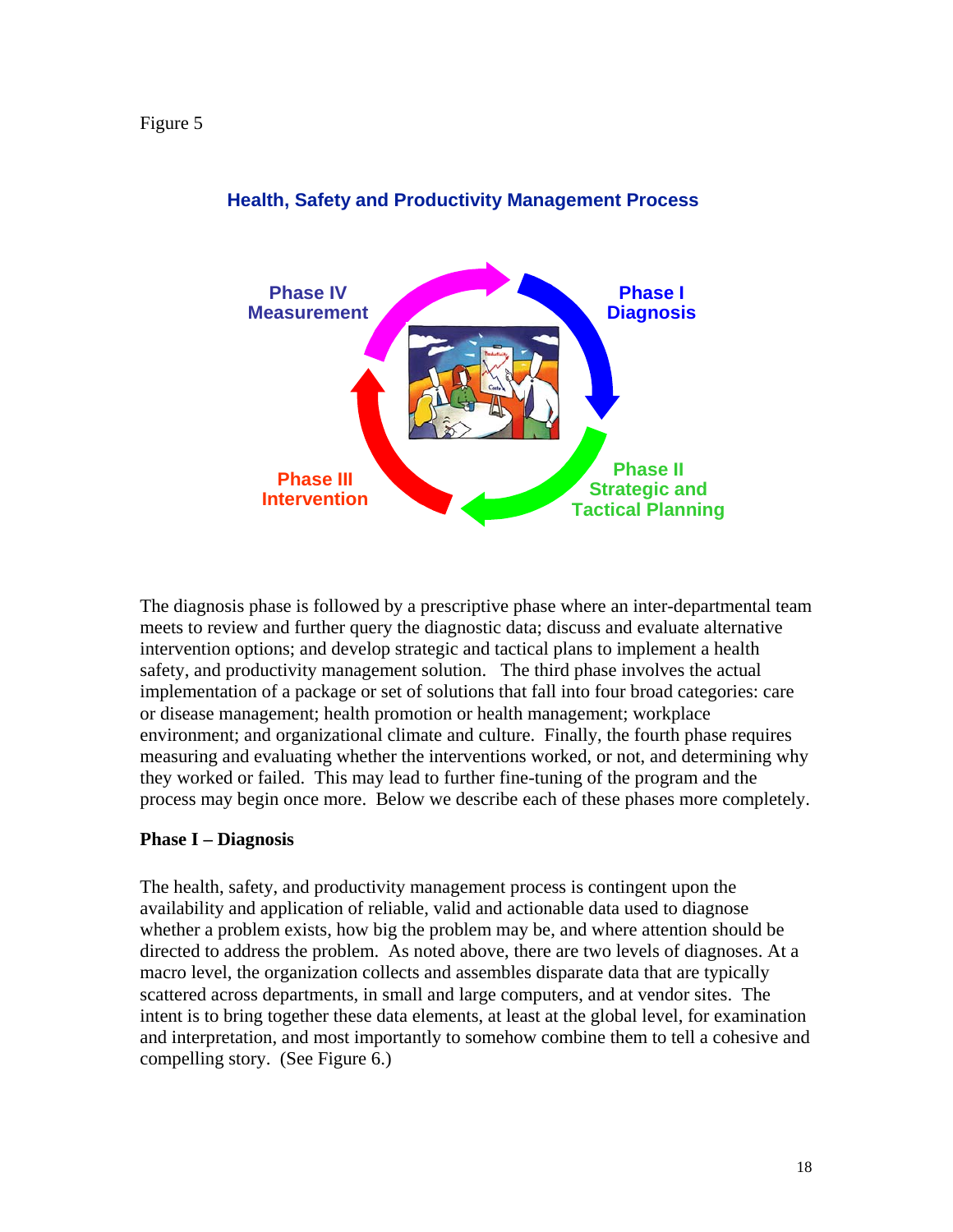#### Figure 6



# **Data Collection and Integration**

When feasible, it is best to compare and contrast the organization's experience to norms and benchmarks established by reputable third parties. This helps determine whether the organization's experience is above, below or at norm, and whether there is potential for improvement. (See Figure 7.) Similarly, different parts of the organization can be compared to one another, assuming common metrics are developed, to determine their relative standing organizationally.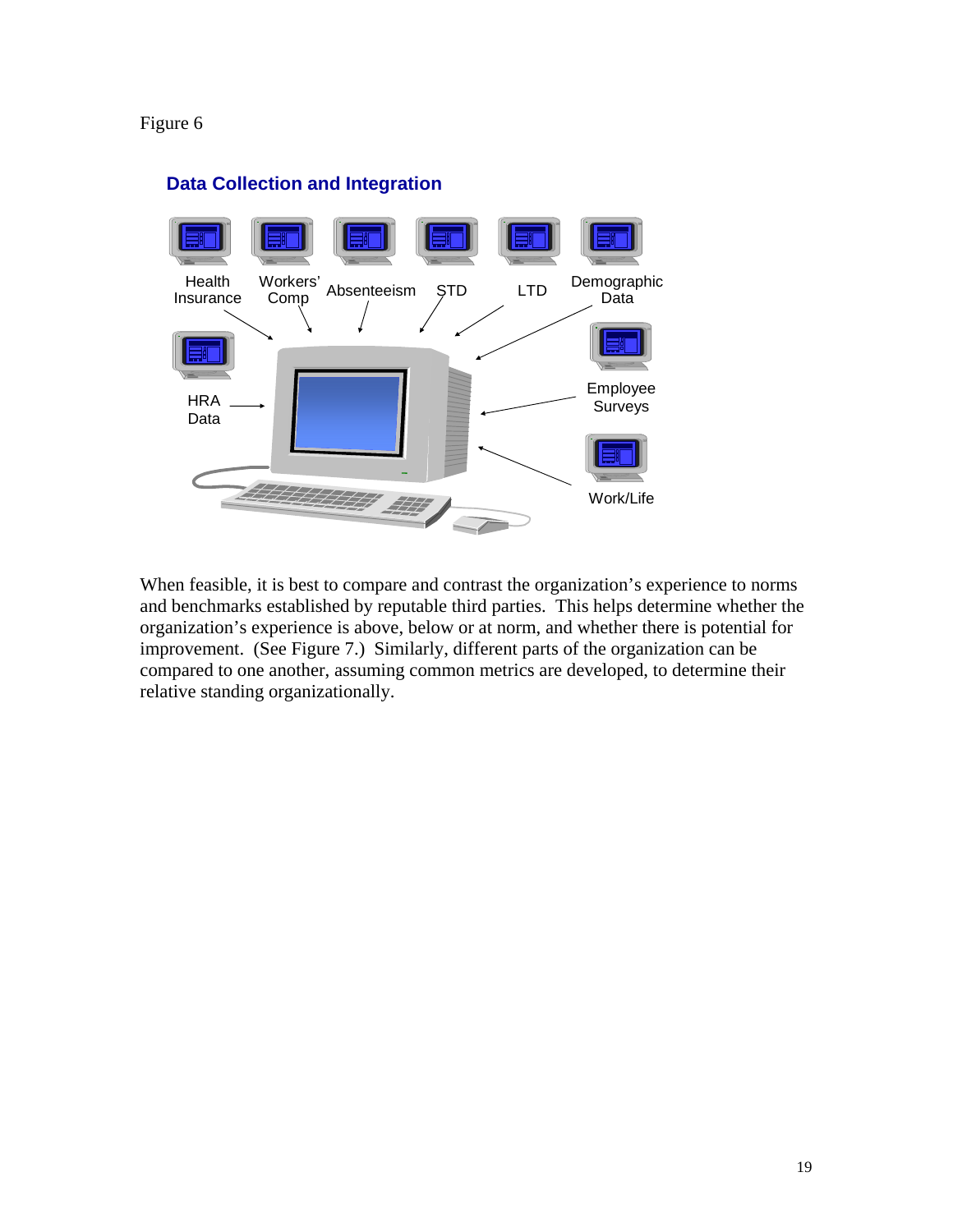



# **Quantify Risks – Comparing to Norms and Benchmarks**

A follow-up step may be to examine the organization's data at a more finite or micro level. This is done to hone in on specific problem categories and identify the source of those problems. For example, the organization may wish to determine where its benefit costs and service utilization results are highest, and whether the drivers for these expenditures can be determined. This often involves analyzing data from group health care administrative files, human resources demographic and eligibility files, absence records, short and long term disability claims, workers' compensation records, health risk data, program participation files, and various survey databases. This task is complex and sensitive, especially because individual person-level data are being examined and the confidentiality and anonymity of workers must be preserved. However, specialty data warehouse and data analysis organizations that specialize in this type of work are available and frequently hired to perform data aggregation, analysis and evaluation tasks for the organization.

### **Macro Analyses -- Establishing Benchmarks and Best Practices in Health, Safety and Productivity Management**

When introducing health, safety, and productivity management programs as a business strategy, internal champions must first develop a business case for examining and managing diverse human resource processes in a coordinated and synergistic fashion. This can be done by first quantifying the aggregate costs of providing health, safety and productivity management programs to workers. Typically, employers examine their program expenses one area at a time and are only able to report those expenses within any given benefit or program, such as group health, occupational safety, disability or workers' compensation. Consequently, managers are generally unaware of costs associated with other programs and are almost never able to estimate total health and related lost productivity costs for the organization.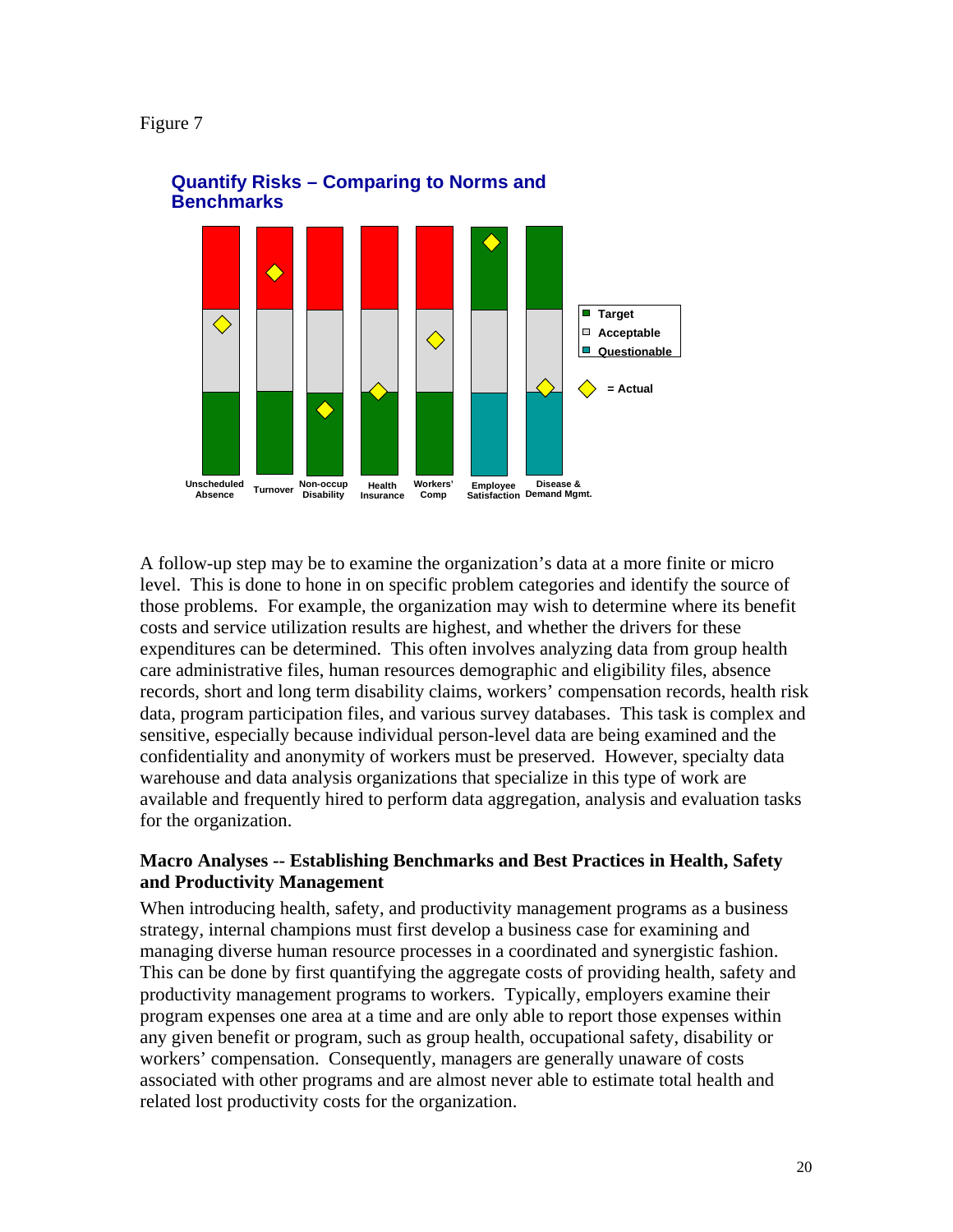To get a "big picture" view of health, safety and productivity management program expenses, the organization may wish to first count up the dollars spent on employees, by each program and across programs. How are those dollars distributed? Where are the biggest expenses and where are the biggest opportunities? How do the organization's metrics compare to benchmarks? What are the savings opportunities based on the difference between current values and benchmarks?

In Appendix A, we present an abstract of an article that describes the process and results of a benchmarking study conducted by Medstat, the American Productivity and Quality Center (APQC) and the Institute for Health and Productivity Management (IHPM) along with 43 employers. It dealt with an effort to collect and analyze data reflecting these 43 organizations' health, safety and productivity metrics (referred to in the study as Health and Productivity Management or HPM). We report below some general findings from that study which can be replicated within any given organization. We also report the results from a qualitative study performed as part of these benchmarking efforts that attempted to identify and synthesize common themes that run across best practice health, safety, and productivity management organizations. These themes were derived from site visits to nine organizations: Coors Brewing Company, Champion International Corporation, Steelcase Inc., Texas Instruments, Union Pacific Railroad, 3M Corporation, ChevronTexaco, General Electric Company, and Navistar International Transportation (now called International Truck and Engine).

#### **Conducting a Macro Diagnostic Analysis – Aggregating Health, Safety and Productivity Management Expenses for the Organization**

In our benchmarking study, we determined that median health, safety, and productivity management expenses per employee per year were \$9,992 (in 1998 dollars). These estimates were derived by summing employer expenses for the following five core program categories: group health, turnover, unscheduled absence, non-occupational disability, and workers' compensation. Group health costs constituted the largest proportion of total health, safety, and productivity management costs (\$4,666 or 47 percent), followed by turnover (\$3,693 or 37 percent), unscheduled absence (\$810 or 8 percent), non-occupational disability (\$513 or 5 percent) and workers' compensation (\$310 or 3 percent). (See Figure 8.) When other programmatic expenses related to employee assistance, health promotion, occupational medicine, safety, and work/life services were added, total health, safety and productivity management costs increased to \$10,365 per employee (in 1998 dollars).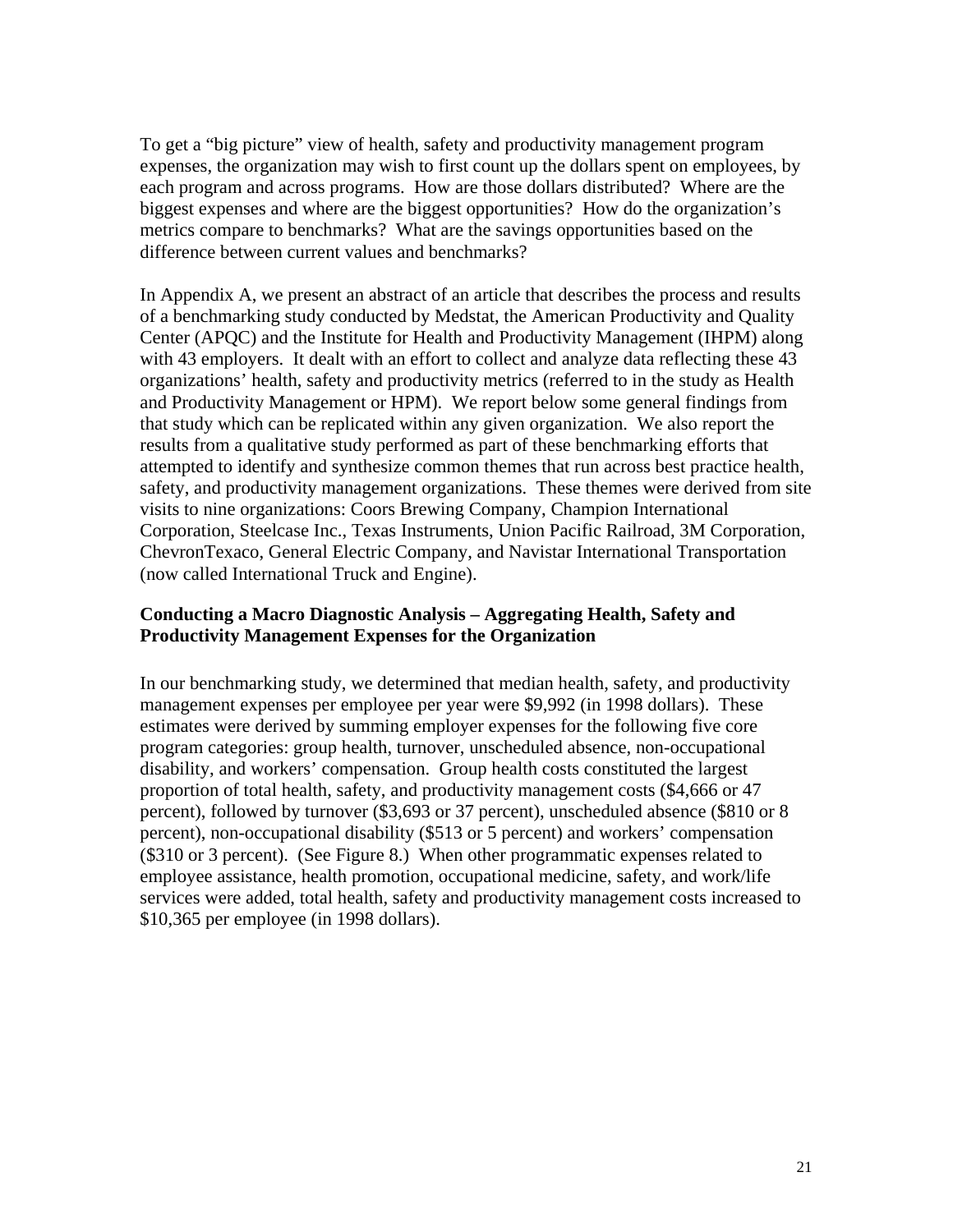#### Figure 8

#### **Establishing the "Cost Burden" of Poor Health Median HPM Costs Per Eligible Employee (1998 \$) Medstat/IHPM/APQC Benchmarking Study**



Comparing organizational median health, safety and productivity management expenses to best practice values (operationally defined as the  $25<sup>th</sup>$  percentile or better), we determined the potential cost savings across the five core health, safety and productivity management program areas to be \$2,562 per employee per year, or 26 percent of the median total health, safety and productivity management costs (see Figure 9).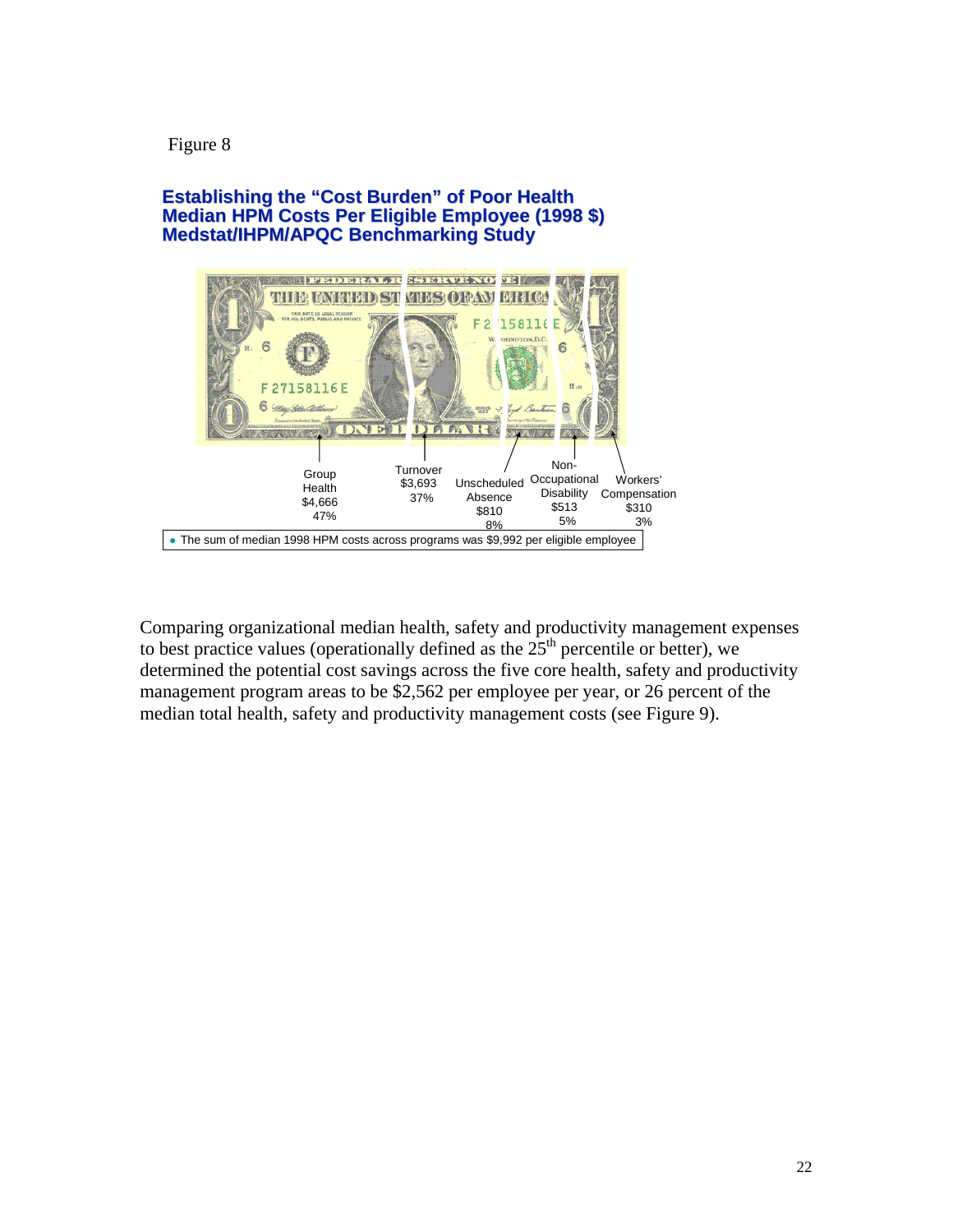Figure 9

#### Median HPM Opportunity Per Eligible Employee for All Survey Participants **EEDERAL RE-SERVE NOTE** HIG MARIED STAHES OF AM ERICA 158116  $\mathfrak{p}$ x.D.C.  $\overline{6}$ 꽿 27158116E F 6  $H$ Workers' Unscheduled Group Turnover Non-Absence Health Occupational Compensation \$1,247 \$435 \$120 49% \$617 **Disability** 17% 4% 24% \$143 6% • The sum of the median 1998 HPM opportunity costs across programs was \$2,562 per eligible employee, a 26% reduction opportunity in total per employee HPM costs

Table 1 summarizes the data for each of the core program areas examined in the study. Reported in the table are the minimum, maximum,  $25<sup>th</sup>$ ,  $50<sup>th</sup>$ , and  $75<sup>th</sup>$  percentile values for key utilization and cost measures across the 43 organizations who participated in the study.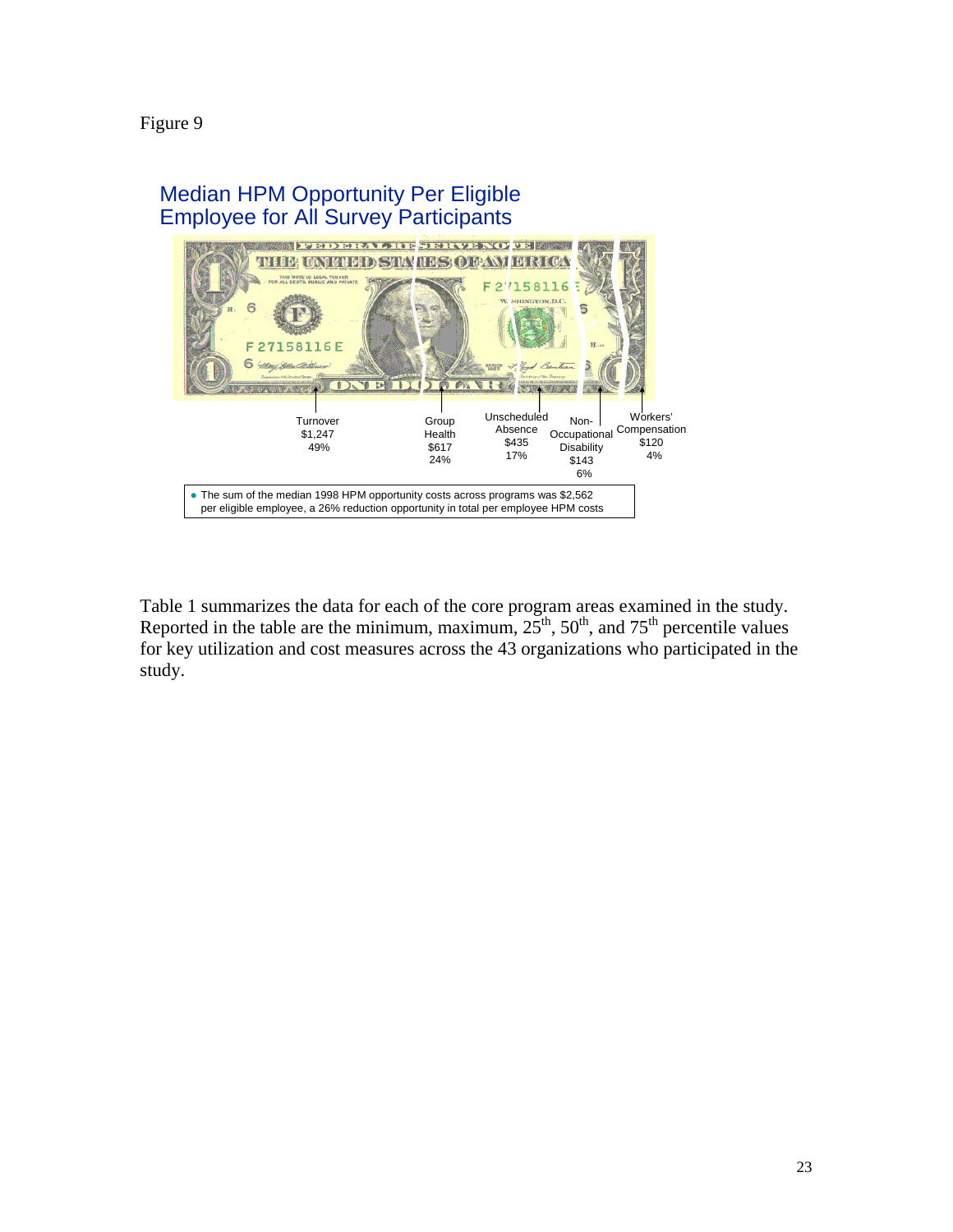#### **Table 1: Key utilization and cost measures collected from HPM benchmark study**

#### **participants, by category -- 1998 data**

| <b>HPM Program Categories</b>         |         |            |                   | <b>Percentiles</b> |         |
|---------------------------------------|---------|------------|-------------------|--------------------|---------|
|                                       | Min     | <b>Max</b> | 25                | 50                 | 75      |
| Group Health \$/Eligible              | \$3,127 | \$6,421    | \$4,049           | \$4,666            | \$4,978 |
| NonOccup Disab \$/Eligible            | \$225   | \$1,084    | \$370             | \$513              | \$682   |
| Work Comp \$/Eligible                 | \$93    | \$863      | \$190             | \$310              | \$505   |
| Unscheduled Abs \$/Eligible           | \$131   | \$1,864    | \$375             | \$810              | \$1,207 |
| Unscheduled \$/Eligible -<br>Hourly   | \$137   | \$859      | \$312             | \$442              | \$510   |
| Unscheduled \$/Eligible -<br>Salaried | \$308   | \$1,337    | $\overline{$}440$ | \$868              | \$1,272 |
| <b>Total Absence Rate</b>             | 0.18    | 3.95       | 0.76              | 1.72               | 2.64    |
| Absence Rate - Hourly                 | 0.43    | 7.25       | 0.92              | 1.02               | 1.92    |
| Absence Rate - Salaried               | 0.60    | 2.08       | 0.71              | 1.32               | 1.94    |
| Total Turnover \$/Eligible            | \$1,826 | \$10,317   | \$2,446           | \$3,693            | \$6,284 |
| Turnover \$/Eligible-Hourly           | \$848   | \$7,986    | \$2,147           | \$2,595            | \$3,929 |
| Turnover \$/Eligible-Salaried         | \$1,684 | \$16,241   | \$3,344           | \$5,240            | \$6,887 |
| <b>Total Turnover Rate</b>            | 2.21    | 46.01      | 6.18              | 8.54               | 15.26   |
| <b>Turnover Rate-Hourly</b>           | 5.54    | 64.52      | 10.83             | 17.83              | 25.64   |
| <b>Turnover Rate-Salaried</b>         | 2.23    | 30.63      | 5.79              | 9.29               | 10.39   |

Results from this benchmarking effort were reported to each participating organization, and internal organizational champions, in turn, used the results to advocate for an integrated health, safety and productivity management approach to human capital management. The analyses helped "size" the extent to which the organization was currently investing in human resources initiatives and the potential for savings through coordinated activities. The study also pointed to specific programmatic areas where the experience of the organization was extraordinarily high and where the organization was performing well (as measured against their peers). Some organizations used the report to set goals for improvement: for example, to achieve values comparable to those of best practice organizations.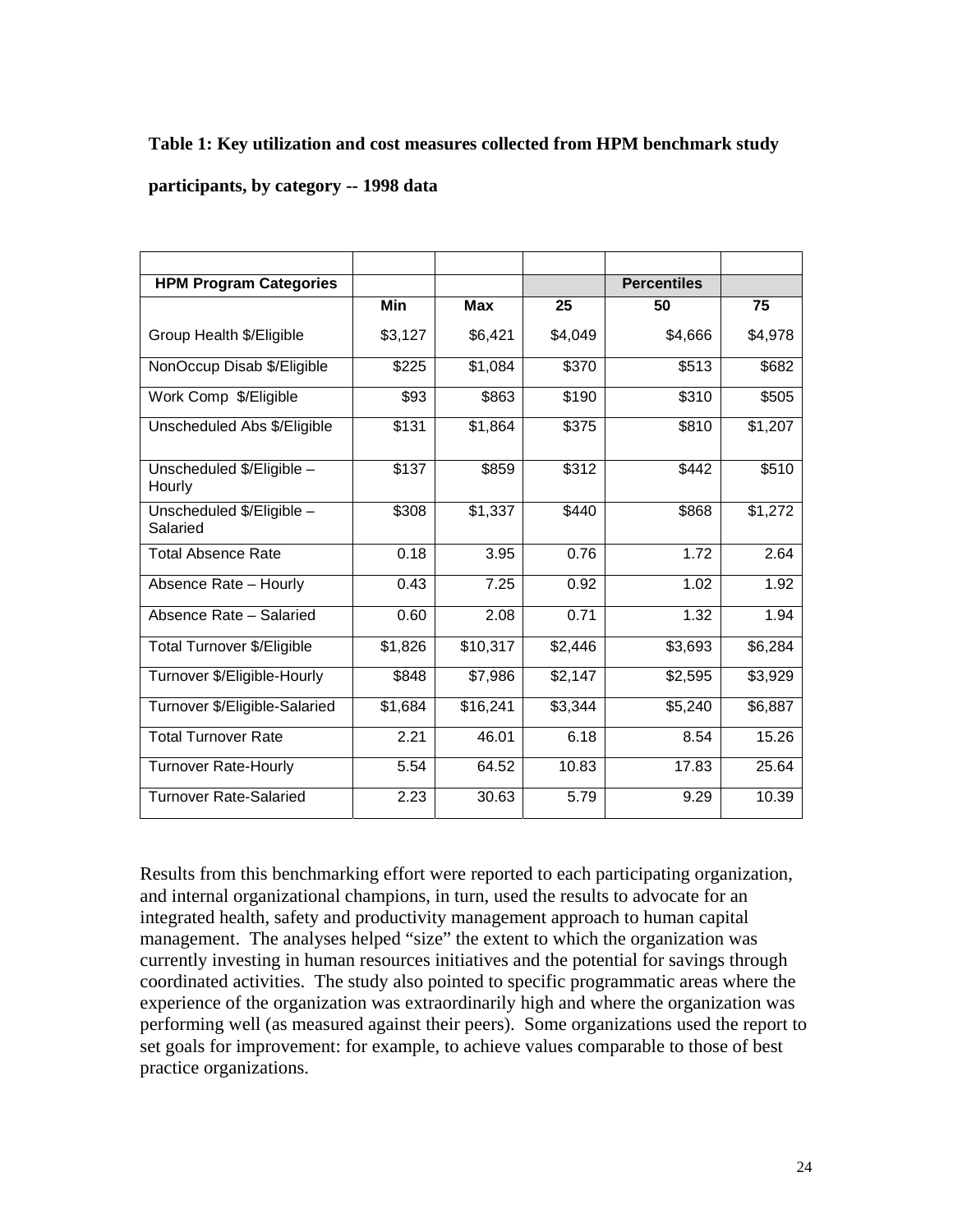One key exhibit used in the benchmarking report was the single dollar bill icon, which highlighted the organization's total dollar investment in health, safety and productivity management programs and facilitated an "apples to apples" comparison of costs. The "carved up" dollar bill was used to effectively communicate to senior management the considerable sums already invested in employee health and well-being. From that platform, organizational champions could argue that improved coordination can and should reduce overall costs and enhance employee health, productivity and quality of work life. By highlighting areas for improved coordination, and by placing a dollar value on an integrated approach, internal champions showed that such an integrated approach was not simply theoretical, but practical.

The qualitative study findings reported below further highlighted practical advice to companies who wished to model their programs after organizations achieving best practice outcomes, and emphasized the promise of cost savings resulting from such efforts.

#### **Leveraging Health and Productivity Management Benchmarking Data at The Dow Chemical Company**

Several organizations have used the health, safety and productivity management benchmarking study, or similar analytic approaches such as those developed by the Integrated Benefits Institute, $31$  to justify increased investment in health, safety and productivity management programs and improved coordination across existing human resource functions. Internal staff at The Dow Chemical Company used data from several benchmarking studies to formulate a financial argument for continued investment in health improvement and risk reduction programs for their employees.

Dow's Health and Human Performance (H&HP) staff quantified to senior management the large sums of money that the company was spending in several areas to address the broad impact that employee illness may have. From their benchmarking study, Dow staff estimated the gap between their actual expenditures and the values derived from the experience of best practice organizations to be approximately \$30 million annually in 1998 dollars. That savings opportunity, coupled with a delineation of the company's different programs and services aimed at improving employee health and productivity, convinced senior managers that more attention should be devoted to coordinating these activities. Such coordination could deliver multiple health-related programs more effectively and efficiently. In addition, the analysis triggered a reframing of health and productivity management programs offered by the company as investments to be carefully managed, rather than an inevitable cost of doing business. As an example, Appendix B presents the "business case" made by Dow staff in support of increased investment in health, safety and productivity management programs.

### **Micro Analyses – Establishing Opportunities for Integrating Health, Safety and Productivity Programs by Linking Relevant Databases**

The benchmarking studies described above lay the foundation for implementing an integrated model within the organization. Once that foundation has been established, it is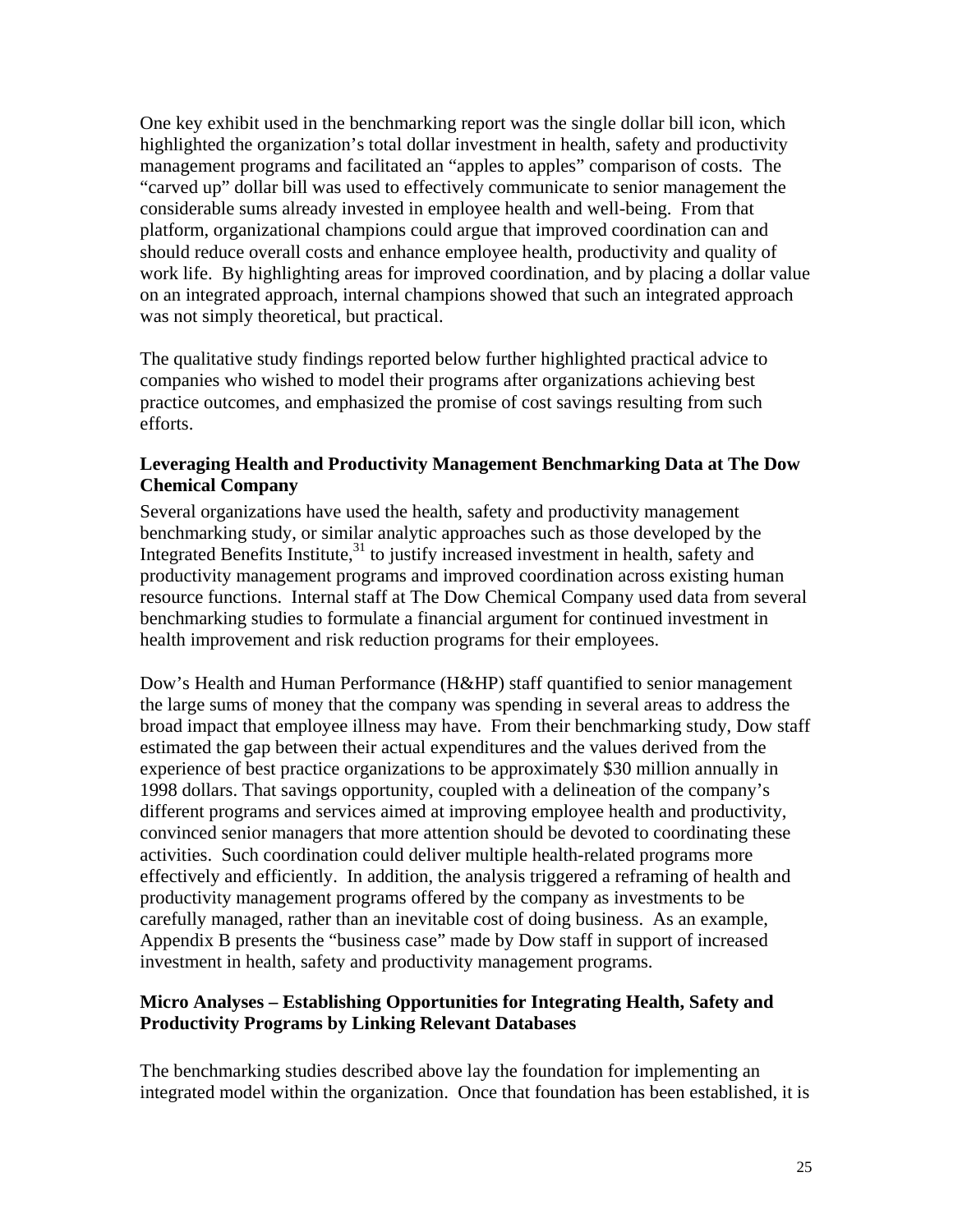then necessary to drill deeper into program-specific and, if available, multi-program integrated databases. Many organizations have established data warehouses where health, safety and productivity management data are stored. (See Figure 10.) In most cases, these organizations have hired outside contractors to assemble, clean, organize and enhance their databases so that common metrics can be established across multiple employee benefit programs.

Figure 10



# **HPM: The Key to Success — Integrated Information**

As reported by several investigators,  $32,33$  a large category of expense can be found in the payment of medical claims. Estimates vary, but it is safe to assume that medical costs comprise one third to one half of total health, safety and productivity management expenditures. They are generally easier to examine than other expenses since methods to analyze health insurance claims data have been advanced in this country for the past 20- 25 years.

In terms of a hierarchy of analysis, medical claims data are analyzed first, along with benefit program eligibility data and data collected from "carve out" benefit firms (e.g., prescription drugs, behavioral health, vision, dental, etc.). Next, short term disability claims are linked to employees' medical experience along with absenteeism records. When feasible, workers' compensation claims are also linked to absence, disability and medical claims. These combined databases generally comprise the foundation of a health, safety and productivity management database for an employer, based upon administrative or archival records.

Other health, safety and productivity management data may be collected by the employer, but these generally rely upon employee self-reporting on a number of different survey instruments. (See IHPM's Gold Book for a compendium of available instruments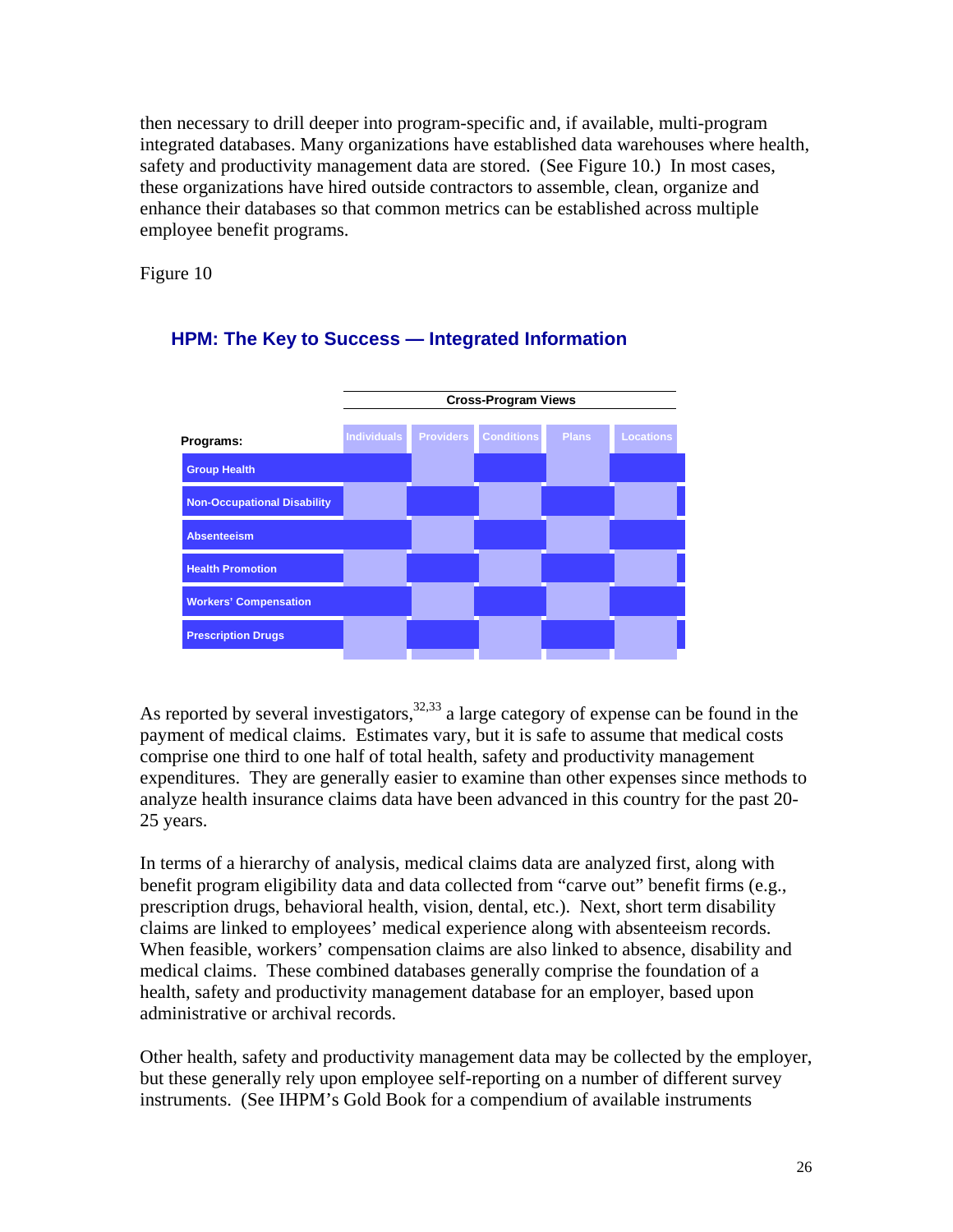currently available to measure presenteeism in the workforce.<sup>34</sup>) For example, many employers have begun to collect presenteeism data from their employees that allow the employer to quantify, and often "monetize," on-the-job productivity losses associated with certain health conditions or other work-related issues. Employers may keep employee morale, attitude, or climate data on individual or departmental levels. Employers may also link health risk, behavioral and biometric data collected by health risk appraisal (HRA) instruments or obtained as a result of medical screenings conducted in occupational medicine clinics. When health and productivity management program participation data are collected, these too can be appended to employee files.

Several examples of studies involving creation and analysis of integrated databases are found in the Appendix section of this document. Appendix C presents an abstract of a study whereby medical data were linked to absence and disability data for six large employers. Appendix D presents an abstract of a follow up study where employee presenteeism records were also linked to medical, absence and disability data. Appendix E describes a study whereby HRA data were integrated with medical and eligibility data for another group of six large employers.

The above discussion summarizes the different tasks that can accompany the diagnostic phase of any health, safety, and productivity management initiative. In many ways, we have described a "best case" scenario where multiple data files are available to be analyzed by the organization or its data vendor. All too often, such data aggregation and analysis activities are not feasible and less sophisticated methods are employed to diagnose health, safety and productivity management problems in the organization. These include examining summary reports provided by various department managers, conducting interviews with key staff, or administering a straightforward risk assessment survey.

The diagnostic phase is iterative in the sense that new information can always be made available to determine emerging problem areas where problems were resolved. The diagnostic process continues as health, safety and productivity management initiatives are introduced. Data used in diagnoses are then revisited during each of the follow-up phases and used for program evaluation purposes.

### **Presenting Initial Diagnostic Findings to Decision Makers**

An important step in the diagnostic phase of a health, safety and productivity management project is analyzing and synthesizing the data so that decision makers can interpret them and transform them into actions. High level presentations to senior managers with limited time should focus on overall conclusions, presented in "bullet" format or as simple graphs. In contrast, presentations to middle managers, program administrators, analysts, and other involved parties are usually more comprehensive.

It is important that all of the relevant data, both positive and negative, be presented to decision makers. The internal program champion should help decision makers interpret the results and reach appropriate conclusions so that senior managers are then able to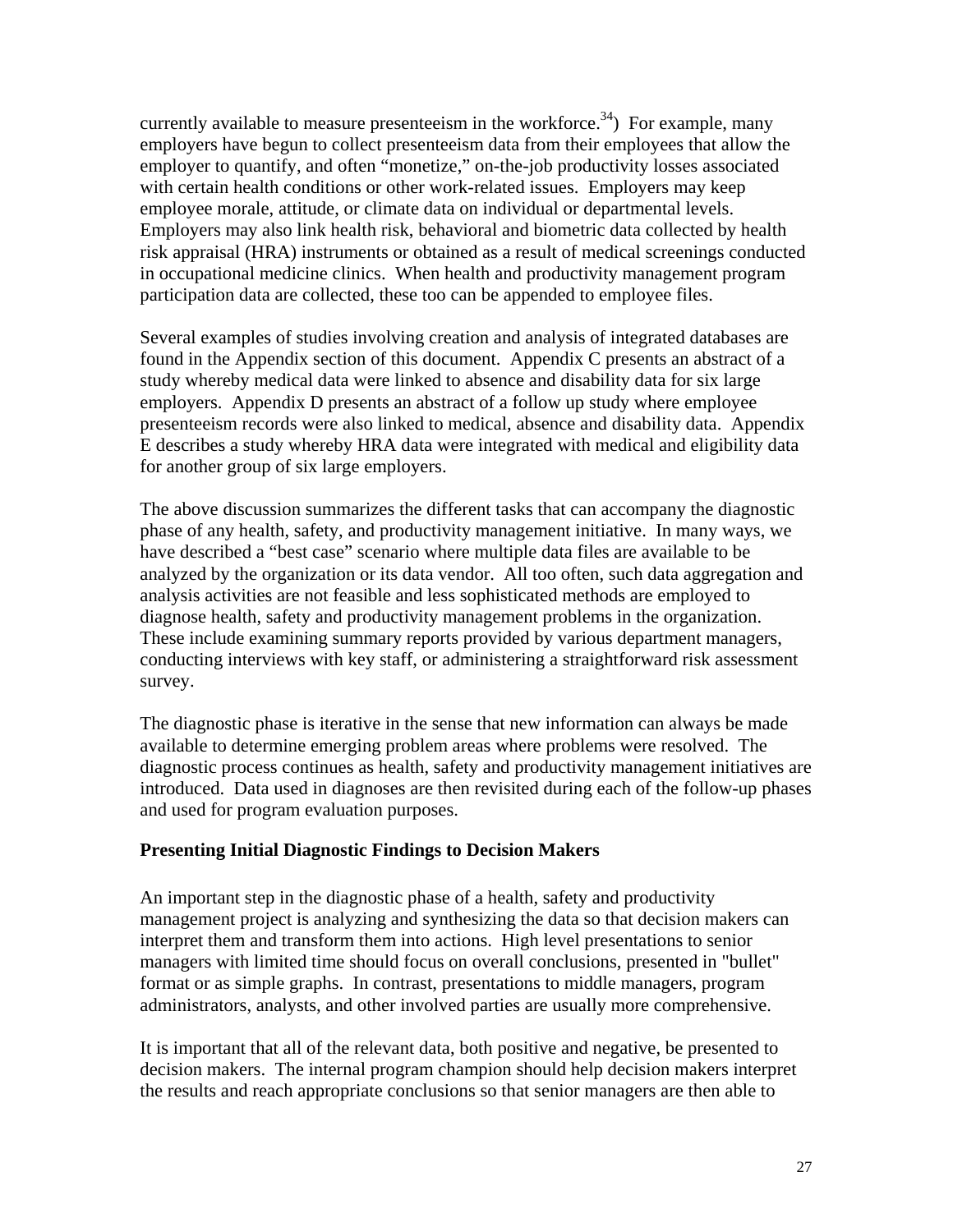verbalize alternative action items. The presenter should prepare the audience for future results by speaking about ongoing research activities, other studies that are planned, or follow-up studies to those currently presented.

Once the diagnostic phase is finalized, the group can move forward to Phase II, which is prescriptive in nature and involves establishing tactical and strategic direction for the health, safety, and productivity management initiative.

#### **Phase II – Prescription for Action – Establishing a Strategic and Tactical Direction for Health and Productivity Management**

A central theme of this paper is that to be successful, individuals championing an integrated approach to health, safety and productivity management within the organization need to become involved in and lead efforts at coordinating initiatives across several diverse and often competing organizational functions. Developing a cogent and workable integrated health, safety and productivity management strategy involves the cooperation of leaders from several departments. The nature of most organizations is that each program manager has control over a certain domain, silo, fiefdom, and territory. Seldom do managers meet in the same room and work in a synchronized manner with one another. Thus, the catalyst for change must emerge from senior management who can direct changes in organizational policies and procedures. Equally important is the task of engaging middle managers in the initiative and gaining the buy-in of rank and file employees. In short, change must be initiated from the top, but to be successful and longstanding, and it must be supported by employees at all levels of the organization.

Thus, a senior manager must orchestrate a process where seemingly disparate interests come together to develop an integrated program strategy. It should be made clear that no single corporate function can directly impact more than a couple of system dimensions - however, there is enormous potential if all the functions are conceptualized as being part of an integrated approach to workplace health, safety and productivity management. For example, certain functions will have a direct influence on a worker's job design and tasks. They will affect worker motivation and work attitudes. Other functions such as benefits, health promotion, employee assistance, and occupational medicine may exert influence on individual aspects of worker health and prompt workers to act in certain ways; however, they may have very little influence on job design, organizational climate and work group dynamics.

The internal champion must therefore develop a coordinating or steering committee made up of human resources function leaders. The purpose of a multi-functional tactical and strategic work group is to articulate the organization's overriding aspirations and philosophy regarding worker health and provide a general framework for achieving these objectives. The philosophy should be clear about the establishment of complementary goals related to employee health, cost containment, worker productivity, quality of life and corporate image. It should be made clear that these issues are not independent but rather interdependent.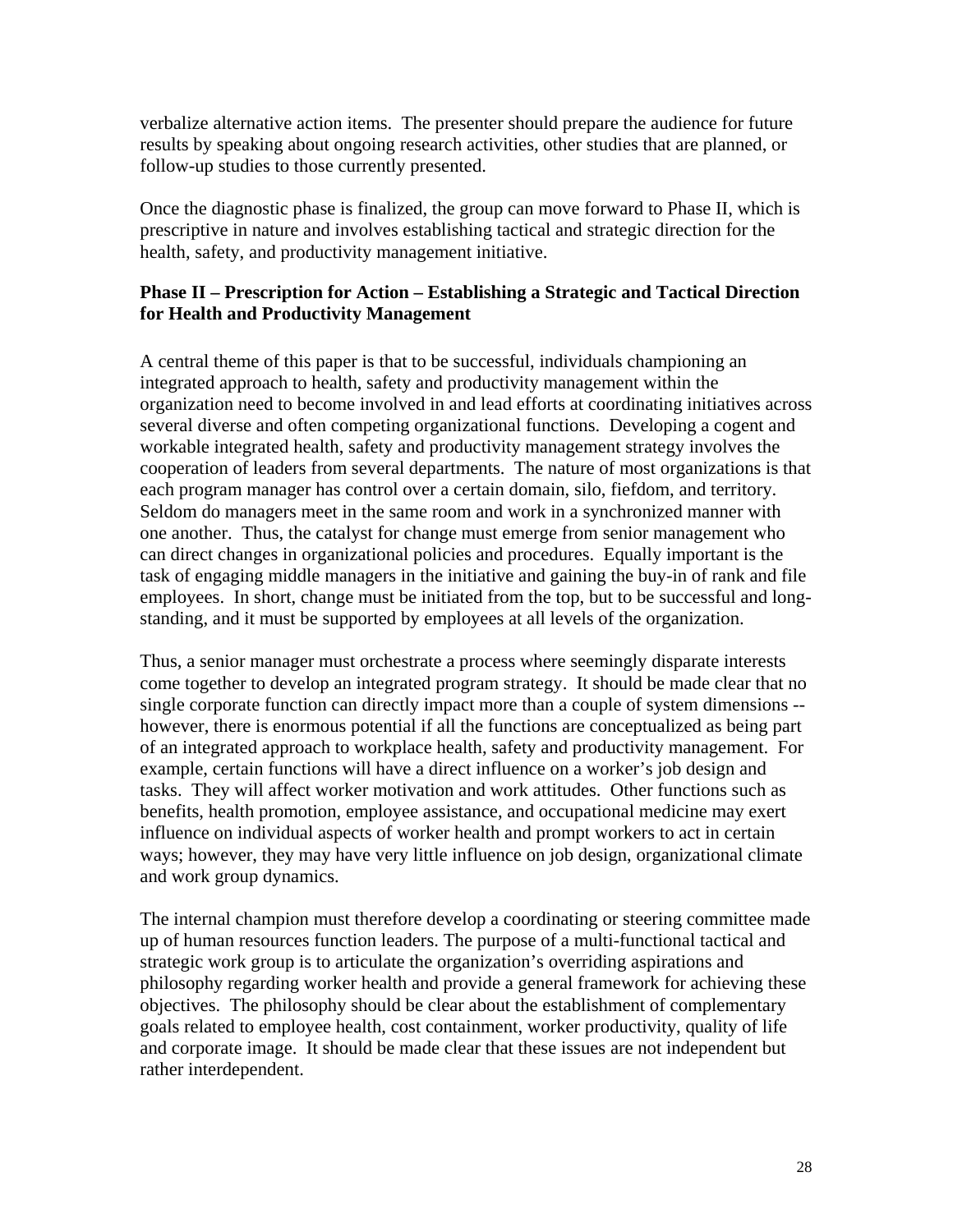To remove barriers between departments and functions, senior management should sponsor the steering group (coordinating council) and appoint its leader. This will facilitate centralized planning and integration of health-related programs, while breaking down barriers in communication and implementation.

The health, safety and productivity management coordinating council's first task should be to review the data and analyses prepared during the diagnostic phase of the project. Using all of the available data, council members can highlight major issues or "hot spots" requiring attention. Along with these quantitative data, the group may wish to collect qualitative data from individual or focus group discussions with key managers or groups of workers. These discussions may lead to further insights into the work environment and its problems, or conversely, into areas that appear to be working better than average. Quantitative data, for example, might provide important information on the nature, frequency and severity of illnesses, disabilities or injuries. Organizational audits or discussions with key staff may uncover deficiencies in ergonomics, task design, or interpersonal communications. Further investigation may unearth issues related to workload; heightened risk factors such as poor posture, lack of physical activity, smoking and improper diet; and poor management-worker relations leading to a negative organizational climate.

The challenge for the health, safety and productivity management group is to not become overwhelmed with the amount and density of data available from the diagnosis phase. The key is to develop a prioritization process that allows the group to array issues in terms of importance and modifiability. Dow Chemical has made important strides in this area in its development of a Health and Productivity Management – Economic Valuation Tool (HPM - EVT). (See Appendix F.)

Next, some very practical decisions need to be made regarding the cost of interventions; their degree of effectiveness; the size of the employee population affected; time constraints; potential internal and external partners; acceptability and sustainability of interventions; and potential side effects or secondary gains. Through a series of discussions and consensus-building activities, the coordination group can select one or several interventions, or a package of interventions, to implement, preferably at pilot sites where results can be evaluated over time.

For example, assume that during Phase I the organizational diagnostic assessment uncovers a severe problem with high levels of stress in the workplace. In a traditional model, individual workers may be invited to participate in a stress management seminar where they learn coping skills or relaxation techniques, or undergo cognitive-behavioral therapy. In a health, safety and productivity management model, the sources of stress would be identified and a coordinated intervention approach would be applied. For example, stress associated with boring/monotonous jobs may be addressed through job redesign, work-flow changes and organizational modification. Workers may be crosstrained to assume several role functions in order to reduce the repetitiveness of their tasks. They may be assigned new supervisors or work teams. They may be given more flexibility in how they use their time in getting tasks done. Or, they may be invited to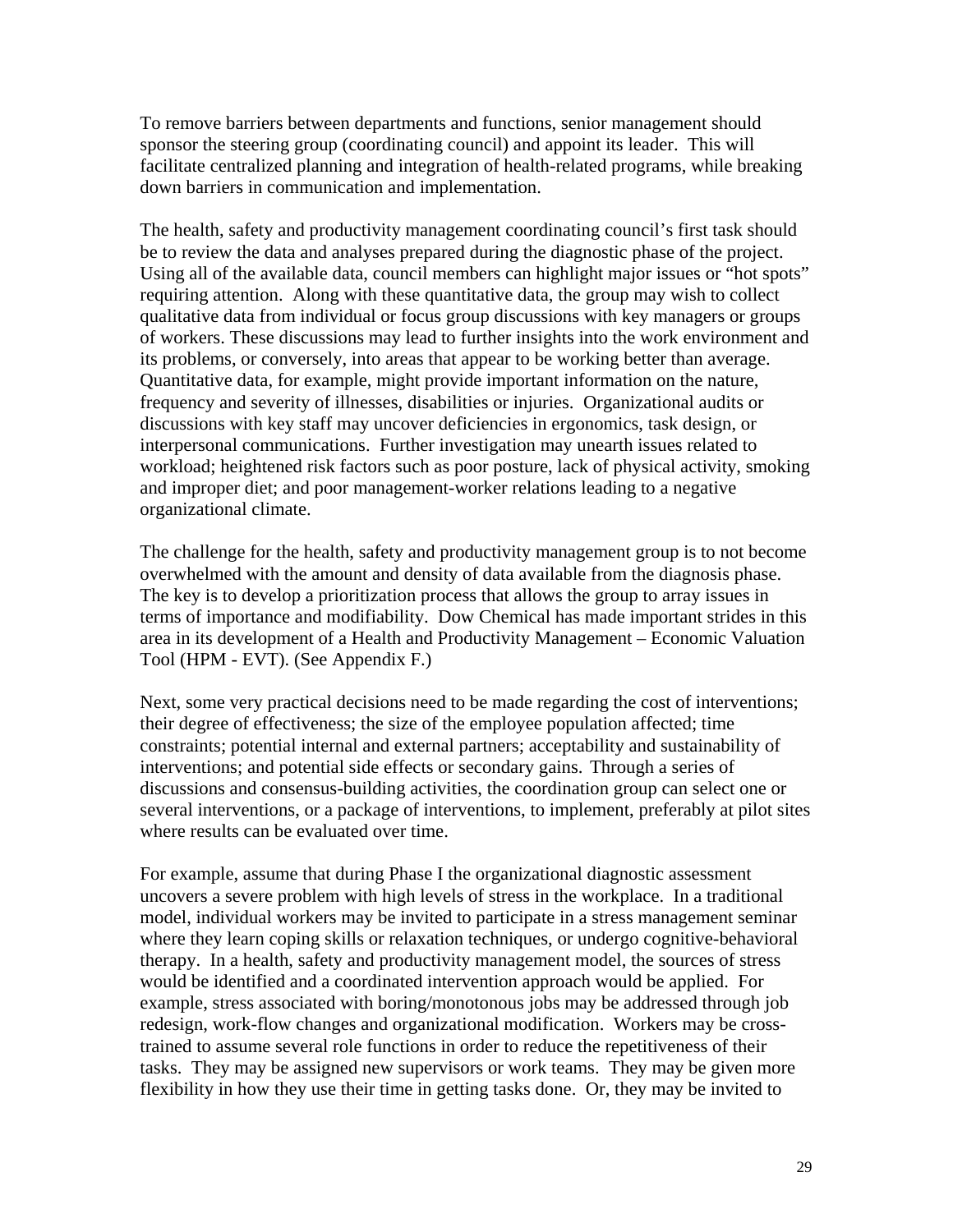stress management seminars and receive more free time for physical activity and fitness training. Stress related to job insecurity or regional economic problems can be addressed through improved management communication, increased access to employee assistance programs or other means.

Importantly, interventions are packaged, rather than provided in an individualized and uncoordinated manner by different departments and disciplines. They combine environmental and behavioral approaches and focus on the individual, the organization and the environment all at once.

Finally, some employers may wish to develop a return-on-investment (ROI) projection for alternative health, safety, and productivity management initiatives. Returning to our example of Dow Chemical, program leaders at Dow began developing a business case document for health, safety and productivity management. Their business case used as one of its elements a cost projection model for company health care spending over the upcoming ten years. Besides projecting future costs, the model also projected savings and ROIs based upon assumptions related to the success of its preventive health management efforts. To make these projections, Dow relied upon prior research that examined the relationship between modifiable health risk factors present among its workers and the company's healthcare costs<sup>35, 36, 37, 38</sup> Dow's staff sought to translate health and medical care issues into language that would be familiar to corporate staff in charge of the financial health of the organization. Consequently, health, safety and productivity management initiatives recommended by Dow's staff could be seriously considered by company leaders in a manner similar to other operational priorities.

A ten-year financial impact cost projection model was developed that predicted the company's health care expenditures under alternative health risk reduction scenarios. The analysis was based on demographic and workforce characteristic information of Dow's employee population, and several behavioral and biometric health risk factors about that population. This baseline information formed the basis for a subsequent estimation of Dow's payments in future years and calculation of ROI and net present values (NPV).

Four possible scenarios were developed and subsequently compared to a base case. A scenario where employee health risks were assumed to remain constant over ten years produced savings of about \$8.0 million, and annual cost increases averaging about 3.1 percent (adjusted for inflation). An intervention program that achieved significant risk reduction in the population (at the rate of 1 percent per year over ten years) resulted in \$50.8 million in savings and annual cost increases of only 1.4 percent. A more modest program that achieved a 1.0 percent improvement in health risks over ten years achieved \$12.7 million in savings and an annual increase of about 2.9 percent in health care expenditures. The three scenarios produced benefit-to-cost ratios of \$0.65, \$4.14 and \$1.04 to \$1.00, respectively. A final scenario created to determine the break-even point for program investment determined that in order to save \$1.00 for every \$1.00 invested, Dow's efforts in risk reduction would have to achieve .09 percent reduction per year or 0.9 percent over ten years.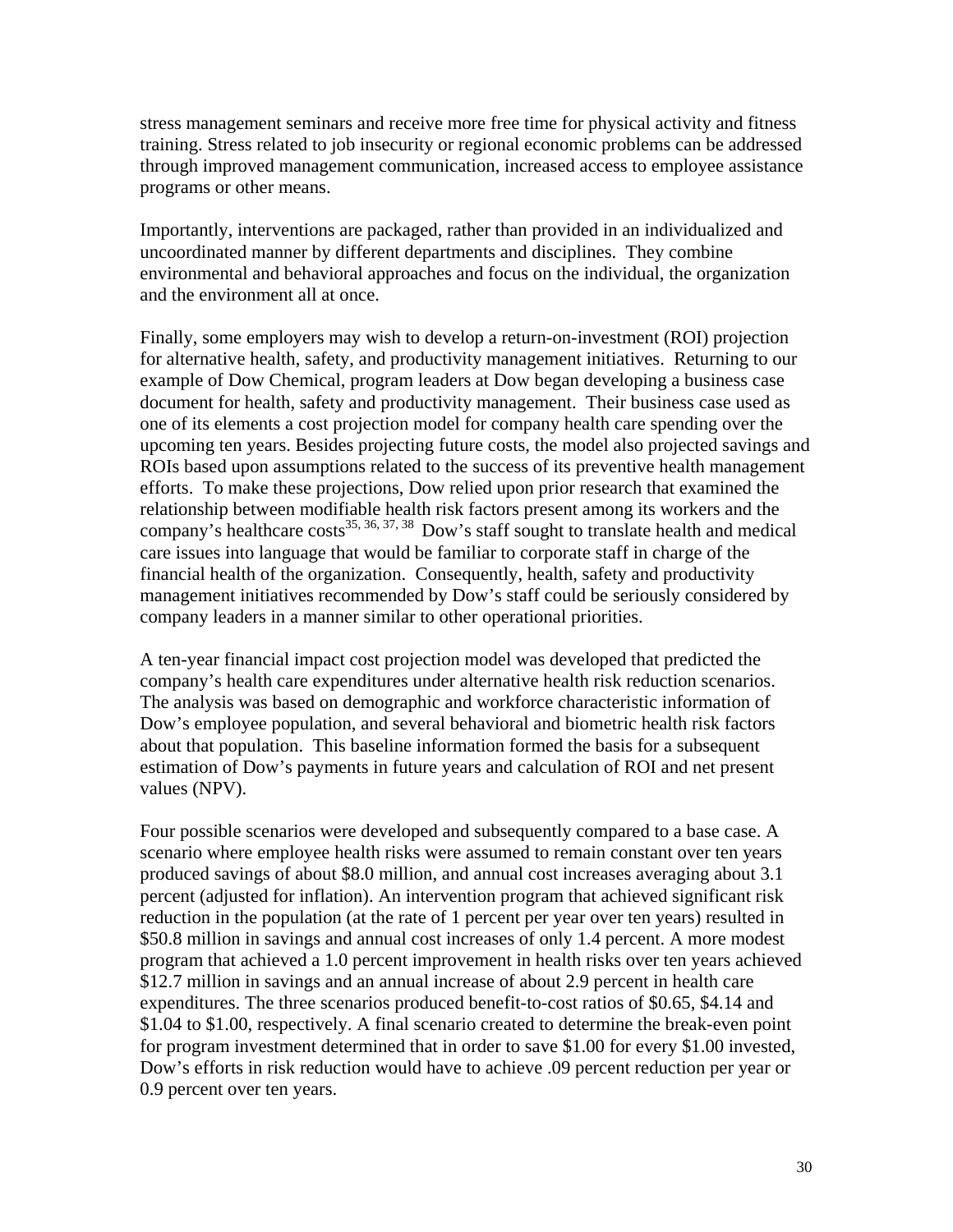The ROI analyses performed for Dow only focused on medical expenditures. As shown in our and others' research (see appendices for study examples), medical costs constitute a fraction of total company health and productivity management expenses, which include the cost of employee absence for illness, short-term disability, workers compensation program use and employee turnover. Assuming productivity expenses follow the same patterns of growth as do medical expenditures, Dow's total health and productivity expenses would be expected to increase by almost \$40 million in ten years (in 2001 dollars), however the savings from risk reduction programs would be much higher as well.

Phase II concludes with a final work plan for interventions and action programs recommended by the coordinating committee. These must be agreed to be senior management and appropriately resourced. Once approved, the organization can move to its next phase of program implementation.

### **Phase III – Intervention**

Once the coordinating council has decided which set of interventions to offer, the next step is to introduce and effectively manage these programs. Below, we outline several packages of interventions that are traditionally delivered within a function or department. They are listed here as broad categories, without any detail as to the specific aspects of these programs, their design and implementation. Several authors have described these interventions, and there is a growing body of literature focused on the ROI from any one category of programming. (See for example review articles by Goetzel and  $\text{collapse.}^{39,40}$ 

The Institute for Health and Productivity Management (www.ihpm.org) helped define these categories and white papers have been prepared by the Institute describing the elements of each. Thus, for the sake of simplicity, we have only listed the main elements of programs that comprise the four larger categories of interventions:

### **Care Management**

- Acute/chronic disease management sometimes referred to as tertiary prevention which includes efforts to prevent complications of existing disease (e.g., disease management programs directed at chronic diseases such as diabetes, congestive heart failure, and depression);
- Work related injury, disability and illness management; and
- Medical or large case management.

#### **Health Promotion and Disease Prevention (Health Management)**

**Primary prevention efforts to prevent poor health among the currently healthy** through behavioral risk factor reduction and lifestyle modification programs (e.g., programs that increase physical activity, support healthy diets, prevent obesity,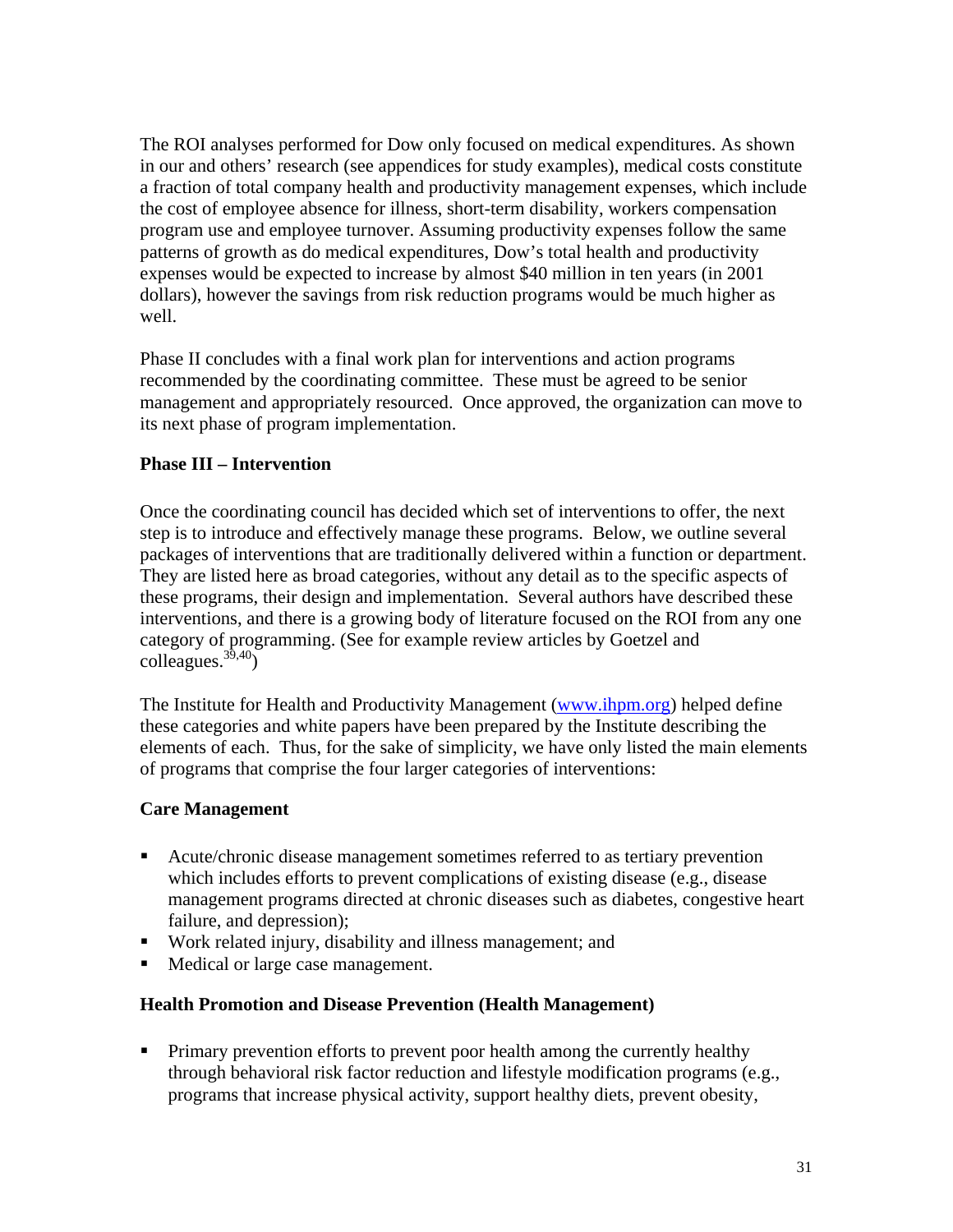prevent smoking, manage stress, prevent falls, encourage moderate alcohol consumption, maintain social connections and support structures, and assure appropriate immunizations);

- Secondary prevention efforts directed at early detection of disease (e.g., screening for cancer, hypertension, high blood glucose, hypercholesterolemia, unhealthy body weight; other efforts to assure compliance with Clinical Preventive Services guidelines set by the U.S. Preventive Services Task Force (USPSTF); receiving counseling on quitting smoking); and
- Self care, consumerism, demand management programs.

# **Workplace Environment**

- Occupational & environmental medicine;
- Ergonomics and job design;
- Employee safety;
- Medical surveillance programs; and
- Return to work and job accommodation.

# **Corporate Culture and Organizational Health**

- Clarity about and communication of socially responsible organizational values;
- Focus on workplace stress reduction and work-life balance; and
- Organizational efforts to improve work climate, morale, employee attitudes, including periodic assessment of these organizational dynamics.

### **Phase IV – Program Monitoring and Evaluation**

The health, safety and productivity management program designed and implemented by organizational staff may be extraordinarily effective, but unless program managers collect valid and reliable data on its impact, those efforts cannot be measured. Therefore, program managers are encouraged to establish effective measurement and monitoring systems that document program results. These can take the form of standard "dashboards" and "report cards" that are generally descriptive in nature and capture key metrics at any given point in time.

Periodically, program managers need to also conduct more rigorous evaluation studies that cover a longer period of time, typically years, and control for alternative explanations of program results. Well-designed studies generally include before and after data points for the treatment and control or comparison groups. Better studies examine program impacts on entire populations at a site rather than on participants alone. Proper data collection, analysis and reporting help to more fully document program accomplishments and fine-tune modifications in its design and execution. Most importantly, measurement systems provide the metrics that justify ongoing investment in the company's programs, assuming those investments pay off.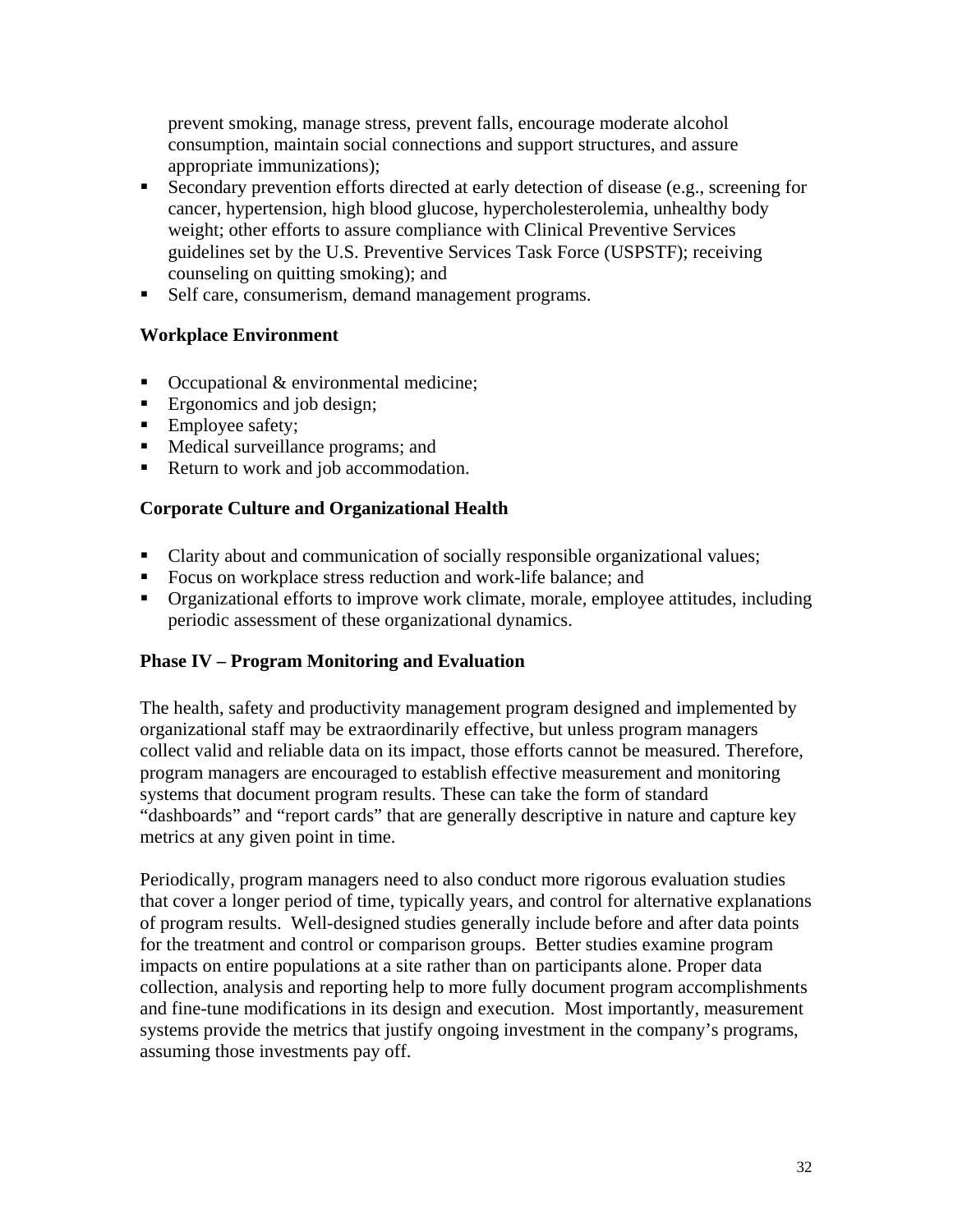Program evaluation methods and procedures are well documented in several texts and articles. We have published practical guides on program evaluations that can be applied to health, safety and productivity management program studies.<sup>41</sup> Further, Ozminkowski and Goetzel<sup>42</sup> have reported on the difficulties of conducting applied research in corporate settings and recommended ways to overcome many of the common obstacles encountered in such research. Much of the applied research done in company settings has focused on the financial impact of health, safety and productivity management programs, since these impacts are foremost in the minds of program sponsors. We note below some of the economic studies conducted by the authors in their evaluations of health, safety and productivity management programs.

### **Health, Safety, and Productivity Management Program Results**

Most evaluations of health, safety and productivity management programs have been published in what is referred to as the "gray literature" -- case studies describing program impacts that are reported by professional trade organizations rather than in peer-reviewed scientific journals. Some notable exceptions exist including evaluations focused primarily on the impact of worksite health promotion programs. Among the financial impact studies most frequently cited, and those with the strongest research designs, are evaluations performed at Johnson and Johnson,  $43, 44$  Dupont,  $45$  the Bank of America,  $46, 47$ Tenneco, $48$  Duke University, $49$  and the California Public Retirees System.<sup>50</sup> Other notable studies examining financial outcomes were conducted at Procter and Gamble<sup>51</sup> and Chevron Corporation.52

Over the past ten years, several organizations have applied for and received the C. Everett Koop Health Project Prize for Excellence in providing health, safety and productivity management initiatives with documented health improvements and cost savings. We provide in Appendix G some examples of organizations with programs in the area of health, safety and productivity management that qualified for the award.

# **Return on Investment Results**

Goetzel and colleagues reported on their literature review of ROI studies directed at health, safety and productivity management programs.<sup>53</sup> The review found that ROI estimates ranged from a low of \$1.40 in benefits per dollar spent on the program, to a high of \$13 per dollar spent, depending on program type. Traditional health promotion programs achieved a median ROI of \$3.14 to \$1.00. The review acknowledged that negative results were not likely to be reported in the literature and that the quality of some of the studies was less than optimal.

More recently, Aldana<sup>58,59</sup> performed a comprehensive literature review to date of the financial impact of health promotion and disease prevention programs on health care costs. In his analysis of 32 program evaluations focused on health care cost outcomes, Aldana uncovered four studies that used randomized designs, 11 with quasi-experimental designs with comparison groups, and 17 that did not use a control or comparison group. The average study duration was only 3.25 years. Only four of the studies reported negative results but none of those used randomized designs.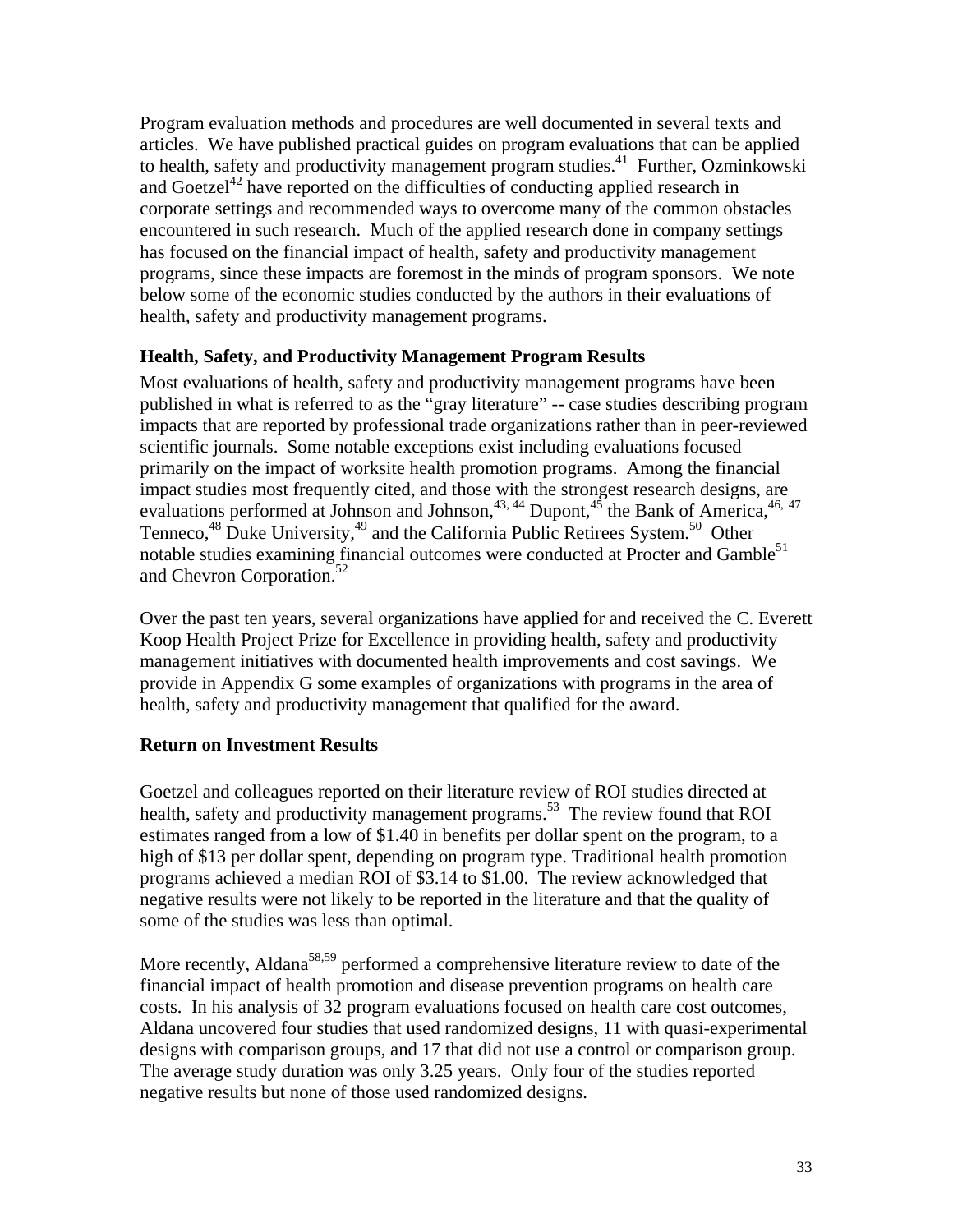Of the 32 studies examined by Aldana that focused on health care cost outcomes, thirteen calculated cost/benefit ratios associated with the interventions. For these studies, financial returns averaged \$3.48 for every dollar expended. The one ROI study employing an experimental design<sup>47</sup> reported a benefit to cost ratio of 5.90 to 1.00. As above, several caveats were highlighted in the Aldana review, many of which related to the difficulty of achieving adequate internal validity when conducting "real-life" research in a corporate setting.

Other literature reviews that focus on health promotion and disease prevention programs' financial impact include those Pelletier, $54,55,56$  Chapman, $57$  Aldana $58,59$  and Goetzel et al.<sup>53,60</sup> highlight a growing body of evidence supporting a business case for corporate investment in employee health. The most recent studies have used sophisticated econometric methods to evaluate the financial impact and many analyzed data over several years (with some extending for three to five years and one lasting 11 years).

# **Health and Productivity Management – Some Lessons Learned**

Although the movement toward greater integration and coordination among various functions and departments within the organization is still relatively young, there are some common themes that run across various attempts at health, safety, and productivity management that can be reported. These were highlighted in our benchmarking study focused on the qualitative features of successful programs.

### **Common Themes of Best Practice Organizations**

The health, safety and productivity management benchmarking study focused on gathering qualitative information through site visits to organizations considered "best practice" in implementing health, safety and productivity management programs. The site visits resulted in the formulation of ten themes that were common to most if not all of the organizations visited. These are summarized below:

1. Alignment between health, safety and productivity management and the overall business strategy of the organization. Organizational health, safety and productivity management staff recognized that the main business purpose of their organization was to deliver products and services that are competitive in the market. The health, safety and productivity management team's role was to support the organization's primary mission by acting as a strategic partner to help the organization attain its business objectives.

2. Interdisciplinary team focus. During site visits, "best practice" companies brought together staff from many diverse functional areas such as human resources, employee benefits, risk management, employee assistance, safety, legal, labor relations, disability management, medical-occupational health, employee relations, work-life, attendance management, health promotion, quality, and security. These individuals worked cooperatively across their companies' territories, "silos", and "fiefdoms" to achieve common health, safety and productivity management and organizational goals.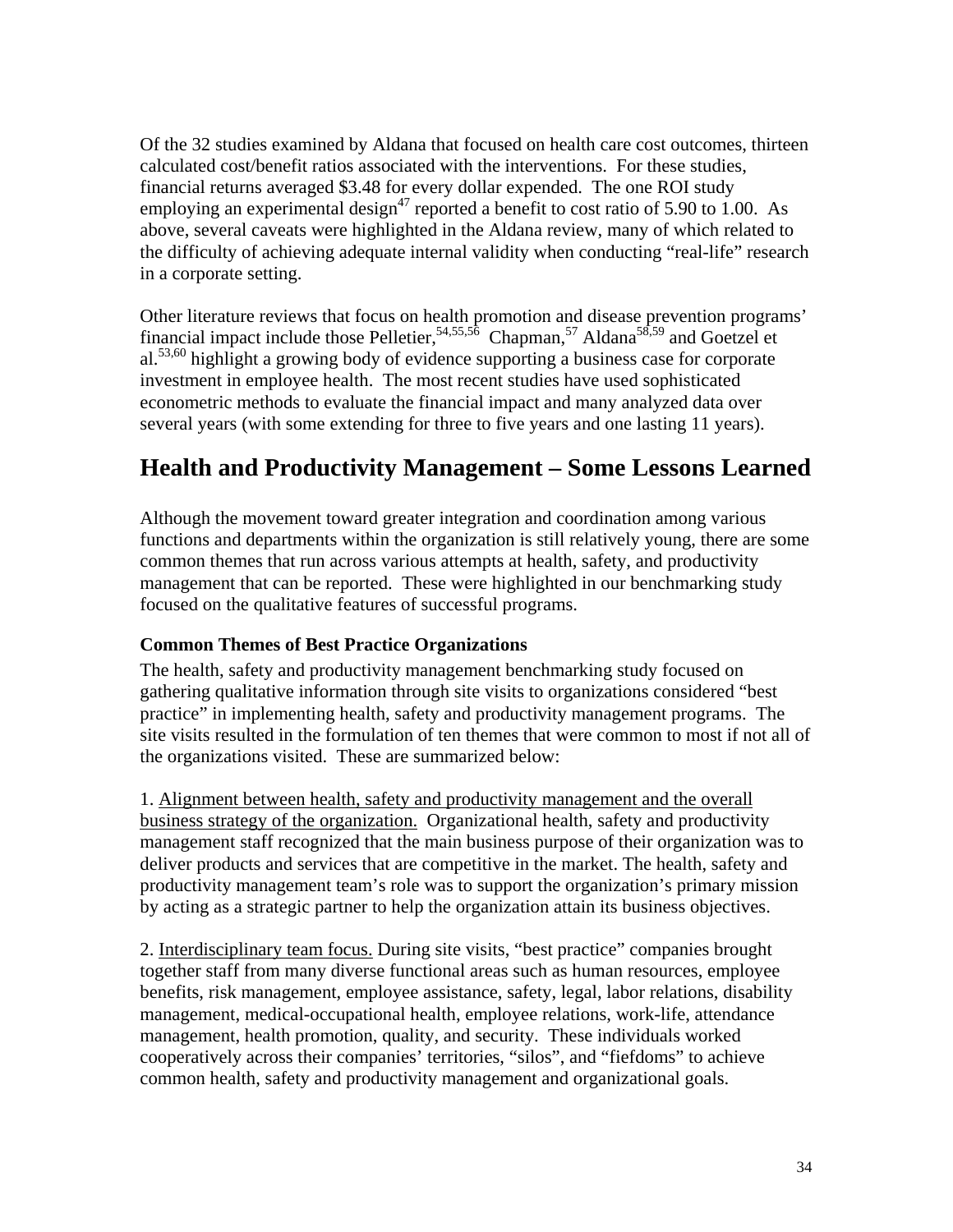In most cases, health, safety and productivity management teams decided that a topheavy infrastructure was not always necessary. While some companies restructured to create a formal interdisciplinary health, safety and productivity management group, many more experienced internal obstacles that kept health, safety and productivity management related components apart from one another. Nonetheless, managers collaborated with one another despite organizational barriers that may otherwise have set them apart. Department or function leaders did not need to be convinced that there was a need for an interdisciplinary approach. They were already "sold" on this concept.

3. Champion or a team of champions. At each meeting, it was evident that one person or a group of key individuals drove the process and championed the health, safety and productivity management vision at all levels of the organization. These champions exhibited determination to "make things happen." – an overwhelming sense of purpose and passion about health, safety and productivity management.

4. Senior management and business operations as key members of the team. While in many cases, a health, safety and productivity management approach develops as a grassroots initiative, senior management and operations leaders quickly became engaged. They recognized that a health, safety and productivity management model needed to be supported by senior management and staff throughout business operations. At companies with successful health, safety and productivity management programs, the links to finance and funding sources were apparent. Senior management, business operations and the health, safety and productivity management team worked hand-in-hand with a mutual appreciation of one another's contribution to the process.

5. Prevention, health promotion, and wellness staff are heavily engaged in the process. These individuals believed in and practiced healthy lifestyles, employee empowerment, and self-responsibility. They advocated the establishment of a "healthy company" culture. Health promotion leaders, and their supporters in medical and occupational health departments, were able to clearly articulate the link between the employee health and well-being and the productivity of the organization as a whole. They drove research and outcome studies that documented the relationship between health and productivity for their organization.

6. Emphasis on quality of life improvement, not just cost cutting. Repeatedly, managers talked about improving organizational processes and "doing the right thing" for their employees. There was an expectation that if an organization improved the quality of work life, productivity would also improve and cost containment would be a natural consequence. The health, safety and productivity management team was not only focused on managing the 20 percent of employees who consumed the most program resources; they were also concerned about attending to the needs of the other 80 percent, whose health and well-being influenced their work.

7. Data, measurement, reporting, evaluation, and return on investment studies become increasingly important over time. While high costs may have driven the initial health, safety and productivity management initiative, in most instances evaluation protocols and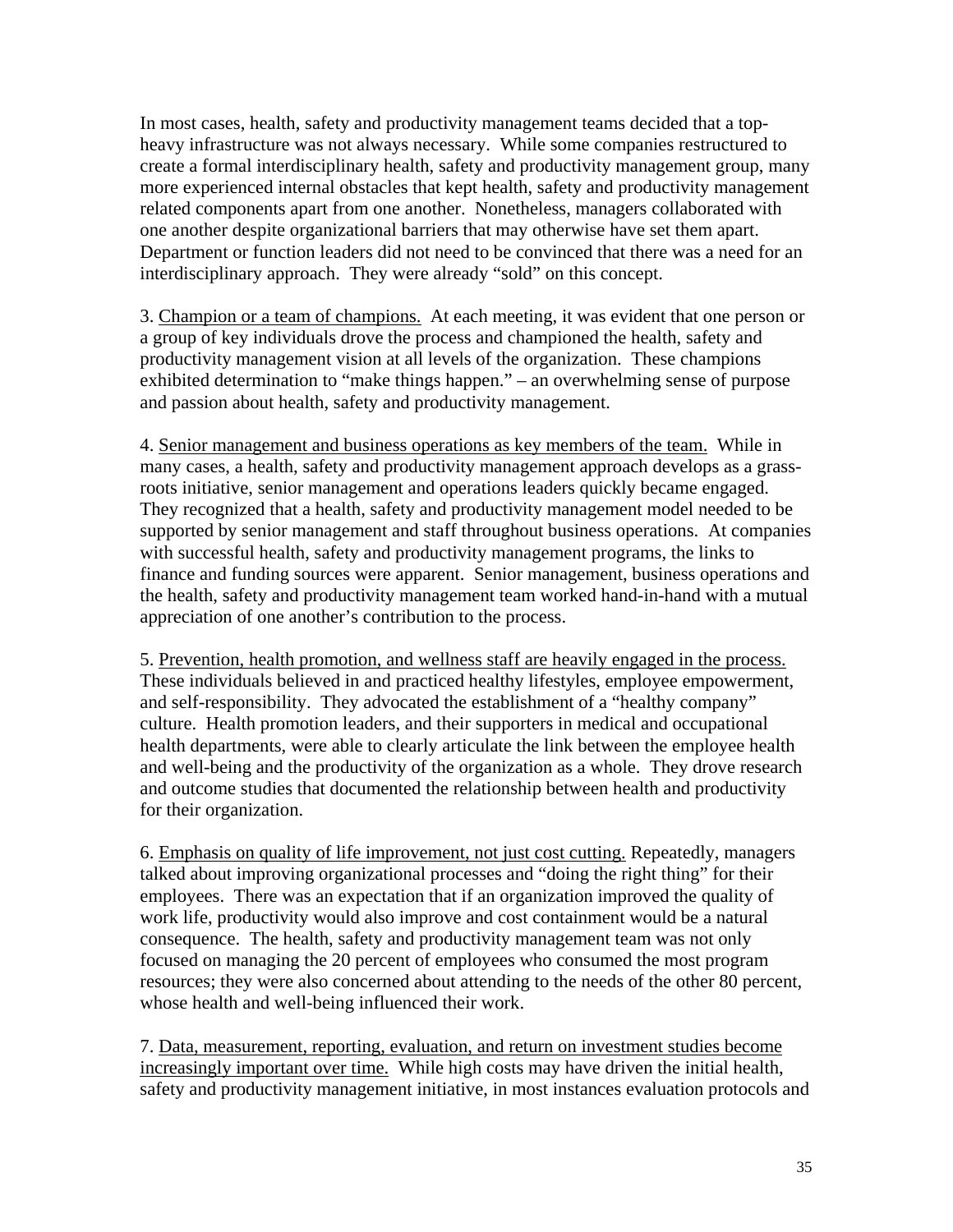elaborate data reporting systems were not prepared ahead of time. The philosophy of the health, safety and productivity management team seemed to be "just do it, and develop the ability to evaluate results later." Leaders decided to launch projects that were likely to quickly improve efficiency, quality, and cost. Once actions were taken, these organizations realized that they needed to show quantitative results and develop systems for ongoing monitoring and tracking of progress.

Data and reporting systems were developed with three main purposes in mind: (1) highlight areas for potential intervention and improvement, in order to set priorities and quantify the potential for savings; (2) provide ongoing reporting and data monitoring to the business units, in order to hold them accountable for improved performance; and (3) evaluate outcomes, return on investment and potential areas for further investment.

8. Communication is constant and directed throughout the organization. Health, safety and productivity management leaders realized that they needed to keep their activities on the front burner for all constituents. They needed to communicate purpose, tactics, and results to fellow team members, business operations, the front line, and senior management. The packaging of information was critical. It needed to be organized in such a way that the target audience would understand and apply the information. The audience needed to see the purpose of health, safety and productivity management initiatives and realize that positive results were central to business success.

9. Constant need to improve by learning from others. In order to remain cutting-edge, these "best practice" organizations strived to learn new ideas and approaches from others through a variety of techniques including benchmarking. They also felt comfortable in openly sharing their experience and stories with others as a way of teaching and coaching. There was little guardedness or embarrassment about failures or mistakes; some felt they often learned more from failures than from successes. These organizations were proud of their accomplishments and enjoyed the spotlight that uncovered both achievements and unsuccessful risk-taking initiatives.

10. Have fun. Health, safety and productivity management team members appeared to be excited, enthused, and motivated by their work. There was a "positive energy" flowing through the room with ample opportunities to introduce humor and good-natured challenges to fellow team members.

A second set of site visits were conducted about a year after the first set was concluded. The major focus of this second benchmarking study was to understand the different measurement, evaluation and reporting systems established and used by health, safety and productivity management best practice organizations used in reporting intervention program results to senior managers. The main themes from this round of benchmarking visits are reported below:

1. Organizations are changing their definitions of productivity to include metrics that extend beyond traditional measures of "output per worker." Productivity is now being viewed as a broader term that includes service delivery, relationship building, ability to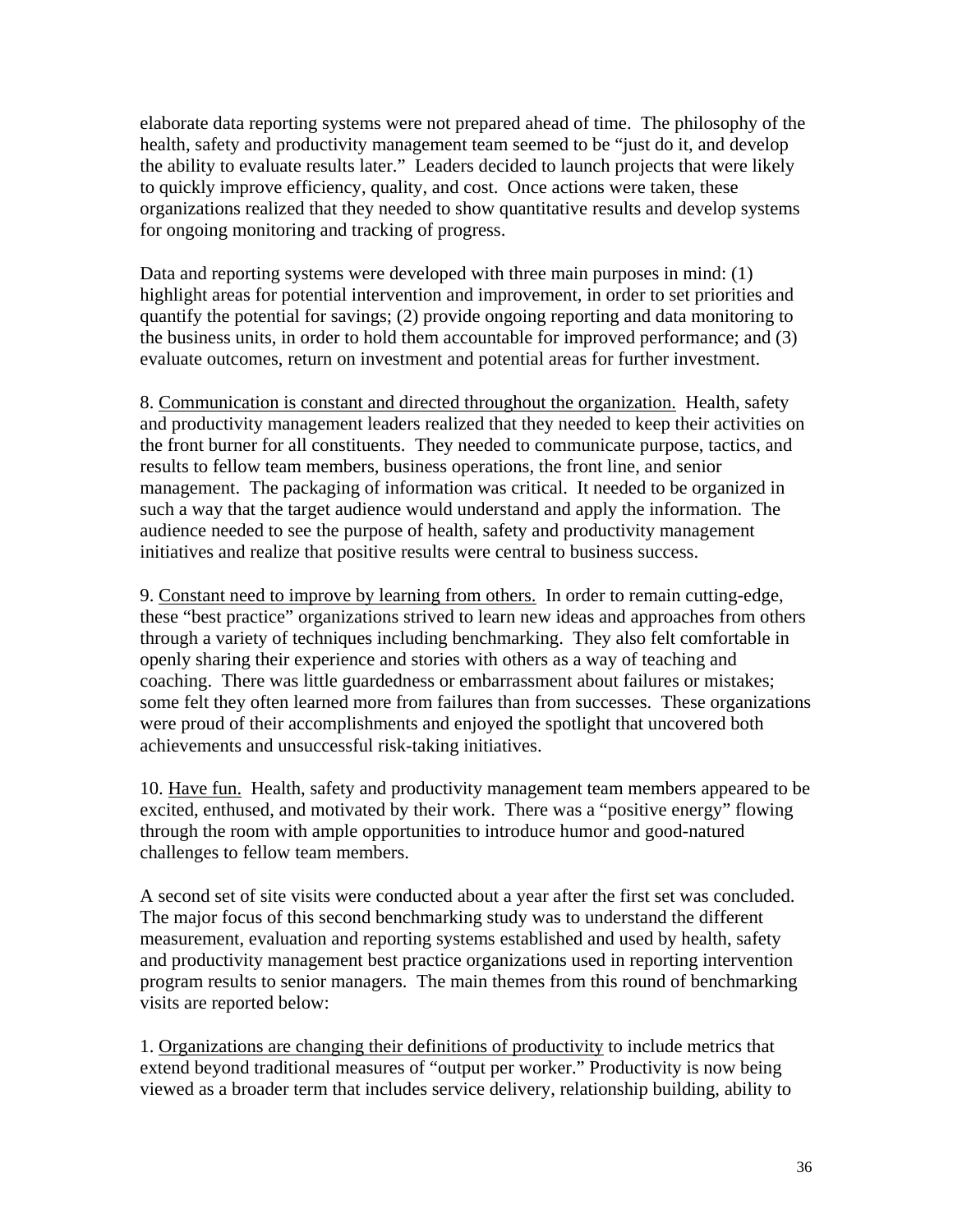innovate, knowledge improvement, creativity, loyalty, and the ability to work within a team structure. In a more complex way, worker productivity can be viewed as that individual's contribution to work output, while at work.

2. Best-practice organizations rely upon understandable mission/vision statements that enable health, safety and productivity management-related functions to "operationalize" their goals and objectives. Often, safety-related measures are used as the link between health, safety and productivity management metrics and the organizational mission.

3. Best-practice organizations consider many factors that impact work force productivity beyond those associated with specific health conditions—for example, corporate culture and employee attitudes. In addition to assessing direct measures of productivity, organizations are discovering that indirect measures may be just as important. They are building integrated databases that link diverse, but often interconnected, variables such as employee attitude, organizational culture, health-risk factors, medical disorders, and psychosocial influences. Some leading-edge organizations are attempting to demonstrate the impact of these factors on customer satisfaction levels and corporate earnings.

4. Best-practice organizations concentrate on targeted, well-understood health, safety and productivity management-related metrics. Reporting mechanisms (report cards, dashboards, etc.) are generally straightforward and descriptive in nature. These organizations have defined their key health, safety and productivity management metrics and determined best ways to present these to various constituencies within their organization. They have developed communication processes to keep health, safety and productivity management activities "top of mind" for senior management.

5. Best-practice organizations act on their beliefs that internal benchmarking is as important as external benchmarking. Best-practice organizations have developed sophisticated methods to capture organization-wide data on several key indicators and to compare business units with one another using internally-developed norms. These organizations use internal benchmarking studies to improve their average or median health, safety and productivity management values over time and to narrow the range between the best and worst performing units. Best-practice organizations first focus on internal benchmarks to secure buy-in by operations leaders for a health, safety and productivity management focus. From this process, a natural questioning develops regarding how their competitors are performing. When an organization is able to compare itself with competitors, it is much more likely to gain the attention and support of senior management.

6. Best-practice companies link key data elements to develop a comprehensive view of employee health and productivity. The influence of health on productivity is increasingly based on the impact of multiple health conditions rather than any one or two. Organizations express a widespread interest in developing integrated health, safety and productivity management databases that connect disparate data at the individual level. Those advocating development of an integrated data "warehouse" believe that having access to multi-dimensional data will allow them to gain a more comprehensive picture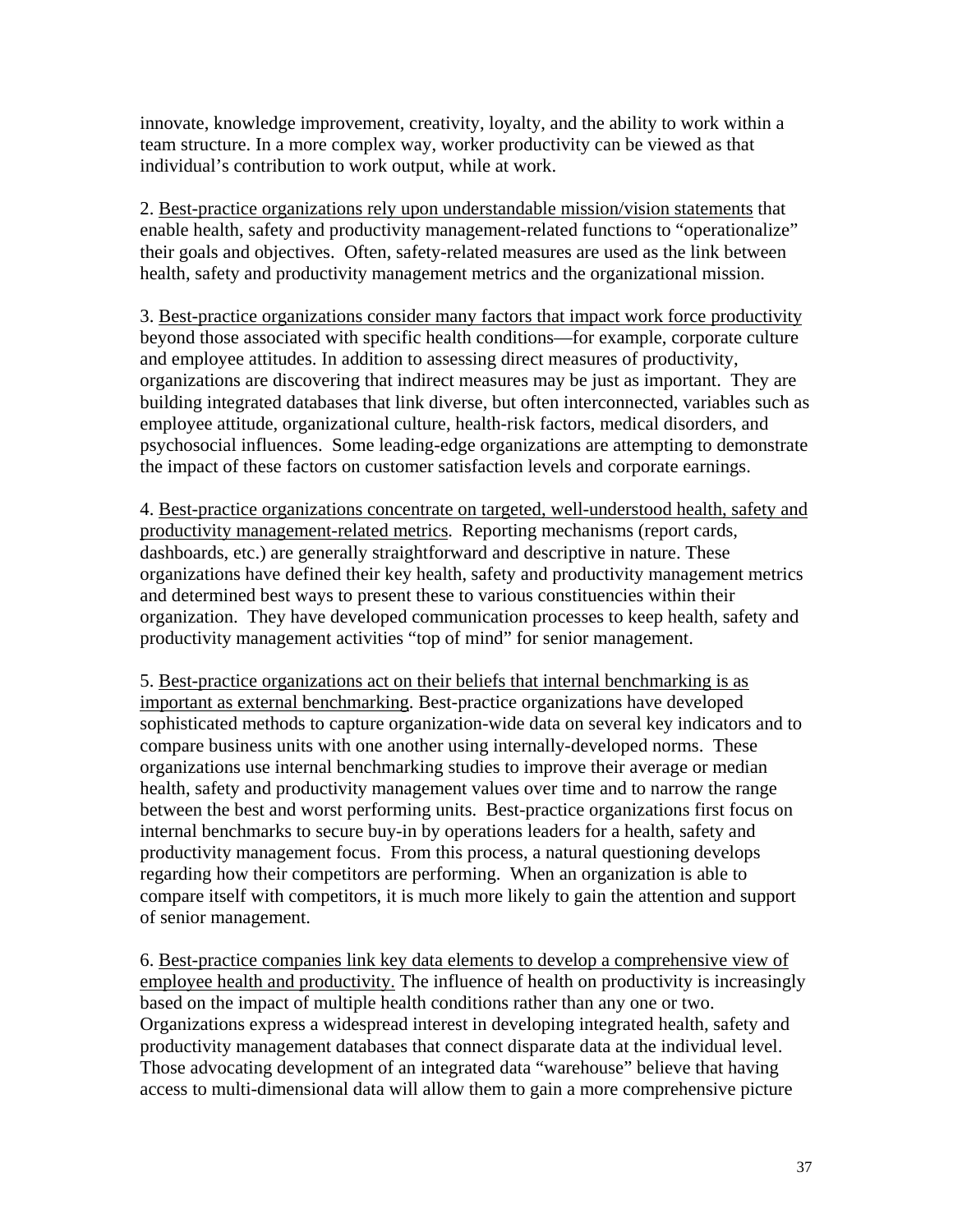of employee health and productivity that, in turn, will allow them to design more effective intervention programs.

7. Some best-practice organizations have used the process of applying for a national award, such as the C. Everett Koop National Health Award, as a catalyst for gathering and reporting health, safety and productivity management-related data. The process of gathering and reporting data across functional areas is an effective tool for breaking down the walls between organizational silos.

8. To support investments over time, best-practice organizations are able to demonstrate ROI for specific health, safety and productivity management-related programs both prospectively and retrospectively. These organizations are leading the way to developing ROI methodologies across all health, safety and productivity management programs and efforts. Program champions generally submit projected ROI estimates in order to gain approval for specific programs. Rigorously conducted ROI studies—performed by outside or inside objective researchers and aimed at documenting bottom-line impact of health, safety and productivity management programs—are still rare in organizations. When performed, they lend enormous credibility to health, safety and productivity management efforts.

# **Remaining Issues**

As noted earlier, organizational efforts to introduce and maintain innovative health, safety, and productivity management programs are still in their infancy. Although significant advances have been introduced in the past five to ten years, the field is still evolving and there are many issues that remain unresolved. At the NIOSH *Steps to a Healthier Workforce Symposium*, held in Washington DC in October 2004, concepts articulated in this background paper were presented to the attendees and session discussants. The moderator and discussants for the session were Russell Toal M.P.H., Joseph Fortuna M.D., Jim Ramsay Ph.D., and Steven Moffatt. Their comments, critiques and suggestions complemented many of the points addressed in this paper. Some of the key observations offered by the reviewers, and not covered previously, are described below.

# **External Forces Affecting Organizational Productivity**

It is certainly true that individual and organizational health affect the performance of organizations and their competitiveness in the marketplace. However, there are many other forces impacting organizational output that are largely unrelated to health. One such force is globalization and the ever-increasing influence of international competition. This worldwide movement brings with it greater availability of inexpensive foreign labor and consequent outsourcing of jobs overseas. Also, since foreign installations are generally not burdened by the cost of providing health care insurance and medical services to employees, managers have less incentive to introduce the types of programs described here. Thus, a different type of business case must be developed for multinational organizations; one that emphasizes improvements in individual productivity and organizational competitiveness rather than reductions in health care costs. This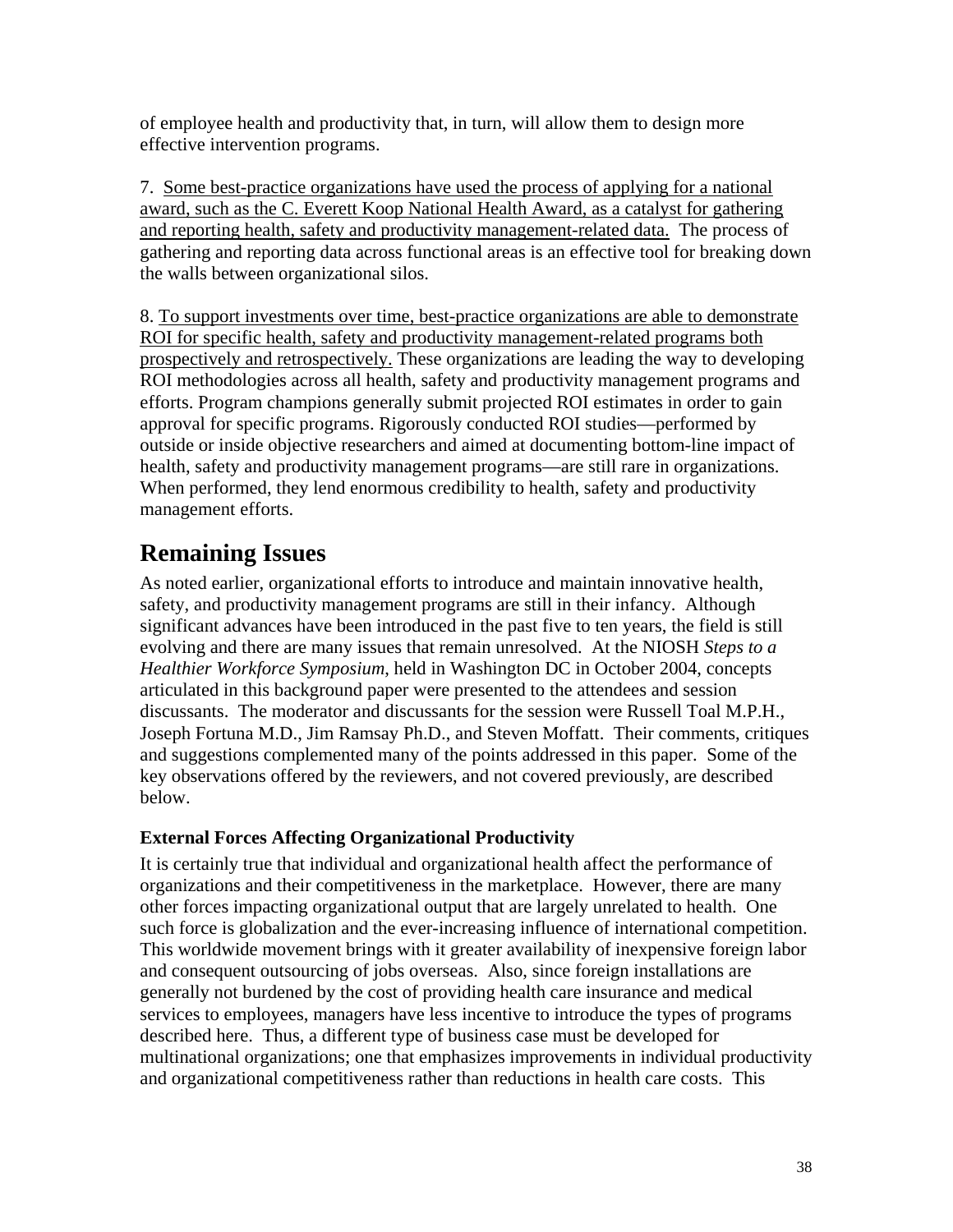expanded business case must be especially well articulated for employers with major sites outside U.S. borders, and for those moving more jobs overseas.

### **Difficulty of Developing Multi-Functional Teams**

Earlier in this document, we described potential barriers that may stand in the way of introducing and maintaining an integrated, multi-functional organizational work group focused on improving health, safety and worker productivity. One important barrier noted is the difficulty of convening this type of group and maintaining its focus over time. There are often "turf battles" across departments. Functional leaders may be concerned about losing their autonomy and influence within the organization. Individuals assigned the task of convening or participating in multi-functional groups may not be given the necessary time or resources to do the job well. Individual and team incentives may not be aligned. Finally, senior management may not be fully "on board" with the process.

To develop successful teams, these substantial obstacles to integration must be recognized and addressed. Departmental representatives need to understand how the team approach will benefit them personally and organizationally. A "what's in it for me" personalized business case must be developed. Expanding the team to include major "influencers" in the organization is also recommended. If possible, physicians and other health care professionals should be included on the team since they often bring both credibility and content expertise related to health and productivity interventions. Finally, representatives from business operations, especially those accountable for profit and loss (P and L) statements, need to be engaged in the process.

One topic not well addressed in this paper is the role of safety officers and their influence on the integration process. While safety is mentioned as an important element of an integrated approach, more research and greater insights are needed regarding this important component. On the plus side, in many cases, safety may be the "hook" with which integration efforts become rooted within the organization since safety programs are statutory and are viewed as "must have" rather than "nice to have." On the minus side, safety officers may view themselves as apart and distinct from other human resources functions and operating under a separate set of rules. Further, safety programs often rely upon antiquated measures of performance and may not address the root or actual causes of accidents, especially those caused by poor management processes. In short, greater integration and cooperation across disciplines, including safety, is difficult but necessary for health, safety and productivity management programs to succeed.

### **Relevance to the Public Sector**

Although much of the discussion in this paper, and most of the examples used, has focused on private sector initiatives, the concepts and approaches described apply equally well to public sector employers. Simply stated, employees work for private enterprises, government agencies and non-profits, and the issues raised in our discussion are relevant to these employees regardless of who signs their paychecks. Also, unions play a critical role in shaping organizational structures and initiatives and they too need to be included in planning in implementation procedures. In many cases, public sector employers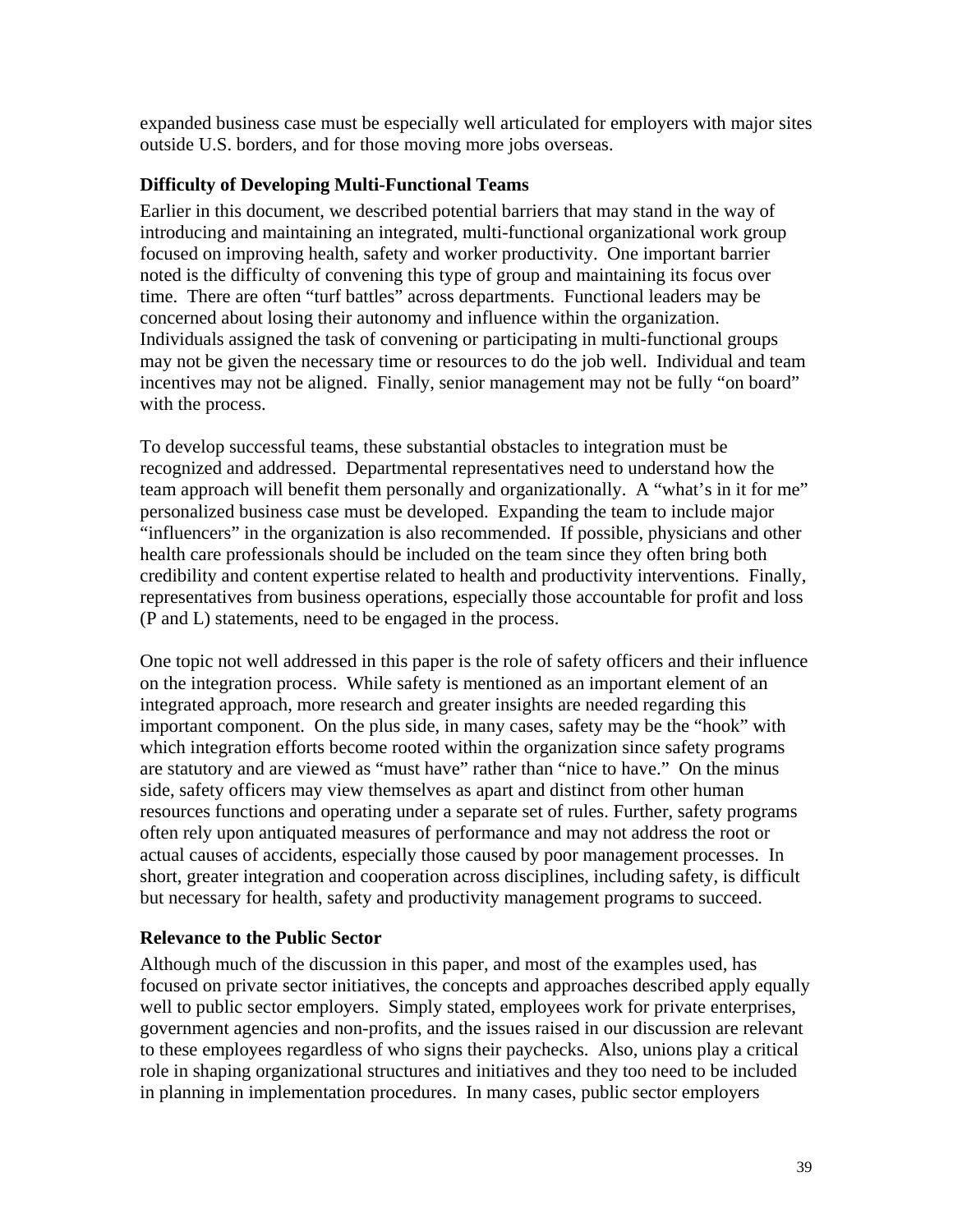working for local and state agencies, universities, and non-profit organizations are quite large and exert significant influence in the communities where they are housed. Thus, the concepts articulated here can be applied in all types of workplaces and, in fact, public sector organizations may be more suitable to function as "laboratories" for testing novel approaches for integration.

# **Importance of Culture**

The review panel emphasized the importance of creating an organizational culture and climate conducive to integration efforts. An organization that clearly articulates a set of norms and values emphasizing the importance of individual contributions to organizational success, and the value of human capital in achieving organizational goals, will be most successful in putting in place an integrated model of health, safety and productivity management. The organization's leadership must clearly express its vision as it relates to human capital management, and do so with vim and vigor on an ongoing basis. Further, managers must offer vehicles for achieving that vision. Importantly, leaders must provide innovate structures that support cooperation across functions. The message from management must be that health, safety and productivity management is the joint responsibility of individual workers, their managers, and senior leadership of the organization. This message reinforces a culture of shared responsibility and diminishes the notion that employees are "to blame" for increasing human resource expenses.

# **The Role of Academia**

Currently, there is a gap between what is known from scientific research and what is applied in a "real world" setting. Universities and research organizations that receive their funding from public sources need to work harder to fill the information-application gap. Academic and research institutions need to more broadly and clearly communicate what is currently known about what "works" in health, safety and productivity management and how successful programs can facilitate organizational efforts at integration. They also need to do a better job in developing practical tools and "off the shelf" practices for translating knowledge into action. For example, they can play a significant role in developing case studies and best practice models that are made available to organizations wishing to introduce innovative programs at their sites.

To support these efforts, universities should develop multidisciplinary programs and educational curricula to teach health, safety and productivity management. Students entering these programs would come from various disciplines including medicine, engineering, business, economics, or organizational psychology. They would emerge as external "change agents" or consultants supporting integration efforts or internal program champions ("intrapreneurs") advocating integrated models. Ideally, medical and doctoral degrees in health, safety and productivity management would be conferred to graduates of these programs.

# **Conclusions**

This background paper reviewed recent efforts by U.S. employers to coordinate health, safety and productivity programs with the aim of achieving greater efficiency and a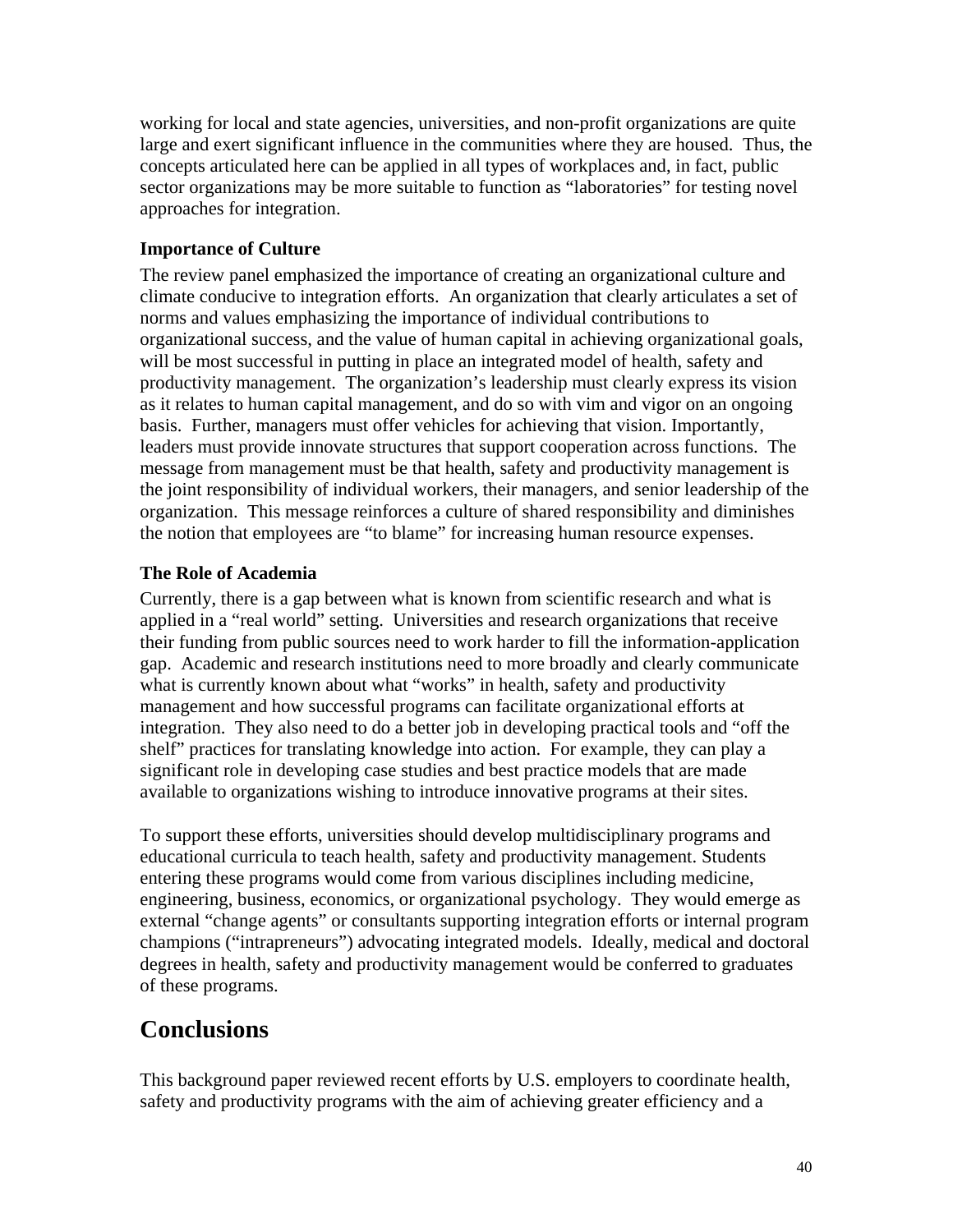maximum health and dollar impact. We discussed the origins of the integration movement, the rationale for employer efforts in this area, barriers standing in the way of successful program adoption, and processes for employers to follow when designing, implementing and evaluating an integrated health, safety and productivity management model.

As noted, work in the field of health, safety and productivity management is still in its infancy. However, there are ways to provide a boost to champions of an integrated approach. We present below some suggestions to consider in three broad areas: research, dissemination and implementation activities. Some of these are far-reaching while others might be more easily implemented. The intent here is to put forward a broad range of policies and practices that can be implemented by government agencies, industry, unions, non-governmental organizations and academia, to promote research that fills critical knowledge gaps, to disseminate information about opportunities for integration, and to identify and reinforce successful implementation practices.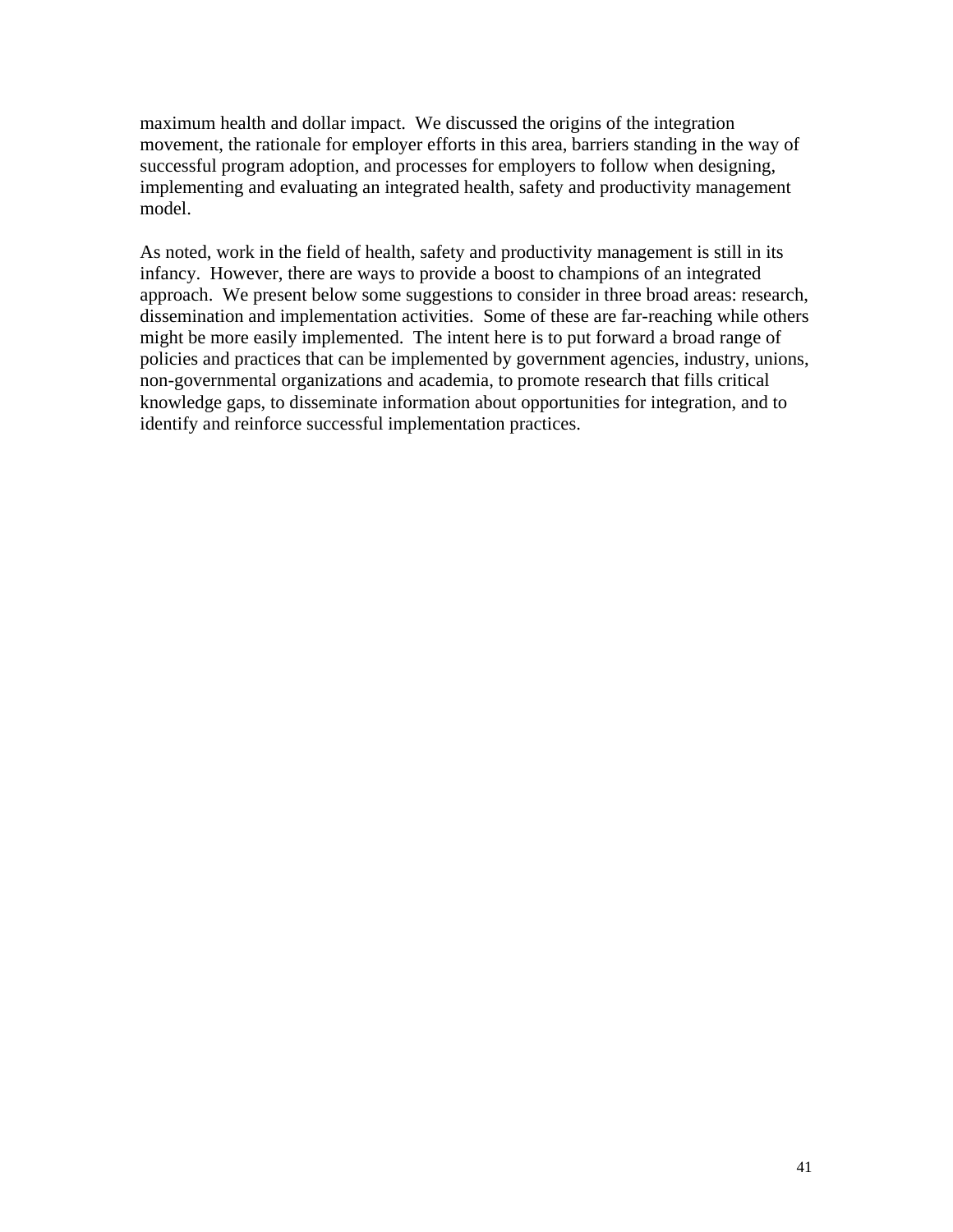### **Research Opportunities**

There is a need for better research in the area of health, safety and productivity management efforts, especially as these relate to economic outcomes – a key concern to businesses. We list below some of applied research questions that would form the foundation for a research agenda on this topic.

#### **"Practical" Employer-Related Research Questions:**

- What does it take for employers to adopt a health, safety and productivity management mindset?
- What types of data are necessary to convince senior managers to invest in improved employee health, safety and productivity?
- What forms do organizational health, safety and productivity management programs take – what are the similarities and differences among programs?
- Which investments in health, safety and productivity management are easiest to justify ("no brainers") and which are more difficult?
- How can employers involve their health plan providers as partners in health, safety, and productivity management efforts?
- What outcomes have employers achieved from integration efforts how have they measured these outcomes and how credible are the results?
- What are the lessons learned and what advice would employers offer to businesses that are first contemplating health, safety and productivity management initiatives?

#### **Academic Research Questions:**

- In relative terms, to what extent does the health and well being of employees drive individual productivity and business profitability? How does "health" compare to other productivity drivers such as compensation and incentive reward structures, improved work processes, availability of capital and equipment, composition of an employee's work group, specific management style, organizational climate, general business climate, etc.?
- What are the productivity gains or losses associated with appropriate management of certain health and disease conditions: e.g., depression, stress, anxiety or other psychosocial conditions; musculoskeletal disorders; migraine headaches, pain, arthritis; heart disease, stroke, hypertension, hypercholesterolemia; allergies, asthma; diabetes; overweight; smoking; etc.?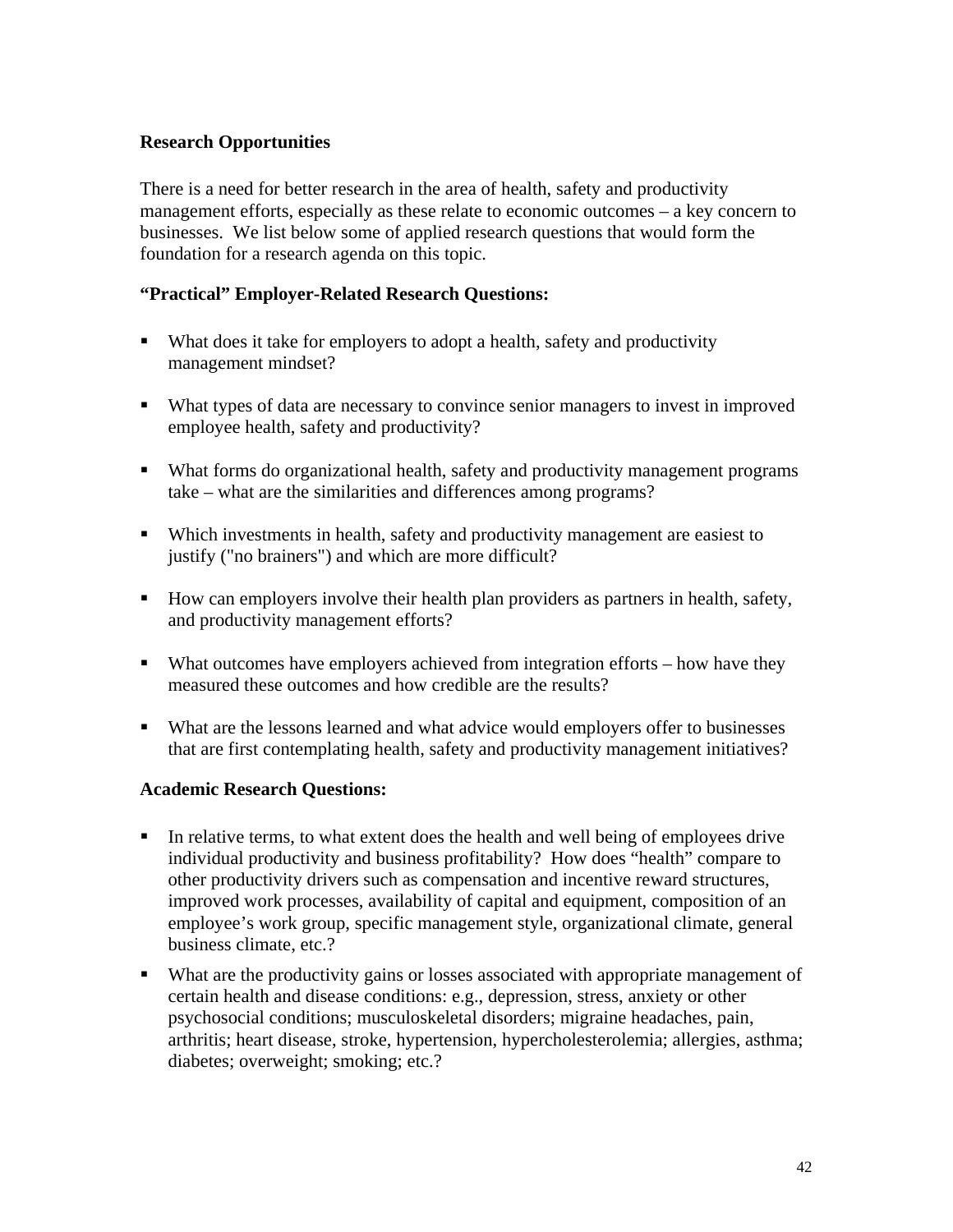- To what extent do health, demand and disease management intervention programs affect worker productivity?
- How can productivity be measured objectively? What is the value of the various selfreport instruments available in the marketplace? How good are they (in terms of validity, reliability, practicality and interpretability of the data)? Is there a need to develop a generally accepted productivity scale (similar in acceptance to the SF-36 quality of life scale)?
- Why should health plans pay attention to safety and productivity concerns of employers?
- What is needed to develop a succinct and well-accepted business case for increased coordination among health, safety and productivity functions within an organization?
- Is the complexity of implementing an integrated health, safety and productivity management model "worth it?"
- What is the ROI from health, safety and productivity management programs?

#### **Policy-Related Research Questions:**

- To what extent do the health, safety and well-being of American workers affect the nation's economy and productivity?
- What level of societal investment in health, safety and productivity enhancement is "appropriate?" When do you reach a point of diminishing returns?
- Investing in people vs. technology which produces a larger health, safety and productivity payoff?
- Are efforts to increase worker productivity also creating increased worker stress and work-life imbalance? Should we be devoting more time and effort to leisure activities?
- Who and what creates stress the person, the organization, or society and what can we do to address it?

### **Knowledge Dissemination Opportunities**

In addition to formulating well-crafted research questions, we face the challenge of communicating knowledge already gained from prior research and disseminating findings from new studies. Part of the problem is that employers and policy makers suffer from "informational gaps" regarding the value of health, safety and productivity management programs. They do not have access to reliable and practical information. Business people do not read scientific journals; instead they read the *Wall Street Journal*, the popular press, and their professional journals. Occasionally, scientific research is reported in the press, but such reporting is rare and oftentimes misleading.

Our challenge, therefore, is to translate relevant findings from scientific studies and to disseminate these to the business community through the popular media, so that relevant information useful in decision-making is accessible to business people. To do a better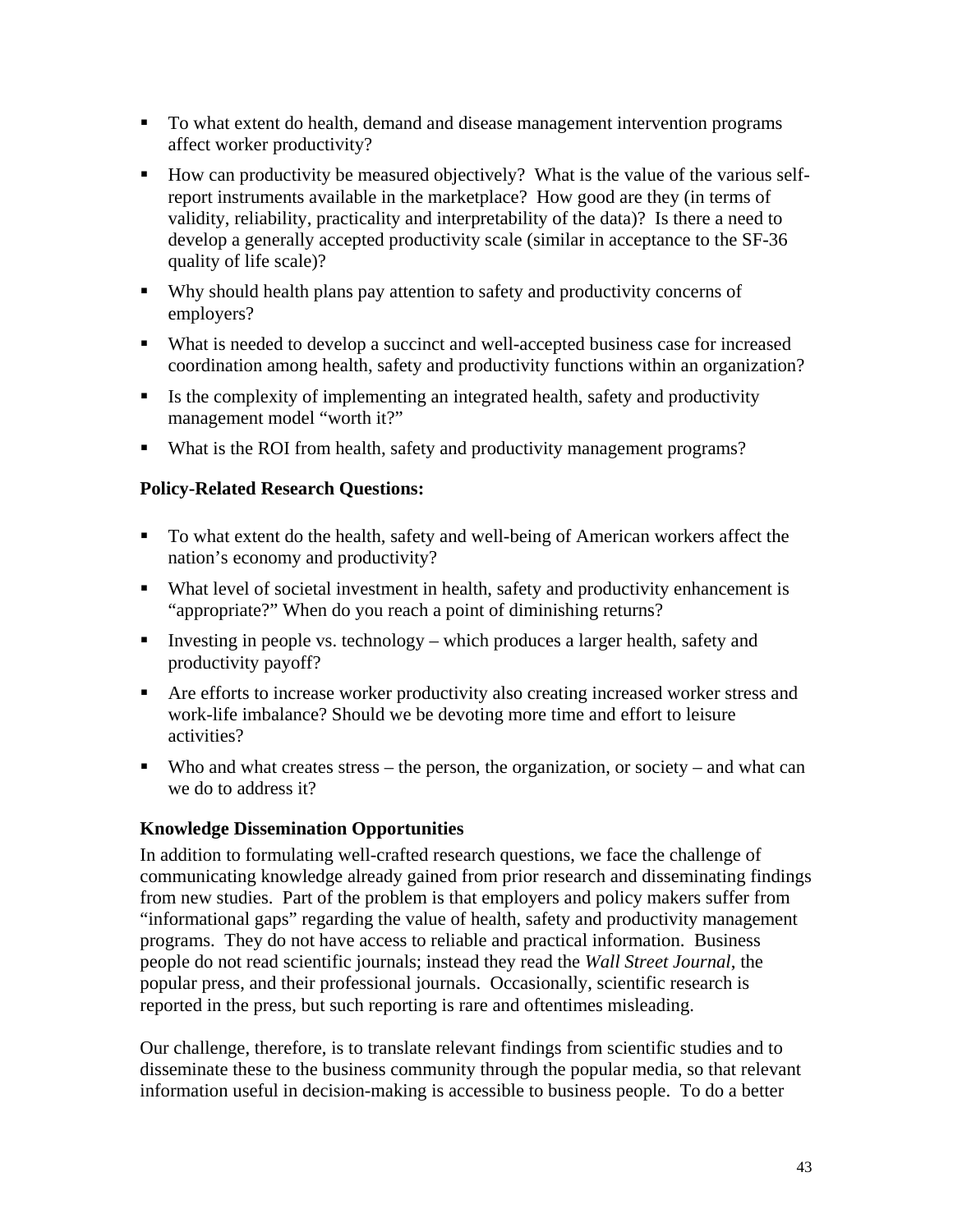job in this area, it will be necessary to involve public relations and media experts who are responsible for carefully crafting communications, so that findings are presented in a straightforward and credible fashion.

One immediate way to gain employers' attention is to highlight organizational costs associated with physical, psychological, behavioral and organizational risk factors among employees. Employers are eager to understand the cost drivers affecting their organization the measures they can take to reduce those costs. When provided with wellcrafted messages that are intuitive and data based, employers will respond with an internal "call to action."

Similarly, government officials need to learn from the private sector how to improve the health, safety and productivity of workers. Employers congregate at industry conferences and meetings to share their stories of success and failure. Government officials need to attend those meetings to learn from employers' experiences "in the trenches."

Government officials also need to adopt efficient processes used by private sector businesses to diagnose human capital problems, review the options, make decisions and implement action steps. Business leaders often complain about government inefficiency and wasteful policies that lack proof of efficacy. It would benefit government officials and business leaders to begin a meaningful dialogue focused on health, safety and productivity management issues facing American businesses, and how federal agencies can support business leaders to make informed decisions regarding these programs.

For example, business leaders want to know which treatments are most effective and cost-effective. They need help deciding which vendors offer high quality services. They would like to learn about quality improvement processes that work. Open communication between business and government leaders may be one of the best ways to more directly involve companies in improving the health, safety and productivity of employees and communities.

Another method to disseminate knowledge about "best practices" is to support programs that honor and reward organizations with documented health improvements and cost savings emanating from their health, safety and productivity management programs. Several examples of such awards processes currently exist including those developed by Secretary Thompson (Innovation in Prevention); C. Everett Koop (The Health Project); Sean Sullivan (Institute for Health and Productivity Management); and the American College of Occupational and Environmental Medicine. Ideally, an annual prize for excellence in providing health, safety and productivity management programs would be conferred by a senior governmental official in a highly publicized award ceremony.

### **Implementation Opportunities**

There are several ways in which the government can encourage implementation of evidence-based health, safety and productivity management programs. For one, the government can provide financial incentives to businesses that implement effective programs. The government can create tax credits or rebates that partially reimburse organizations for the expense of developing and operating well-attended and scientifically credible programs.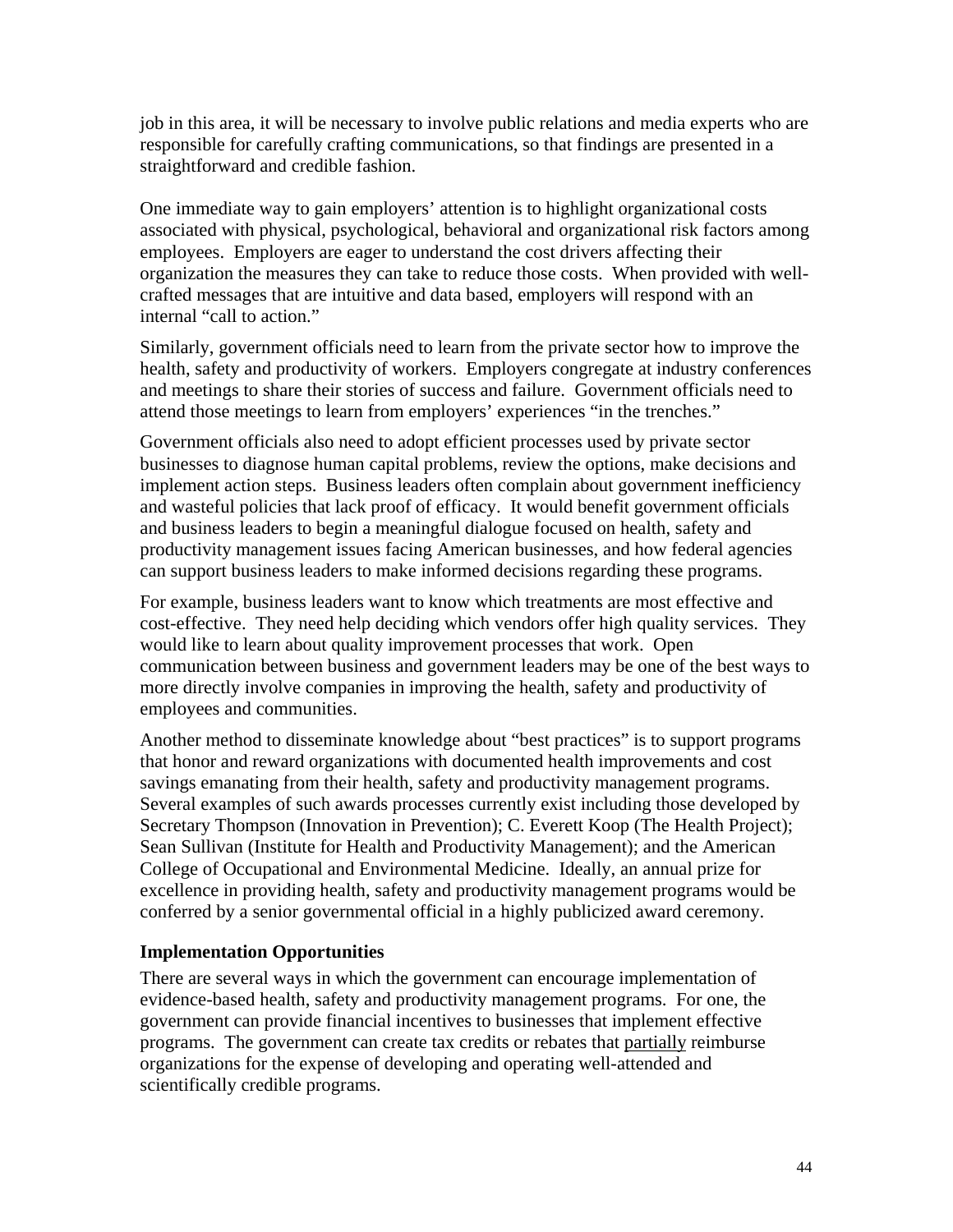As a secondary recommendation, employers should be educated on ways to promote participation in health, safety and productivity management programs through the use of financial or other incentives. When employees are offered incentives to participate in programs, their rates of engagement increase dramatically. Overall worker health and company financial outcomes also improve proportionately. Employers can encourage participation in programs by using such incentives as discounts, credits, or rebates on medical plan premiums. These financial incentives should be structured in such a way that they promote participation rather than behavior change or risk reduction.

Businesses should also be encouraged to cooperate with health plan and medical providers in providing these programs to members. This would allow small employers in a community to become engaged, since their employees would be in the pool of workers whose health is managed by plans with a presence in the community. Health, safety and productivity metrics could be developed for a given community (similar to HEDIS measures developed by the National Committee for Quality Assurance) and reported at the plan and community level. Workers would then have access to these measures when choosing where to work and deciding which health plans offer the best benefits for them and their families. Providing "report cards" and "dashboards" metrics to employees about their organization and health plan will improve the quality and performance of health, safety and productivity management programs for that community.

Government agencies can also take a more active role in providing technical assistance to employers who wish to develop, manage and evaluate these programs. Government officials can fund studies that apply good scientific methods to evaluate various aspects of human capital programs and publicize the results more broadly. One line of research relevant to this discussion focuses on economic incentives and tax credits to encourage more businesses to develop health, safety and productivity management programs.

Government agencies should also act as "models" for effective programming. They should enhance the quality of their internal programs and develop and promote "best practices" to be emulated by the private sector.

Finally, government officials should closely examine the relationship between statutory safety program requirements, such as those mandated by OSHA, and their possible links to health, safety and productivity management initiatives. Do statutory requirements encourage or discourage innovation in this area?

# **Summary**

Employers can gain efficiencies and achieve greater impact by integrating their health, safety and worker productivity management programs. Over the past decade, employers have put in place several innovative programs that may or may not be founded on evidence that these programs work. We need to discern what program elements are effective and whether some common learning can be gained by examining these initiatives. Research is therefore needed to learn more about what works, and why. It is interesting to note that most of the "science" emanating from studies of health, safety and productivity management efforts has emerged from private sector initiatives and has been funded by private sources. Consequently, even though the research is growing in both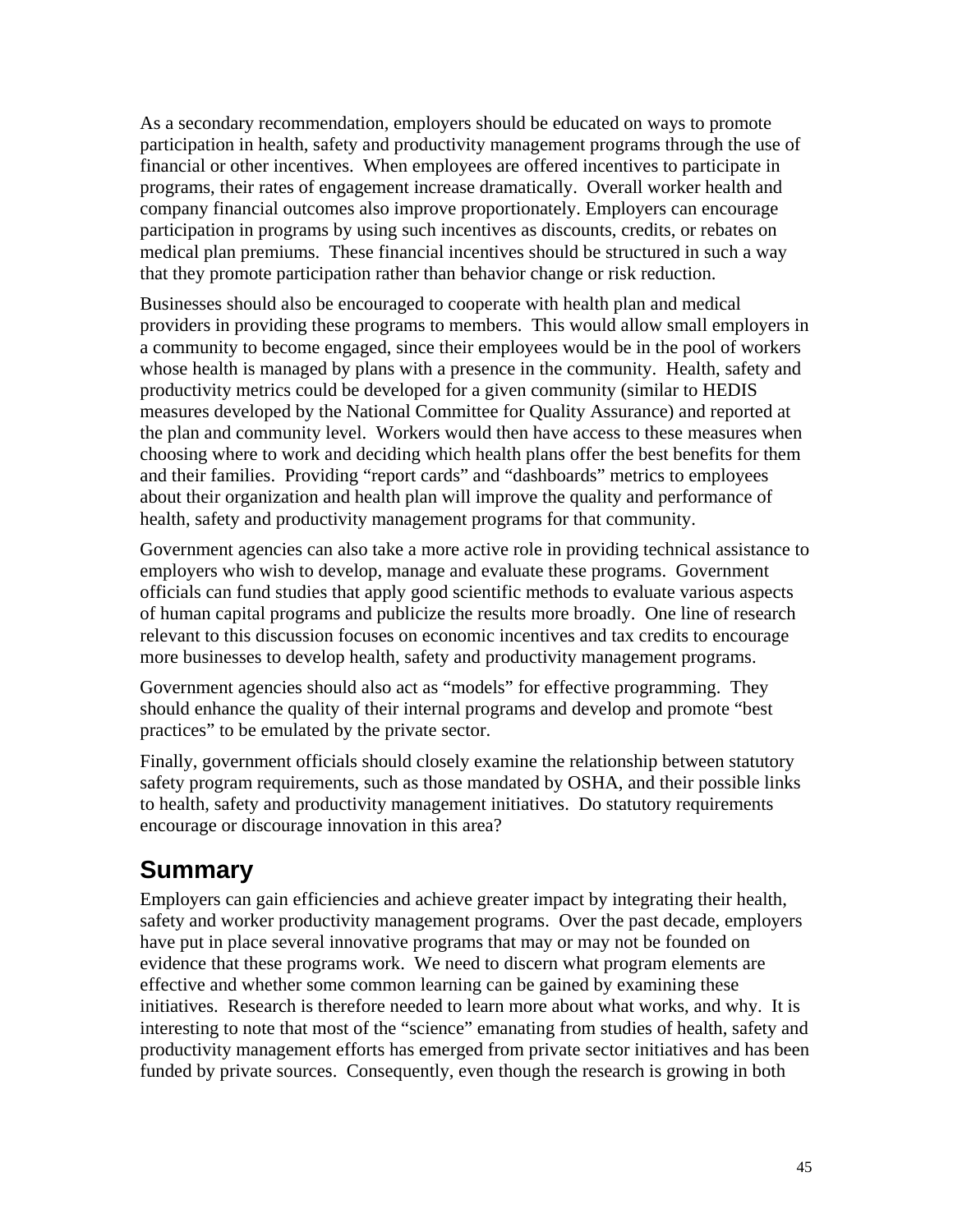volume and rigor, it is still relatively primitive when compared to large-scale government-funded studies.

It is important, therefore, for government agencies to establish special research funds that are specifically earmarked for studying the science underlying *in-situ* worksite health, safety and productivity management programs, and the effectiveness of these programs in improving health, lowering costs and increasing worker productivity. It is recommended that researchers in charge of these studies be encouraged to use the most rigorous scientific methods so that conclusions drawn from the research have a strong theoretical and scientific base and are not reliant on conjecture, anecdote, or belief.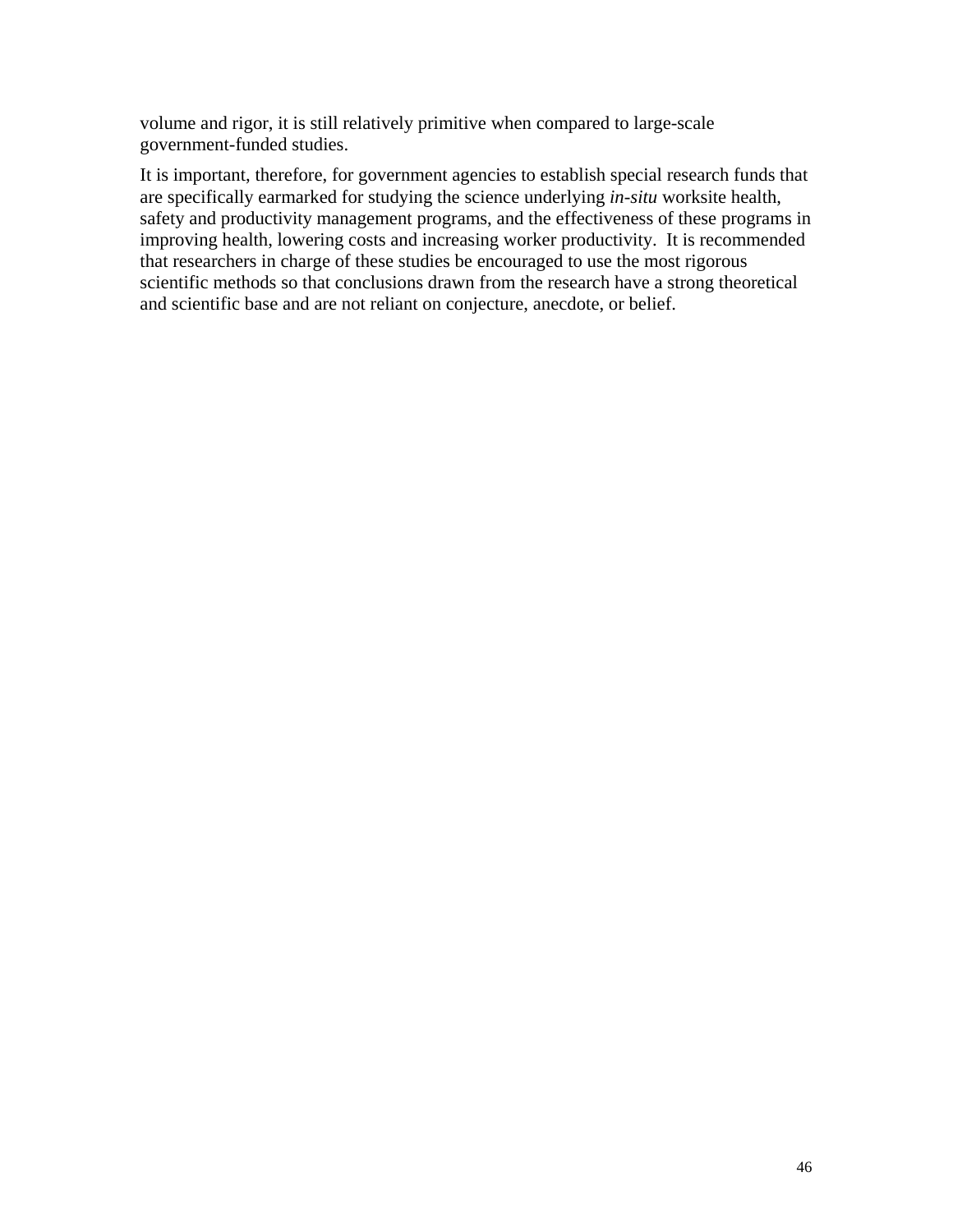#### **Appendix A:**

#### **Health and Productivity Management –**

#### **Establishing Key Performance Measures, Benchmarks and Best Practices**

Citation: Goetzel, R.Z., Guindon, A.M., Turshen, I.J., and Ozminkowski, R.J. "Health and Productivity Management – Establishing Key Performance Measures, Benchmarks and Best Practices." Journal of Occupational and Environmental Medicine, 43:1, January, 2001, 10-17.

#### **ABSTRACT**

Major areas considered under the rubric of health and productivity management (HPM) in American business include absenteeism, employee turnover, and the use of medical, disability, and workers compensation programs. Until recently, few normative data existed for most HPM areas. To meet the need for normative information in HPM, a series of Consortium Benchmarking Studies were conducted.

In the most recent application of the study, 1998 HPM costs, incidence, duration and other program data were collected from 43 employers and almost one million workers. The median HPM costs for these organizations were \$9,992 per employee which were distributed among group health (47 percent), turnover (37 percent), unscheduled absence (8 percent), non-occupational disability (5 percent) and workers' compensation programs (3 percent). Achieving "best practice" levels of performance (operationally defined as the  $25<sup>th</sup>$  percentile for program expenditures in each HPM area) would realize savings of \$2,562 per employee (a 26 percent reduction). The results indicate substantial opportunities for improvement through effective coordination and management of HPM programs. Examples of "best practice" activities collated from on-site visits to "benchmark" organizations are also reviewed.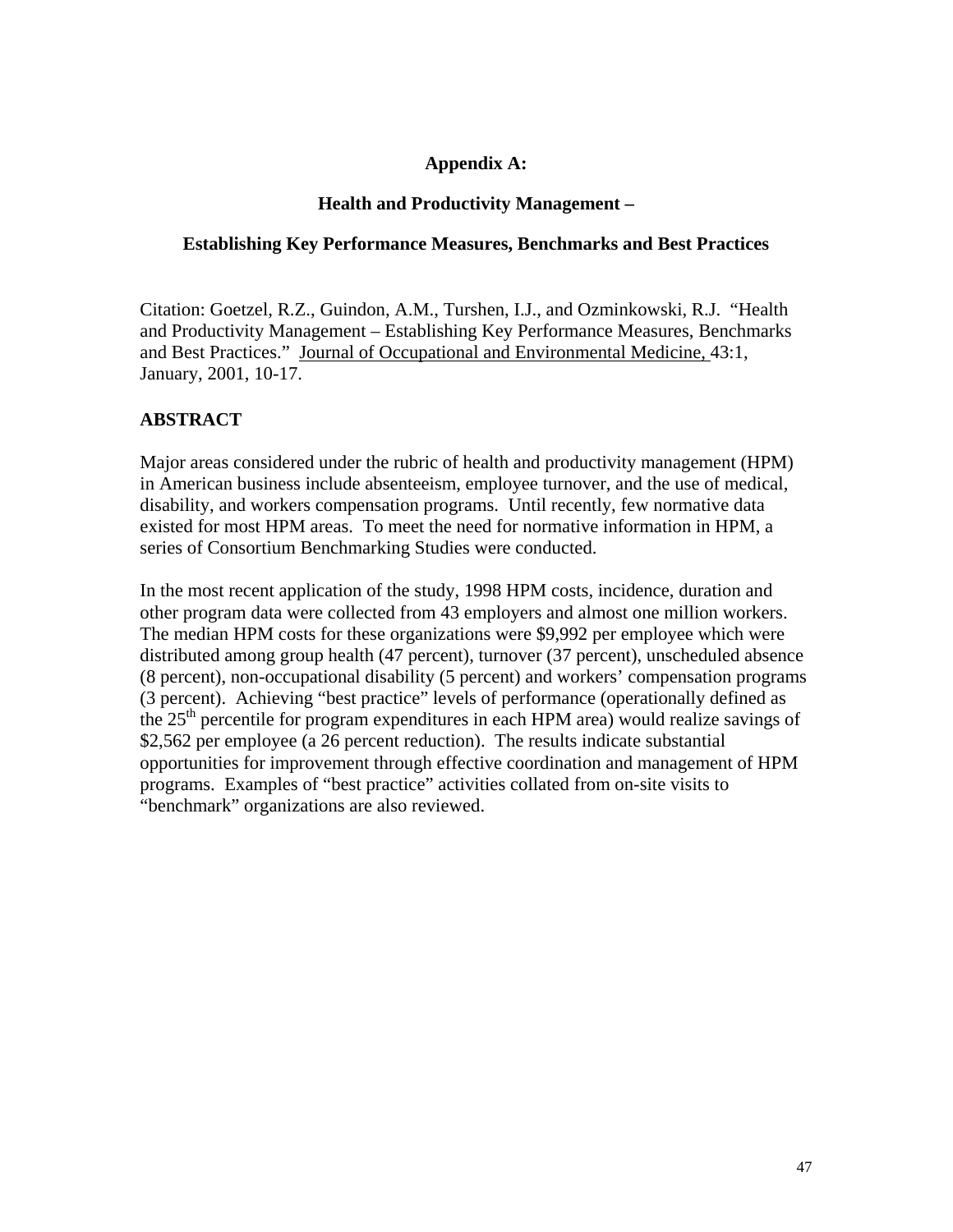### **Appendix B:**

#### **Health and Productivity Management Business Case Example**

#### **The Dow Chemical Company**

#### **Overview**

For several years, human resources and health services staff at Dow have recognized the need to improve disability management. This has generally been described as one component of an overall management strategy, which should be in place for "human capital management" or "health and productivity management." Various committees, teams and individuals have investigated this area and made recommendations. In order to move ahead and capture the value that has been articulated, an accountable, knowledgeable leader needs to be charged with responsibility to create and implement a plan in this area.

#### **Situation**

- Dow already makes a significant investment in human capital.
- The "maintenance" costs associated with this human capital investment are substantial.
- A significant percent of the maintenance costs are associated with "health."
	- $\blacktriangleright$  health benefit plan
	- $\triangleright$  long-term disability
	- $\geq$  salary replacement for short-term disability
	- $\triangleright$  workers' compensation
	- $\triangleright$  occupational health services
	- $\blacktriangleright$  health promotion
	- $\blacktriangleright$  epidemiology
	- $\triangleright$  industrial hygiene
- $\triangleright$  sick leave
- $\triangleright$  demand management
- $\triangleright$  case management
- $\triangleright$  return to work planning
- $\triangleright$  restricted work assignment
- $\triangleright$  absenteeism
- $\triangleright$  EAP / Psychological Services
- $\triangleright$  ADA compliance
- $\triangleright$  FMLA compliance

 $\triangleright$  safety initiatives

- 
- The many elements of maintenance costs are related and often interdependent.
- The management of these several aspects of maintenance costs at Dow is disconnected.
- With the reduced work force it is ever more critical to minimize time away from work.
- In this era of the "knowledge worker," having high productivity among the work force is a key competitive advantage.
- Over the past 5–7 years, many premier companies have recognized the advantage of integrated health management for their health-related services.
- There is an opportunity to capture, manage and improve the "maintenance" expenditures associated with the human capital investment.
- Optimal integrated management of these several health-related elements can produce much greater value from human capital investment through increased productivity.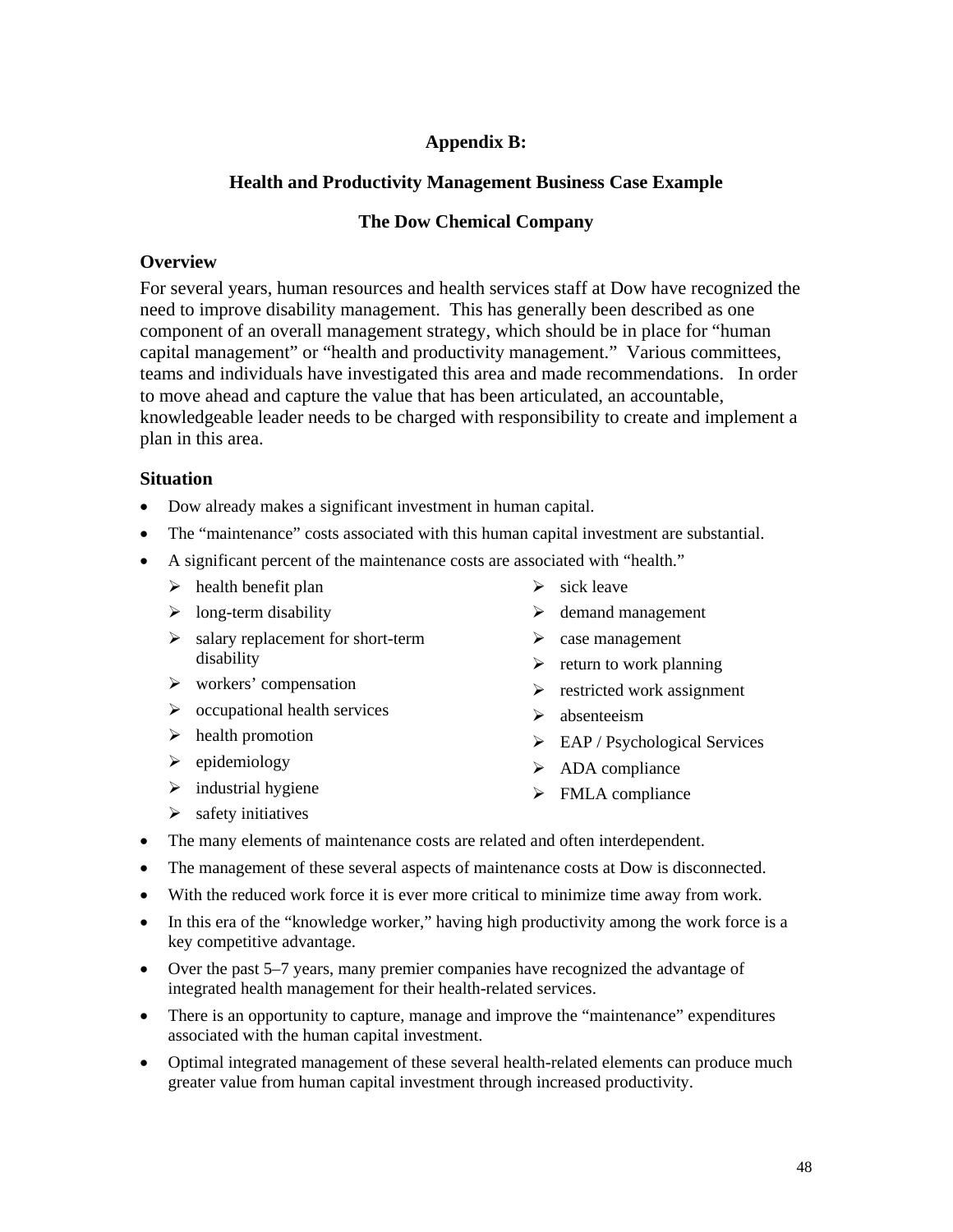# **Opportunity**

- The area most in need of improvement at Dow is absence and disability management.
- Overall objectives of an integrated disability management program would include:
	- $\triangleright$  accurate methodology for quantifying impact of absence from work
	- $\triangleright$  reduction in overall disability/absence hours
	- $\triangleright$  minimized legal exposure
	- $\triangleright$  reduction in direct costs
	- $\triangleright$  improvement in service
	- $\triangleright$  improvement in reporting
- Specific examples of some of the opportunities available in improved management include:
	- $\triangleright$  Defined goals and objectives
	- ¾ Clarification of internal vs. vendor roles and managing hand-off processes better
	- $\triangleright$  Selection and coordination of vendors
	- $\triangleright$  Implementing the use of performance metrics
	- $\triangleright$  Implementation of an integrated database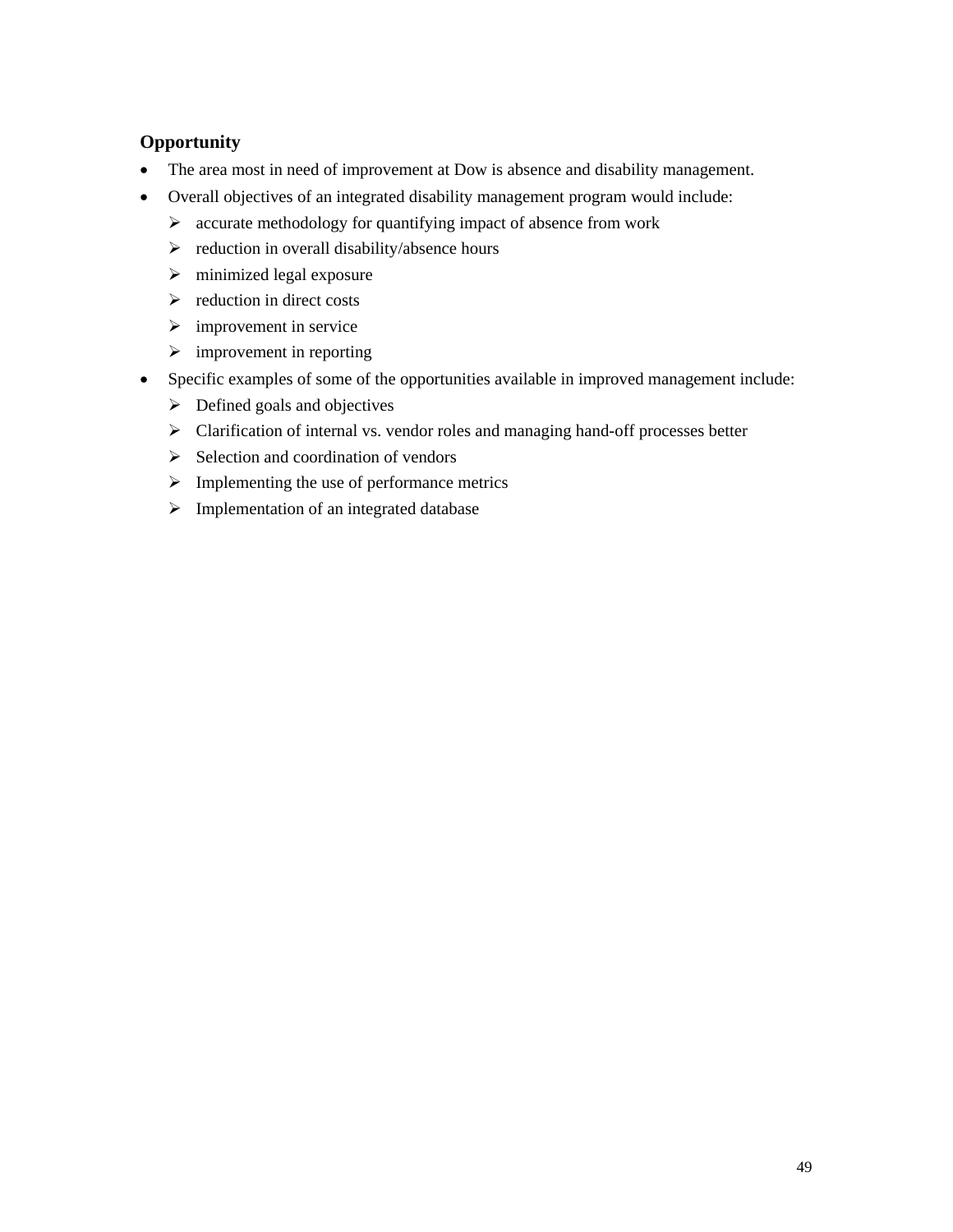#### **Appendix C**

#### **The Health and Productivity Cost Burden of the "Top 10" Physical and Mental Health Conditions Affecting Six Large U.S. Employers in 1999**

Citation: Goetzel, R.Z., Hawkins, K, Ozminkowski, R.J., Wang, S. The Health and Productivity Cost Burden of the "Top 10" Physical and Mental Health Conditions Affecting Six Large U.S. Employers in 1999. Journal of Occupational and Environmental Medicine, 45:1, 5-14, January 2003.

#### **Abstract**

A multi-employer database that links medical, prescription drug, absence, and short term disability data at the patient level was analyzed to uncover the most costly physical and mental health conditions affecting American businesses. A unique methodology was developed involving the creation of patient episodes of care that incorporated employee productivity measures of absence and disability. Data for 374,799 employees from six large employers were analyzed. Absence and disability losses constituted 29 percent of the total health and productivity-related expenditures for physical health conditions, and 47 percent for all of the mental health conditions examined. The ten most costly physical health conditions were: angina pectoris; essential hypertension; diabetes mellitus; mechanical low back pain; acute myocardial infarction; chronic obstructive pulmonary disease; back disorders not specified as low back; trauma to spine and spinal cord; sinusitis; and diseases of the ear, nose and throat or mastoid process. The most costly mental health disorders were: bipolar disorder, chronic maintenance; depression; depressive episode in bipolar disease; neurotic, personality and non-psychotic disorders; alcoholism;, anxiety disorders; schizophrenia, acute phase; bipolar disorders, severe mania; nonspecific neurotic, personality and non-psychotic disorders; and psychoses. Implications for employers and health plans in examining the health and productivity consequences of common health conditions are discussed.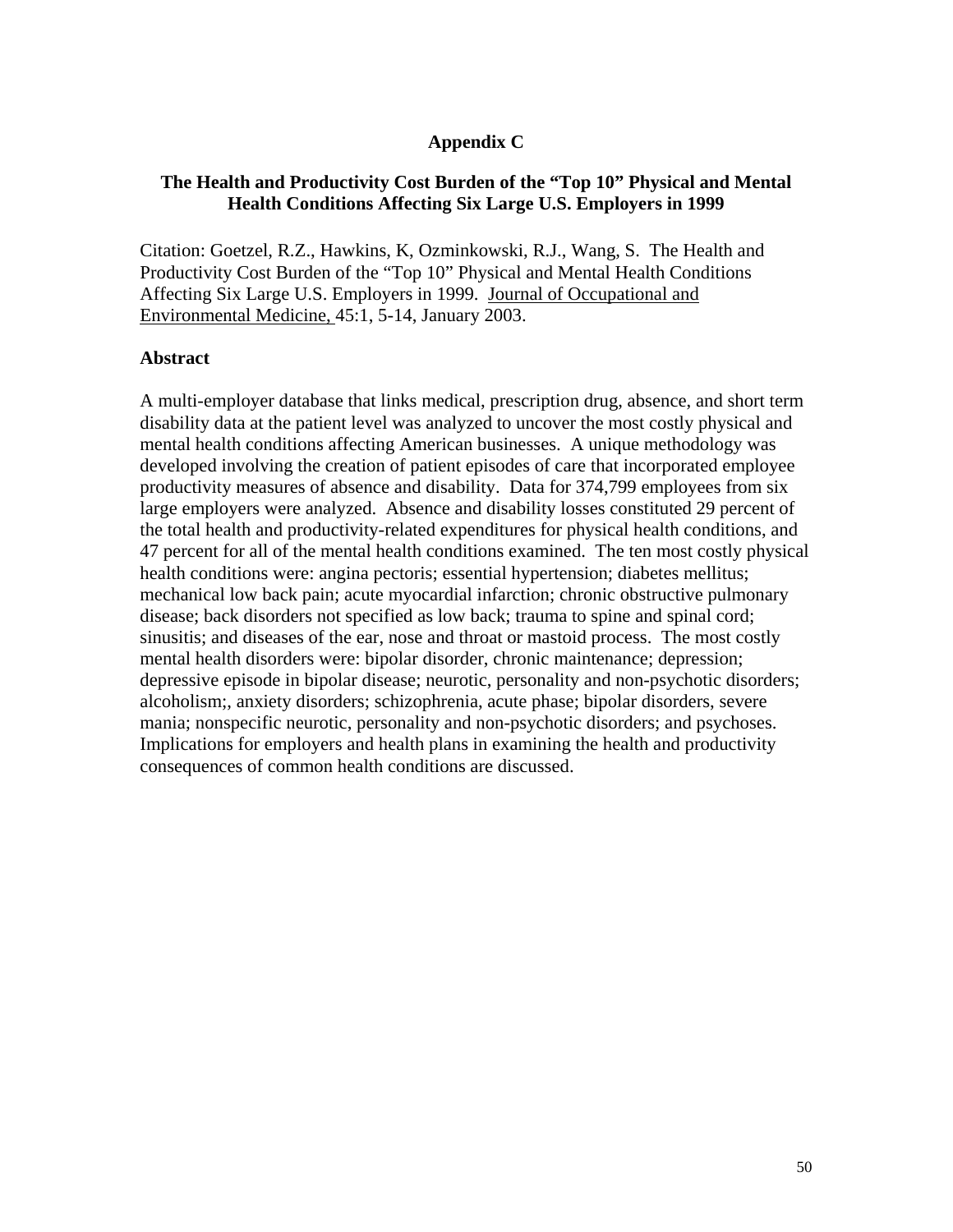#### **Appendix D**

### **Health, Absence, Disability, and Presenteeism Cost Estimates of Certain Physical and Mental Health Conditions Affecting U.S. Employers**

Citation: Goetzel R.Z. Long S.R., Ozminkowski R.J., Hawkins K., Wang S., Lynch W. Health, absence, disability, and presenteeism cost estimates of certain physical and mental health conditions affecting U.S. employers. Journal of Occupational and Environmental Medicine, April, 2004; 46:4, 398-412.

#### **Abstract**

Available evidence about the total cost of health, absence, short-term disability, and productivity losses were synthesized for ten health conditions. Cost estimates from a large medical / absence database were combined with findings from several large, published productivity surveys. Ranges of condition prevalence and associated absenteeism and presenteeism (on-the-job-productivity) losses were used to calculate average and lower-bound estimates of condition-related costs. Based on average impairment and prevalence estimates, the overall economic burden of illness was highest for hypertension (\$392/per eligible employee per year), heart disease (\$368), depression and other mental illnesses (\$348), and arthritis (\$327). Presenteeism costs were higher than medical costs in most cases, and represented 18 percent to 60 percent of all costs for the 10 conditions, depending upon whether lower-bound or average presenteeism cost estimates were used. Significant variation in methods to estimate prevalence and presenteeism was noted among existing survey tools. Caution is advised when interpreting any particular source of data, and the need for standardization in future research is noted.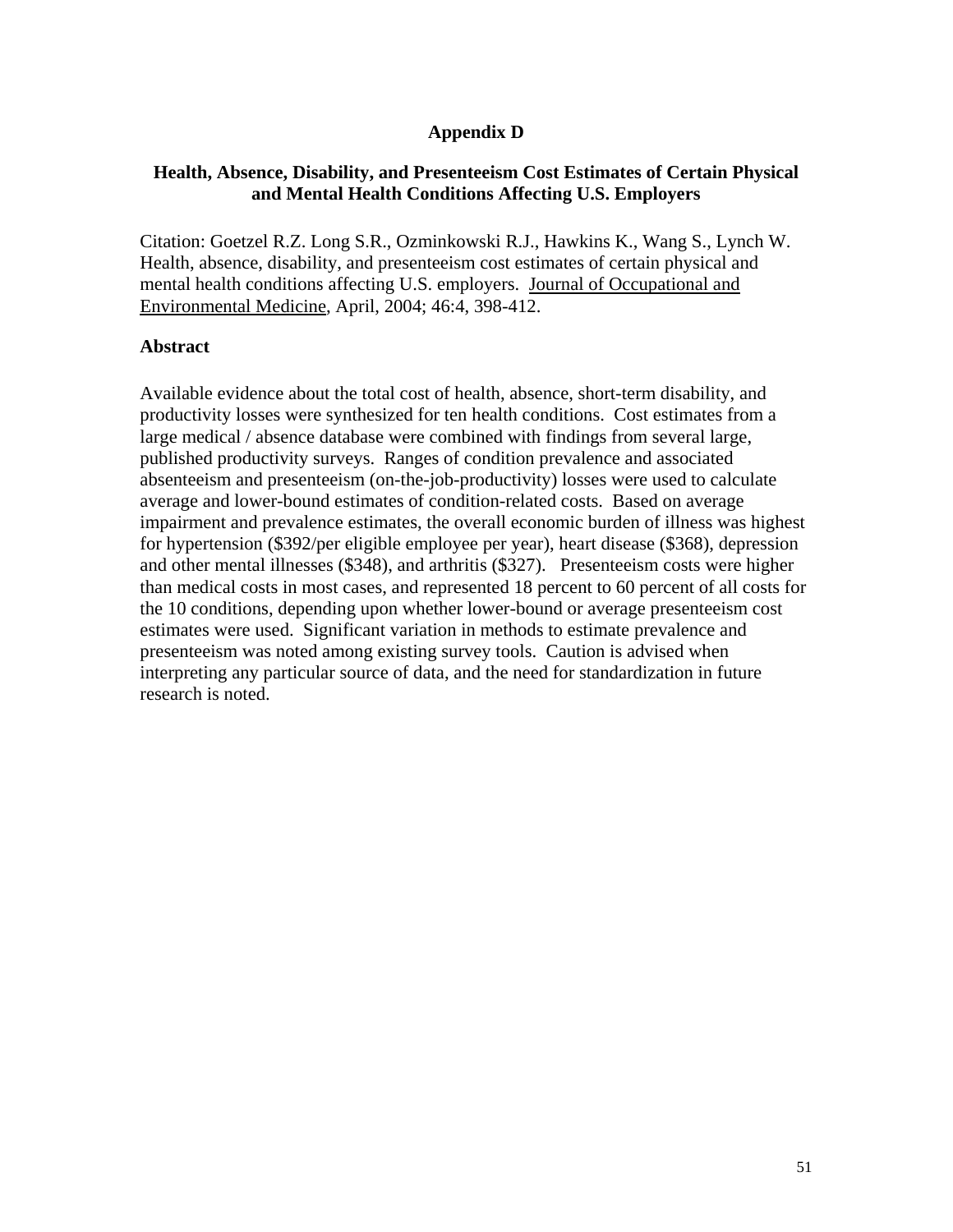#### **Appendix E**

#### **The Relationship between Modifiable Health Risks and Health Care Expenditures: An Analysis of the Multi-Employer HERO Health Risk and Cost Database**

Citation: Goetzel, R.Z., Anderson, D.R., Whitmer, R.W., Ozminkowski, R. J., Dunn, R.L., Wasserman, J. and the HERO Research Committee. "The Relationship Between Modifiable Health Risks and Health Care Expenditures: An Analysis of the Multi-Employer HERO Health Risk and Cost Database." Journal of Occupational and Environmental Medicine, 40:10, October, 1998, 843-854.

#### **Abstract**

This investigation estimates the impact of ten modifiable health risk behaviors and measures and their impact on health care expenditures, controlling for other measured risk and demographic factors. Retrospective two-stage multivariate analyses, including logistic and linear regression models, were used to follow 46,026 employees from six large health care purchasers for up to 3 years after they completed an initial health risk appraisal. These participants contributed 113,963 person-years of experience. Results show that employees at high risk for poor health outcomes had significantly higher expenditures than did subjects at lower risk in seven of ten risk categories: those who reported themselves as depressed (70 percent higher expenditures), at high stress (46 percent), with high blood glucose levels (35 percent), at extremely high or low body weight (21 percent), former (20 percent) and current (14 percent) tobacco users, with high blood pressure (12 percent), and with sedentary lifestyle (10 percent). These same risk factors were found to be associated with a higher likelihood of having extremely high (outlier) expenditures. Employees with multiple risk profiles for specific disease outcomes had higher expenditures than did those without these profiles for the following diseases: heart disease (228 percent higher expenditures), psychosocial problems (147 percent), and stroke (85 percent). Compared with prior studies, the results provide more precise estimates of the incremental medical expenditures associated with common modifiable risk factors after we controlled for multiple risk conditions and demographic confounders. The authors conclude that common modifiable health risks are associated with short-term increases in the likelihood of incurring health expenditures and in the magnitude of those expenditures.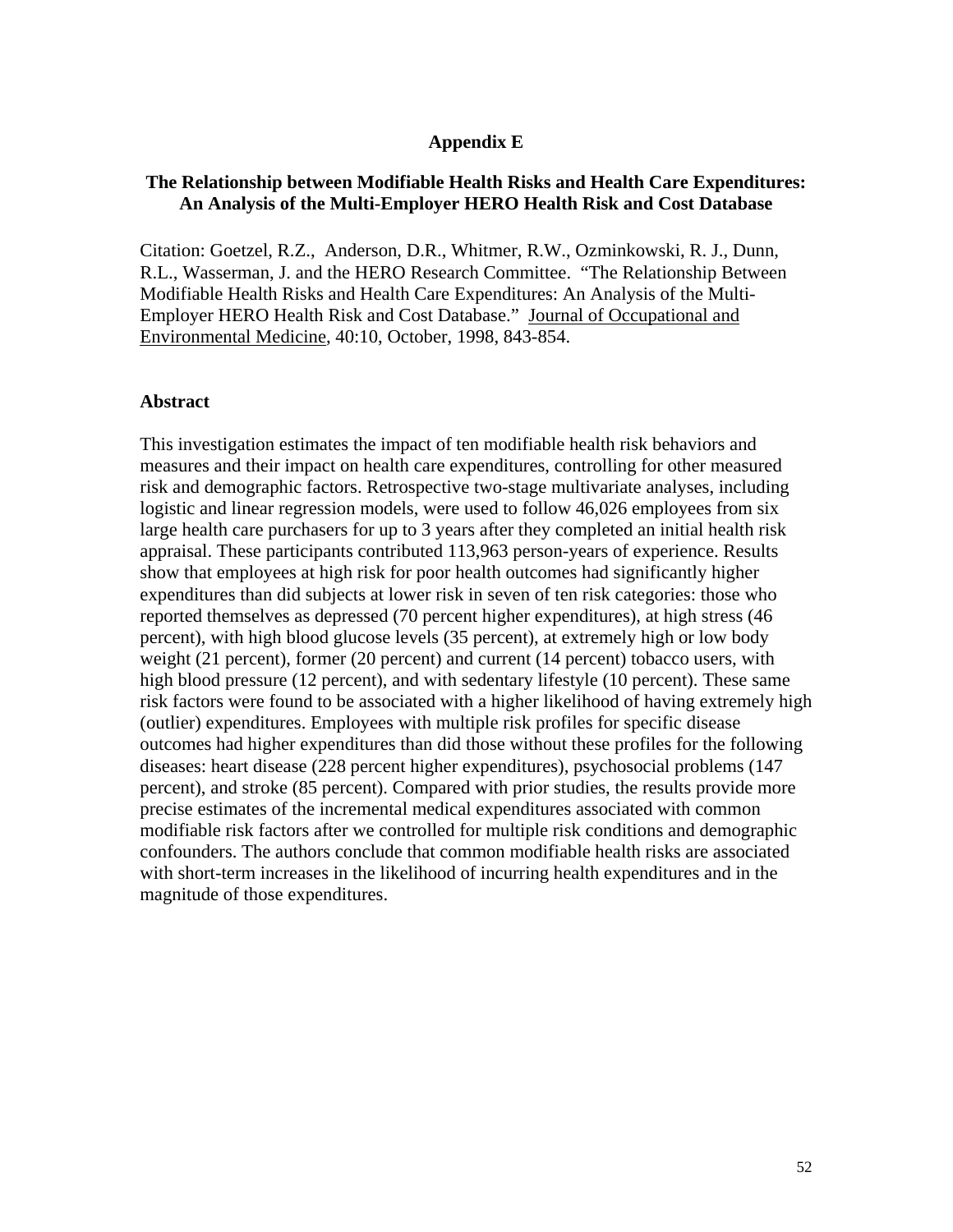### **Appendix F**

#### **Dow Chemical Health and Productivity Management Economic Evaluation Tool (HPM - VT)**

The initial development of the HPM-EVT arose from a request from Dow for help in identifying its best opportunities for interventions designed to jointly manage healthcare, disability, employee absence, workers compensation, health promotion, worker productivity and other health, safety and productivity management programs. Dow recognized that employee health and well being not only influence medical care expenditures but also the productivity of workers and the overall competitiveness of the company. Dow also recognized that illness and employee well being influence productivity in a number of ways, both in terms of time off from work and its associated consequences, and in terms of unproductive time spent on the job that arises from individual illness or caregiver responsibilities. The HPM-EVT that Dow envisioned was designed to address the following issues that confront many large businesses:

- 1. Documenting how much money the company spends on healthcare and productivity losses;
- 2. Estimating how much money could be saved as a result of better management of health and productivity-related problems or from the adoption of health, safety and productivity management interventions designed to maximize individual health and productivity;
- 3. Identifying the underlying drivers of health and productivity problems observable in the workforce;
- 4. Assessing the status quo—what the company does now to address these underlying drivers, and where gaps exist between drivers of health and productivity problems and current programming efforts;
- 5. Establishing how well current programs work, what is their return on investment, and how well new programs could work to address health and productivity problems;
- 6. Determining where the best intervention opportunities lie for limiting unnecessary medical or productivity-related expenditures, enhancing worker health, and allowing the company to fully realize the gains from a highly productive workforce;
- 7. Creating an empirically based system to prioritize intervention opportunities in light of limited funds and the political realities of the workplace; and
- 8. Predicting the financial impact of individual interventions or combinations of interventions designed to improve health and productivity, thereby limiting the influence of factors that drive health and productivity losses.

Taken together, this information can help senior corporate managers more effectively address health and productivity challenges in their organization, limit benefit program expenditures, and increase the value of their health, safety and productivity management programs.

For example, suppose an investigation of healthcare claims and disability program data reveals high prevalence and high cost associated with musculoskeletal disorders and arthritis. Suppose as well that these are key reasons for missing work or performing at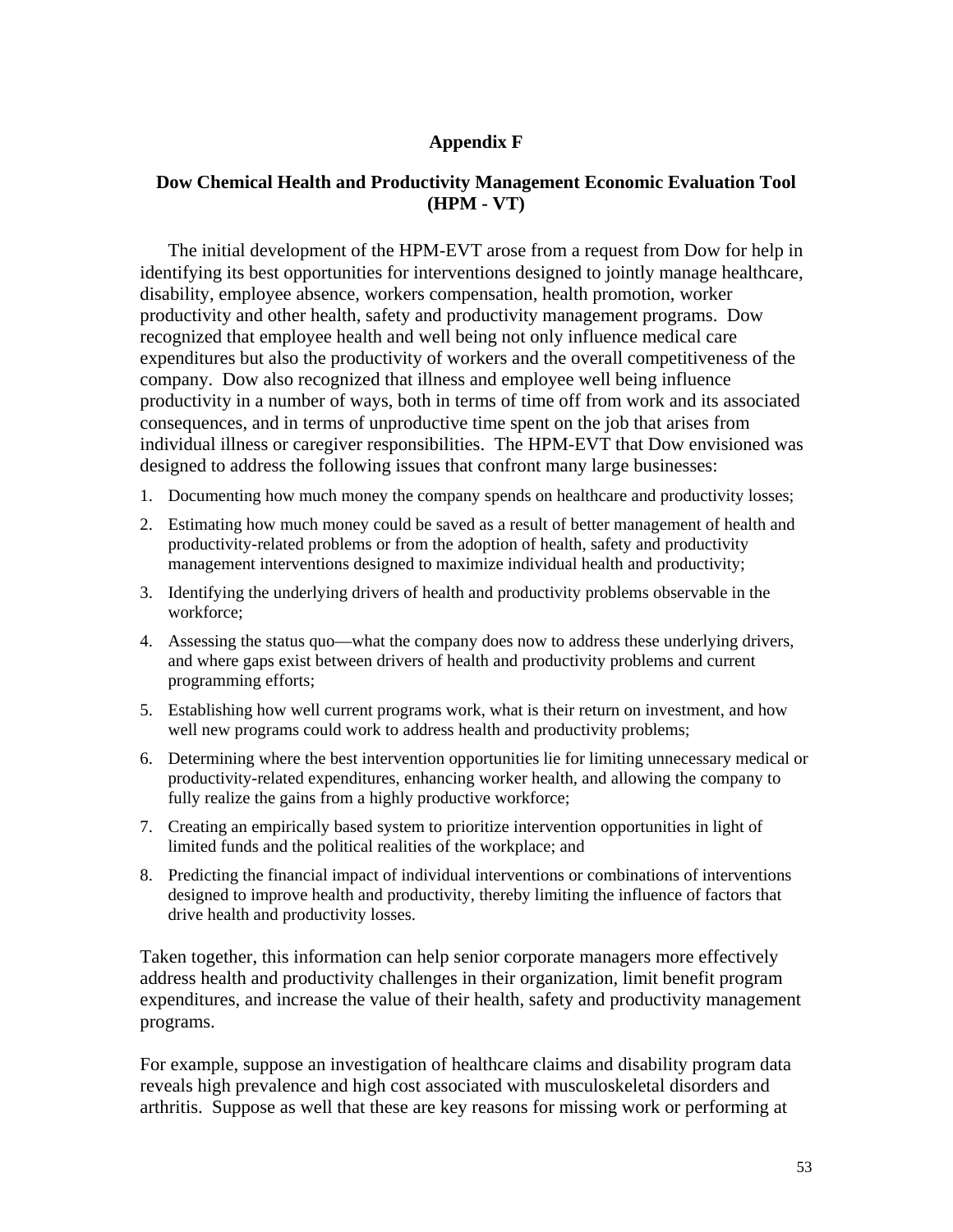lower than optimum levels of productivity. An investigation of the underlying drivers for these problems might reveal a host of factors that aggravate muscle and joint problems. These might include: poor ergonomic design of workstations; unfit and overweight workers; lack of access to appropriate physicians, medications or other treatments; poor worker morale at certain locations; unclear and poorly communicated work rules; poor safety procedures; or other factors. Appropriate interventions might include effective disease management programs, ergonomic redesign of workstations, revision of health and fitness programs, clearer communications of corporate policies, etc. The HPM -EVT is designed to assist with the identification of priority issues requiring immediate attention and the identification of appropriate intervention strategies to address these issues. The tool helps focus attention on underlying drivers, supports a search for solutions to address health, safety and productivity management problems, and forecasts the net impact of applying alternative interventions to control these problems, to better manage worker health and productivity.

The HPM-EVT is designed to help corporate planners identify a variety of intervention programs to address problems that reduce productivity. These might include:

- Health and disease management interventions (for musculoskeletal disorders, diabetes, heart disease, asthma, allergies, depression, anxiety, influenza, hypertension, etc.);
- Health promotion interventions (for smoking, exercise, nutrition, obesity, stress management, etc.);
- Integrated absence management programs (for incidental absence, disability management, workers' compensation, etc.); and
- Organizational health programs (policies and procedures, corporate communications, training, EAP, work/life, etc.).

The impact of these intervention programs on health and productivity outcomes can then be estimated prospectively using this tool. Finally, a key feature of the HPM-EVT is that a multitude of problems can be analyzed simultaneously and the user can introduce several "what if" scenarios to test ideas internally before investment requests are filed. The tool helps establish which problems are most pressing, and rank alternative interventions to control those problems.

In short, the HPM -EVT allows senior managers to evaluate the simultaneous management of several issues that contribute to higher healthcare expenditures and productivity loss. Better management is expected to lead to higher revenues and profits and healthier, more productive employees.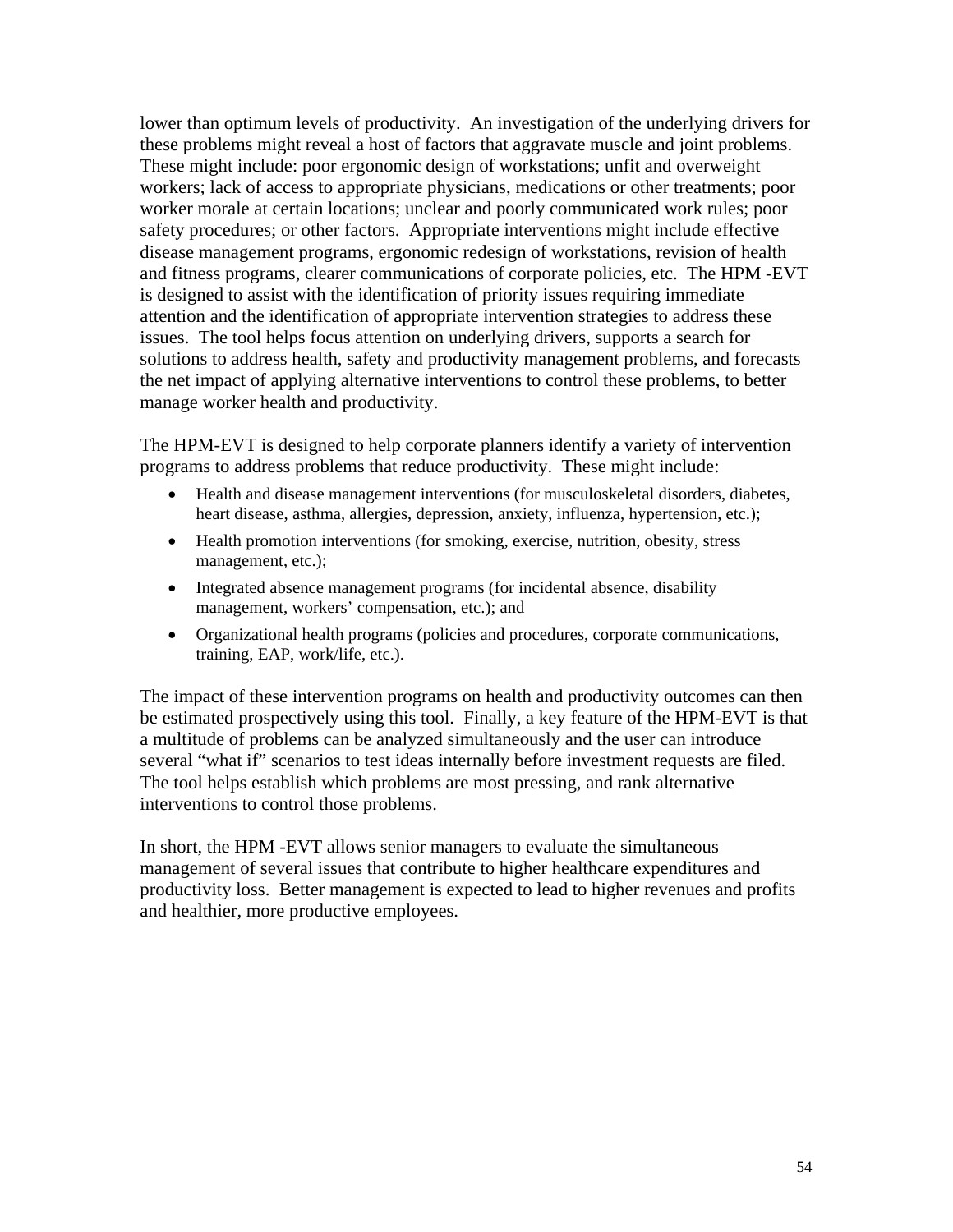#### **Appendix G**

### **Examples of Organizations That Have Documented Health Improvements and Cost Savings from Integrated Health, Safety and Productivity Management Programs**

**Caterpillar's Healthy Balance Program**: The program features a strong incentive to participate, top-down management support, well-developed and well-implemented programming, data-driven interventions, and well-staffed and supportive programs. Participation rates are excellent; 37,000 out of 41,000 eligible employees participated in the program in 1998. A follow-up health risk assessment showed a significant decline in smokers in a high-risk group – from 19 percent to 15 percent. For the 2,321 employees completing the high-risk program, overall health risks declined by 14 percent. Participants in the high-risk program also reduced their doctor visits by 17 percent and hospital days by 28 percent.

**CIGNA Corporation Working Well Program**: CIGNA's Working Well program is a well-funded, multi-component initiative directed at CIGNA's 38,000 U.S. employees. The Working Well Moms lactation program is geared toward encouraging and supporting breast-feeding at home and at work. The program achieved breast-feeding duration rates of 72 percent at six months and 36 percent at twelve months resulting in prescription drug, health care and absenteeism savings for the company and its employees. The Flu Shots program, which provides free immunization inoculations, resulted in significant differences in absence rates between intervention and control group employees. In addition to a high participation rate for the program (39 percent), a randomized clinical trial established a return on investment of 3:1. Employees who received flu shots experienced 29 percent fewer absenteeism days than controls, saving the company \$33 per inoculated employee.

**DaimlerChrysler/UAW National Wellness Program**: The program, targeted at DaimlerChrysler's 95,000 employees in the U.S., aims to improve worker health and help employees become wise health care consumers. In 1997, the health care costs of HRA program participants were \$114-146 lower than the costs of non-participants. Those who completed the HRA and then participated in at least one additional wellness program had costs that were \$200 lower than for non-participants. Over time, differences in health care costs between participants and non-participants ranged from \$5 to \$16 per employee per month. Over a six year period, 1,930 white collar employees at company headquarters who completed two or more HRAs reported reducing their driving risk by 51 percent, smoking by 33 percent, excess alcohol consumption by 32 percent, mental health risk by 26 percent and poor nutrition by 23 percent.

**Fannie Mae Partnership for Healthy Living**: The program, begun in 1994, is offered free of charge to all Fannie Mae employees and their spouses/domestic partners. The comprehensive program includes health screenings and targeted follow-up intervention programs. The program has achieved excellent overall participation and follow-up rates (60 - 80 percent). Multiple health risk assessments have shown that 53 percent of all high-risk employees drop at least one risk factor by their third annual HRA screening.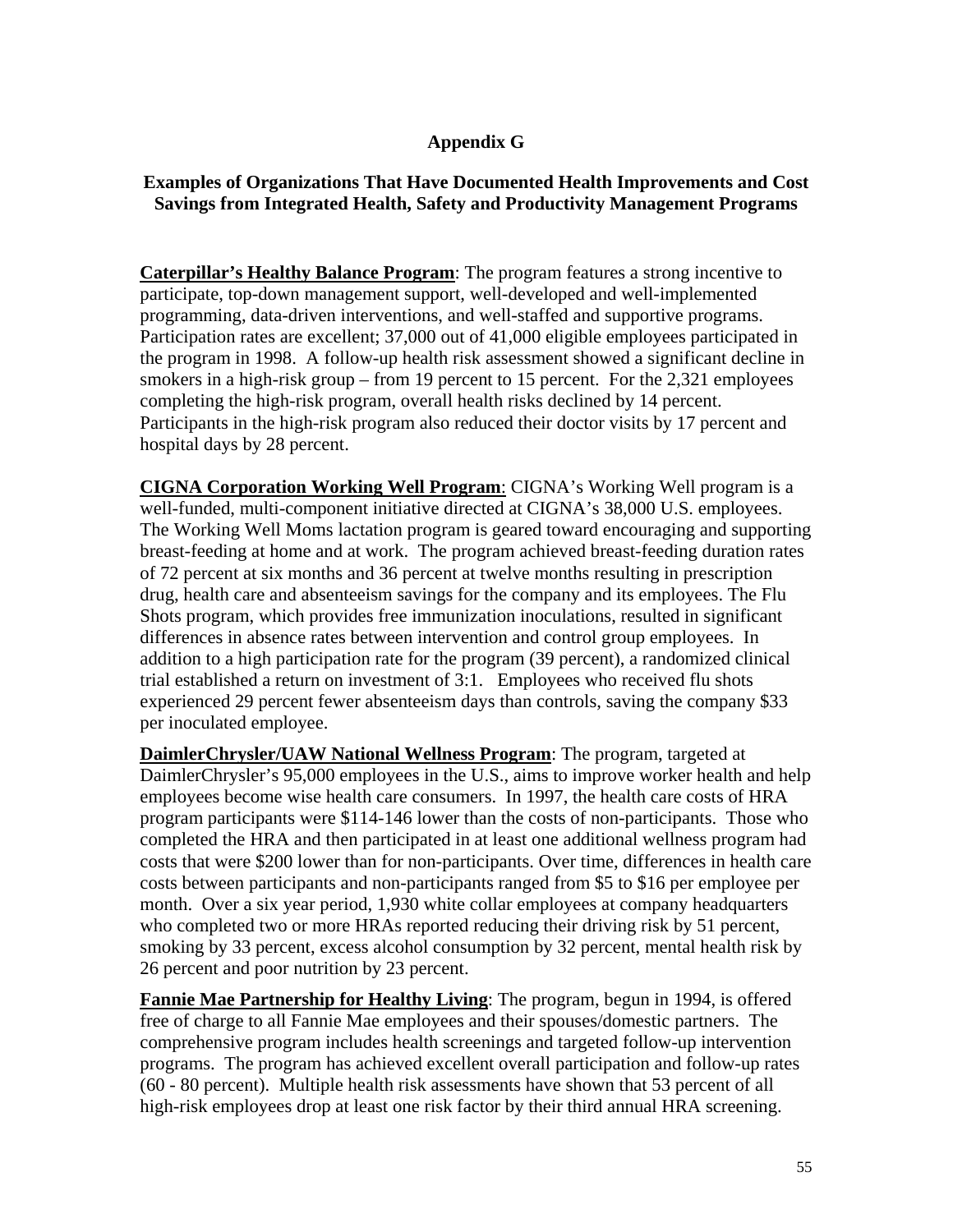The program has saved \$1.5 million in medical costs and \$1.0 million in employee absence. A return on investment analysis based on 1,650 employees for the period of 1994-1996 concluded that the program returned \$1.09 to \$1.26 for every dollar invested.

**Union Pacific Railroad – Project Health Track**: The Health Track Program is focused on ten risk factors and chronic health conditions. Because Health Track has been successful in documenting health improvements and cost savings, it has been declared one of eight Big Financial Deals (BDF) at UPRR for the year 2001-2006. An econometric analysis performed by outside evaluators for UPRR and published in a peerreviewed journal found that the dollar difference between program elimination and successful program continuation, whereby a one percent reduction in ten risk factors is achieved per year over a ten-year period, produced \$99.4 million in savings for the railroad. A return on investment (ROI) of \$4.07 for every dollar invested was projected for the company over ten years, assuming the program continues at current performance levels. UPRR has demonstrated that continuous quality improvement, theory-driven programming, and rigorous evaluation are the key ingredients for success.

**Northeast Utilities – WellAware Program**: The WellAware Program targets all 15,000 NU employees and their spouses at 60+ worksites throughout the northeast. Approximately 2,500 participants completed two health risk appraisals (HRAs) between 1998 and 2000. Results were impressive – there was a 31 percent decrease in smoking, 29 percent decrease in sedentary lifestyle, 11 percent decrease in cholesterol risk, and 5 percent decrease in stress. An HRA followed by a targeted high-risk program was shown to be more effective in reducing health risks than an HRA alone. A coronary artery disease program showed positive pre/post trends in medication compliance, cholesterol levels, exercise, diet and smoking rates. A return on investment (ROI) of 2.6 to 1.0 was calculated based upon a reduction in re-hospitalization rates for heart disease patients (from 12.0 percent to 2.2 percent -- averting almost nine hospitalizations in a 12 month period).

**Citibank Health Management Program.** In 1994, Citibank, a global financial services company with 130,000 employees worldwide and 51,000 employees in the U.S., implemented a comprehensive health management program targeted at all U.S. employees and expatriate staff. The program, which attracted about half of the eligible population, included administration of a health risk assessment (HRA), targeted high-risk interventions, and disease and demand management programming. An external economic evaluation, published in a peer-reviewed journal, documented a return on investment of \$4.50 for every dollar invested in the program. Senior management was impressed with the financial results but also wanted to determine whether the program achieved significant health improvements and risk reduction for participants. A series of five follow-up evaluation studies were commissioned and results were again published in a peer-reviewed journal. Data analyses revealed statistically significant risk reductions in 8 of 10 risk categories. In addition, participants in the high-risk program achieved even greater health improvements than those who only participated in the HRA program. These health improvement findings, coupled with impressive ROI results, convinced Citibank management to enhance and expand the program.

**FedEx Corporation – Health Risk Reduction and Cost Reduction Programs.** FedEx offers a variety of Human Capital Management (HCM) programs to its over 200,000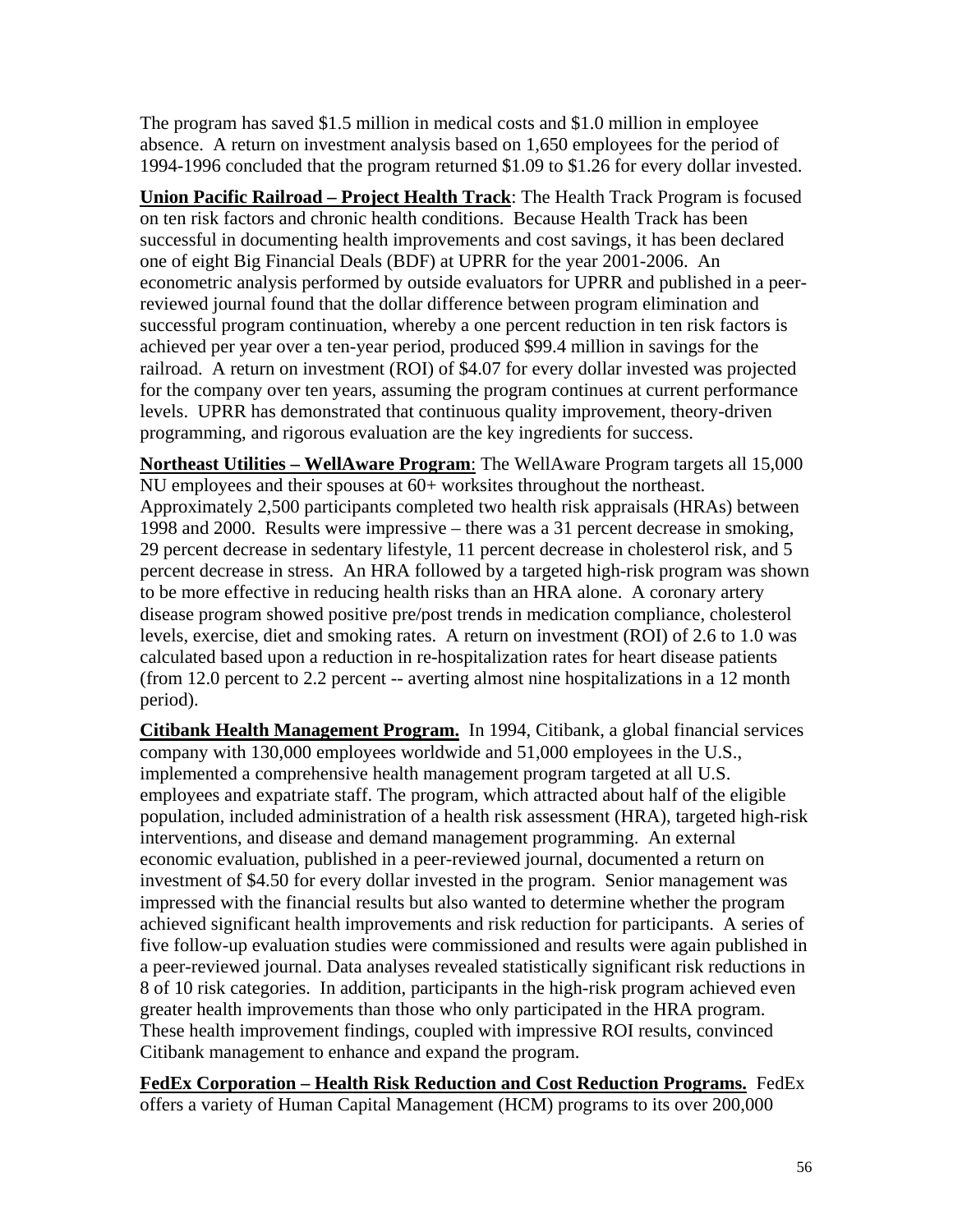employees. Its management philosophy and culture focuses on "people – service – profit" in that order. Its varied programs include: FedEx Safety Above All, FedEx Employee Benefits (with programs directed at demand management, utilization management, catastrophic case management, and disease management), Cigna Well Aware, CareMark Care Patterns, Maternity Education Benefit Fairs, Smoking Cessation, LifeWorks, Health and Wellness Centers, and Employee Assistance Programs. Compared to expected values, FedEx's programs resulted in cumulative five-year medical benefit cost savings of about \$579 million. Additionally, six year cumulative cost savings related to decreases in medical-related lost time from work were estimated at approximately \$497 million. FedEx Fitness Program participants reduced their overall benefit costs from \$1,210 to \$1,021 (16 percent) in the year following program enrollment, while non-participants' total benefits decreased from \$2,104 to \$1, 947 (7 percent).

**Motorola – Global Wellness Initiatives.** Motorola offers Wellness Initiatives to its 56,000 U.S. employees. The company invests approximately \$6.0 million annually in the development and operation of its wellness and work/life programs. Over a three-year period, participants in the Wellness Centers and Wellness Reimbursement Benefit Programs increased their annual lifestyle-related health care costs by 2.5 percent while non-participants' costs increased by 18 percent. This translated to an annual savings of \$6.5 million in lifestyle-related medical expenses and \$10.5 million in disability-related expenses. These savings yielded a \$3.93 to \$1.00 return on investment (ROI). A flu vaccination program achieved a \$1.20 o \$1.00 ROI during the 2001 – 2002 flu season. Additionally, 46 individuals concluded an 8-week tobacco cessation program in which 15 became tobacco free.

**Johnson & Johnson -- Health and Wellness.** Johnson & Johnson Health and Wellness is an outgrowth of the company's LIVE FOR LIFE program, which originated in 1979. In developing its health and wellness initiatives, Johnson and Johnson brought together experts in health education, behavior change, risk reduction, and disease management to create programs to improve workers' health and productivity. Currently, the program integrates health promotion activities with disability management, occupational health, employee assistance and work-life programs. The cornerstone of the program is a Health Risk Assessment (HRA) with follow-up risk reduction and health improvement interventions. More than 90 percent of eligible employees participate in the Johnson  $\&$ Johnson programs and receive financial incentives for their participation.

Peer reviewed studies performed for Johnson and Johnson by Medstat found that the Health and Wellness Program improved the health of employees and saved the company money. In a study tracking health risks of workers over a 2  $\frac{3}{4}$  year period, researchers found significant reductions in health risks in the areas of cigarette smoking, sedentary lifestyle, high cholesterol, high blood pressure, nutrition, seat belt use, and drinking and driving. Certain risk factors worsened, however, including high body weight, high fat intake, risk for diabetes, and cigar smoking. A financial impact analysis performed by Medstat and spanning a nine-year study period found that the health and wellness program saved Johnson & Johnson about \$225 per employee per year in medical care utilization costs. That savings, coupled with savings from administrative streamlining of the program, produced overall savings of about \$8.6 million per year for the company,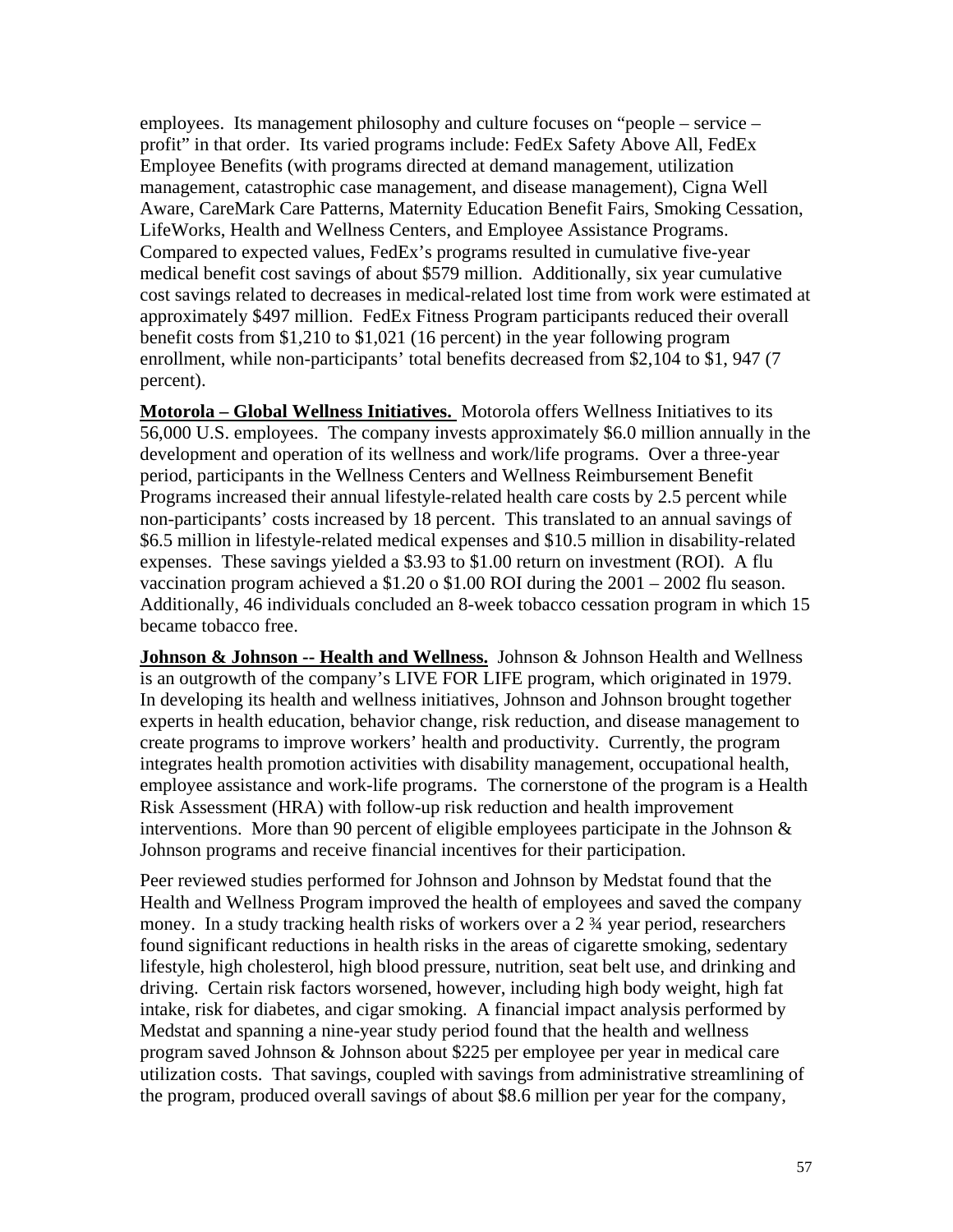over a four-year period examined by the researchers. This latest set of findings complements a series of studies performed over the past two decades that have documented positive program impacts on health care costs, absenteeism, health improvement, risk reduction, and employee attitudes.

**Fairview Health Services – Fairview Alive.** The Fairview Alive Program, first introduced in 1996, now serves approximately 13,000 eligible employees. The program offers employees an employee *heath kit* that includes a personalized health assessment and a self-care book. Employees are encouraged to obtain necessary preventive screenings. Incentives are offered to those who participate in health improvement programs. Fairview also provides on-site education classes, self-study materials, community health education programs, a high-risk personalized risk reduction and counseling program, and other programs designed to improve worker health and productivity. Of those eligible to participate, about 74 percent take advantage of some aspect of the program.

A longitudinal assessment of risk factors in a subset of the population that participated in two HRA administrations found a reduction in average health risks from 4.4 to 3.6 risks per participant, a 19 percent reduction. An independent evaluation by Watson Wyatt Worldwide found that medical cost increases for participants in the program were about \$100 lower than for non-participants resulting in medical cost savings of about \$400,000. In addition, lost injury days and workers' compensation costs increased at a much lower rate for participants when compared to non-participants. This resulted in an additional cost savings of about \$500,000 for the organization.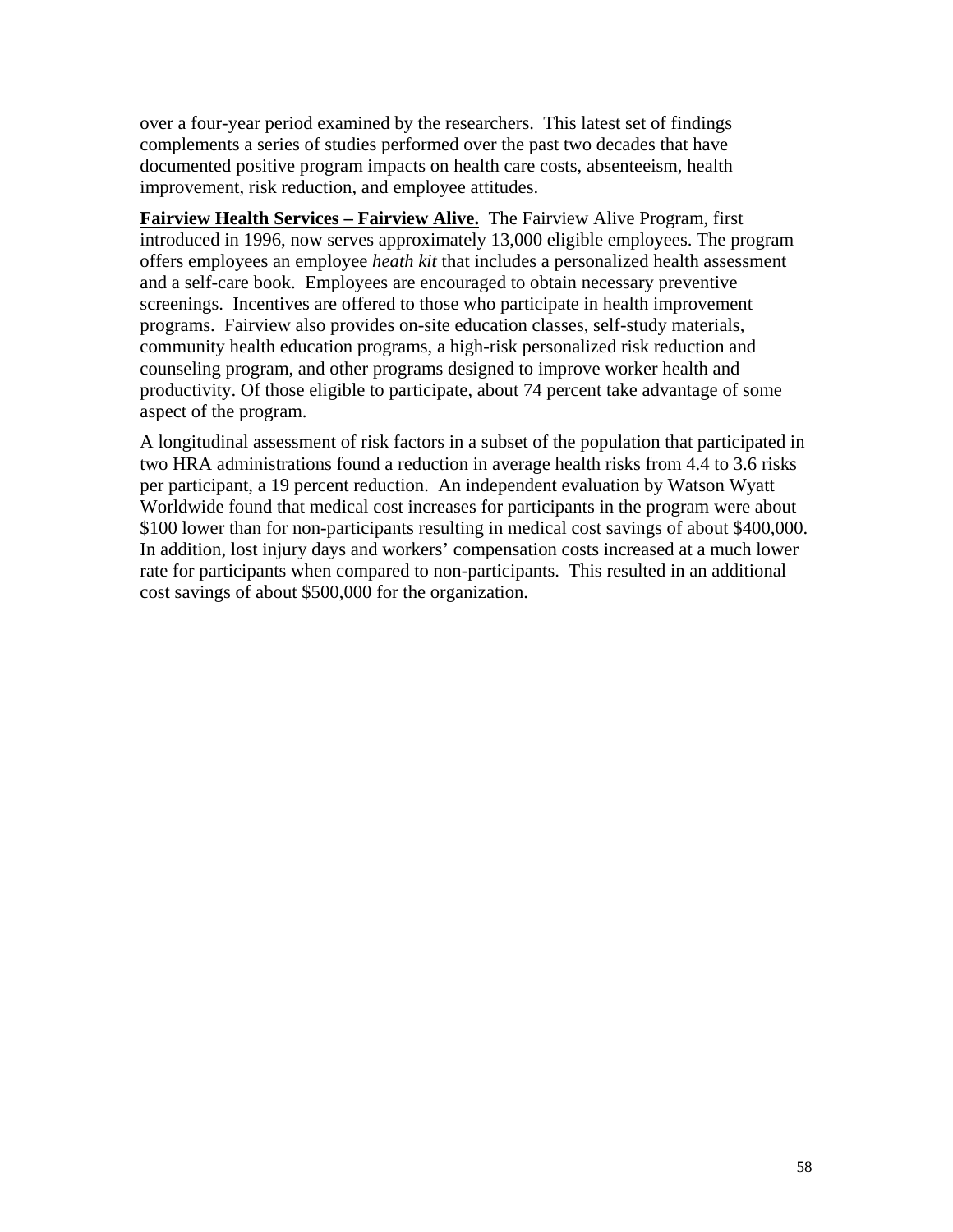#### **References**

 $\overline{a}$ 

<sup>1</sup> Greenspan, Alan. U.S. Department of Labor and American Enterprise Institute Conference. Washington, D.C. 23 Oct. 2002.

<sup>3</sup> Greenspan, Alan. Federal Reserve Bank. Kansas City, Jackson Hole, W.I. 27 Aug. 2004. Retrieved September 7, 2004, from http://www.federalreserve.gov/boarddocs/speeches/2004/20040827/default.htm

<sup>4</sup> Heffler S., Smith S., Keehan S., Clemens M.K., Zezza M., & Truffer C. (2004). Health spending projections through 2013. *Health Affairs*, 11 February 2004, retrieved February 12, 2004 from, content.healthaffairs.org/cgi/content/abstract/hlthaff.w4.79

<sup>5</sup> Centers for Medicare and Medicaid Services. Health Accounts. 24 March 2004, cited by Thorpe, KE, Florence CS and Joski P. Which medical conditions account for the rise in health care spending. *Health Affairs.* 25 August 2004, W4-437. 6

 Employer Health Benefits 2003 Annual Survey. (2004). *The Kaiser Family Foundation and Health Research and Educational Trust*

<sup>7</sup> Gellar, Adam. (2004, August 27). Health care costs continue to rise. *Red Nova.*<br><sup>8</sup> Gebal. Ian, at al. Health Bangfits In 2003; Bramiums roach thirteen vaar high sc

 Gabel, Jon, et al. Health Benefits In 2003: Premiums reach thirteen-year high as employers adopt new forms of cost sharing." Health Affairs. Vol. 22, no. 5 (September/October 2003): 117-126.

9 Parry T. (2004). IBI Study of Absence, Lost Productivity, and Health. *IBI Programs*. Integrated Benefits Institute. http://ibiweb.org/

10 Deloitte & Touch. (2002). *The 2002 Future of Health Care: Understanding the State of Healthcare.* Accessed 1/25/04:

http://www.deloitte.com/dtt/article/0,1002,sid%253D2218%2526cid%253D7019,00.html<br><sup>11</sup> Benefits Roundtable Research. *Corporate Executive Board*. Building and Implementing a Health Promotion Strategy. Washington, D.C. 2003.

<sup>12</sup> Employee Benefit Research Institute. The "business case" for investing in employee health: A review of the literature and employer self-assessments by Paul Fronstin, EBRI, and Ray Werntz. EBRI Issue Brief No. 267, March 2004, www.ebri.org.

 $^{13}$  Health care cost shifting expected to continue in 2005. n.d. Retrieved August 31, 2004, from, Benefits.com

14 Piacenti, J.S. and Foley, J.D. (eds.). (1992). *EBRI Databook on Employee Benefits*. Employee Benefits Research Institute. Washington, D.C.

<sup>15</sup> Goetzel R.Z., Anderson D.R., Whitmer R.W., Ozminkowski R.J., Dunn R.L., & Wasserman J. (1998, October). The relationship between modifiable health risks and health care expenditures. *Journal of* 

*Occupational and Environmental Medicine* 40:10, 843-854.<br><sup>16</sup> Claxton, A.J., Chawla, A.J., & Kennedy, S. (1999). Absenteeism among employees treated for depression. *Journal of Occupational and Environmental Medicine*, 41

<sup>17</sup> Cockburn, I.M., Bailit, H.I., Berndt, E.R., & Finkelstein, S.N. (1999). Loss of work productivity due to illness and medical treatment. *Journal of Occupational and Environmental Medicine*, 41 (11), 948-953.

<sup>18</sup> Burton, W. N., Conti, D.J., Chin-Yu, C., Schultz, A.B., & Edington, D.W. (1999). The role of health risk factors and disease on worker productivity. *Journal of Occupational and Environmental Medicine*, 41 (10).

<sup>19</sup> Burton, W.N., Conti, D.J., Chen, C.Y., Schultz, A.B., & Edington, D.W. The economic burden of lost productivity due to migraine headache: A specific worksite analysis. *J Occup Envir Med* 2002; 44(6): 523- 529.

<sup>20</sup> Burton, W.N., Conti, D.J., Chen, C.Y., Schultz, A.B., & Edington, D.W. (2001). The impact of allergies and allergy treatment on worker productivity. *Journal of Occupational and Environmental Medicine* 43  $(1): 64-71.$ 

 $^{21}$  Burton W.N, Chen C.Y, Schultz A.B, & Edington D.W. (1998). The economic costs associated with body mass index in a workplace. *Journal of Occupational and Environmental Medicine* 40:786-792.

<sup>22</sup> Simon G.E, Barber C., Birnbaum H.G., et al. (2001). Depression and work productivity: The comparative costs of treatment versus nontreatment. *Journal of Occupational and Environmental Medicine*  $43.2 - 9$ 

<sup>23</sup> Claxton AJ, Chawla AJ, & Kennedy S. (1999) Absenteeism among employees treated for depression. *Journal of Occupational and Environmental Medicine* 41:605-611.

<sup>&</sup>lt;sup>2</sup> Business Week, Editorial, July 5, 2004.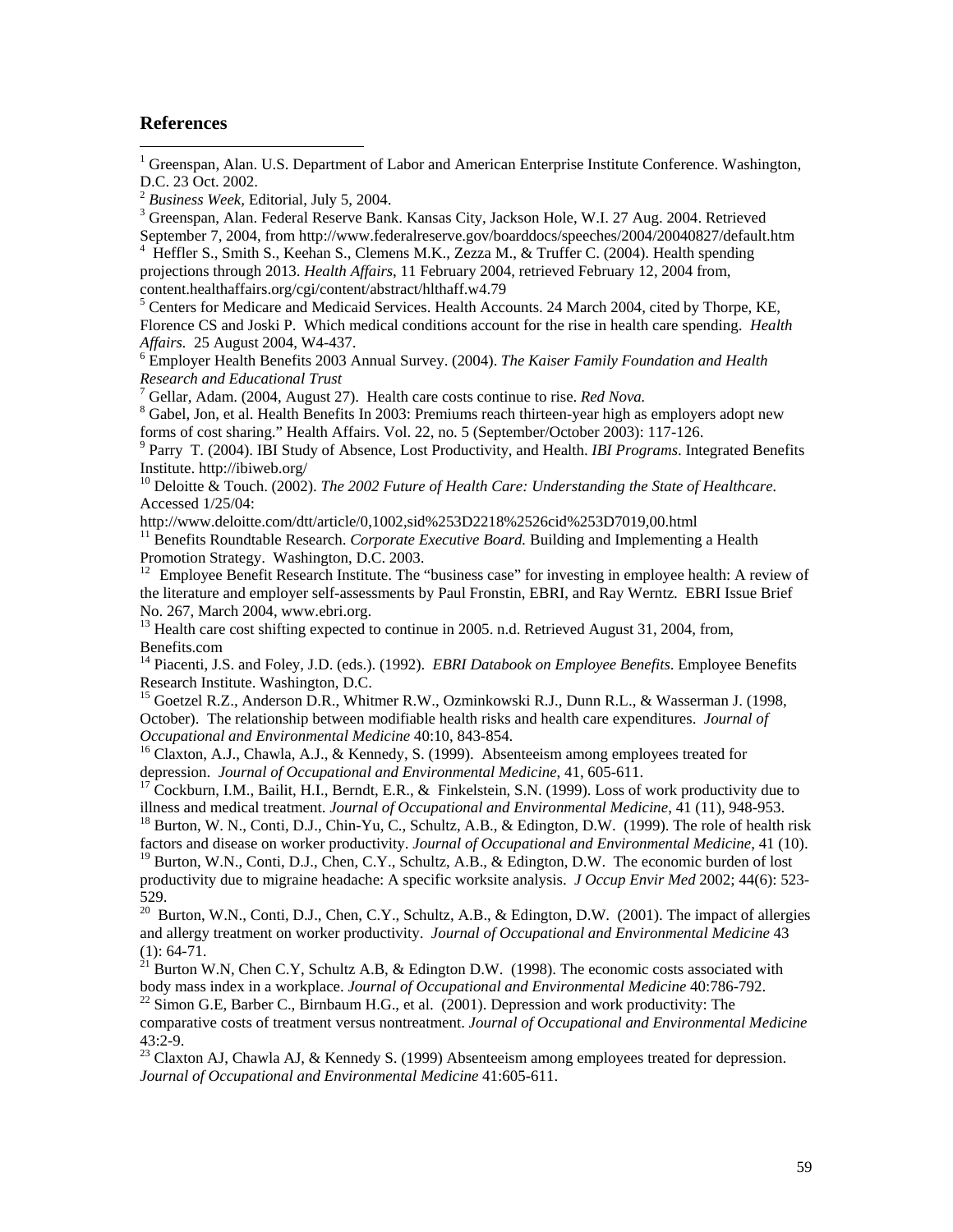<sup>24</sup> Muchmore L, Lynch WD, Gardner HH, Williamson T, & Burke T. (2003). Prevalence of arthritis and associated joint disorders in an employed population and the associated healthcare, sick leave, disability, and workers' compensation benefits cost and productivity loss for employers. *Journal of Occupational and* 

*Environmental Medicine* 45 (4): 369-378.<br><sup>25</sup> Crystal-Peters, J., Crown, W.H., Goetzel, R.Z., & Schutt, D.C. (2000) The productivity costs of allergic rhinitis. *Amer J Managed* Care 6 (3): 41-47.

<sup>26</sup> Goetzel, R.Z., Ozminkowski, R.J., Sederer, L.I., Mark, T.L. (2002). The business case for quality mental health services: Why employers should care about the health and well-being of their employees. *Journal of Occupational and Environmental Medicine* 44 (4):320-330.<br><sup>27</sup> Burton, W.N., Conti, D.J. (1998). Use of an integrated health data warehouse to measure the employer

cost of five chronic disease states. *DisManage.* 1:17-26.<br><sup>28</sup> Goetzel, R.Z., Hawkins, K., Ozminkowski, R.J., & Wang, S. (2003). The health and productivity cost

burden of the 'top-10' physical and mental health conditions affecting six large U.S. employers in 1999. *Journal of Occupational and Environmental Medicine* 45:5-14.

29 DeJoy DM, Southern DJ.An integrative perspective on work-site health promotion. *J Occup Med*. 1993 Dec; 35(12): 1221-30.

 $30$  Adapted from Employee Benefit Research Institute. The "business case" for investing in employee health: A review of the literature and employer self-assessments by Paul Fronstin, EBRI, and Ray Werntz.

EBRI Issue Brief No. 267, March 2004, www.ebri.org., p. 6.<br><sup>31</sup> Integrated Benefits Institute. (2004, July). A Business Case for Managing Health and Productivity:<br>Results from IBI's Full Cost Benchmarking Program. Integrat

 $32$  Goetzel RZ, Guindon AM, Turshen J, Ozminkowski RJ. Health and productivity management: Establishing key performance measures, benchmarks, and best practices. *J Occup Environ Med.* 2001; 43: 10-17.

 $33$  Goetzel RZ, Long SR, Ozminkowski RJ, Hawkins K, Wang S, Lynch W. Health, absence, disability and presenteeism cost estimates of certain physical and mental health conditions affecting U.S. employers.<br>Journal of Occupational and Environmental Medicine, April 2004; 46:4, 398-412.

<sup>34</sup> Lynch W, Riedel JE. Measuring Employee Productivity: A Guide to Self-Assessment Tools. Scottsdale, AZ: Institute for Health and Productivity Management, 2001.

35 Goetzel, R.Z., Anderson, D.R., Whitmer, R.W., Ozminkowski, R. J., Dunn, R.L., Wasserman, J. & HERO Research Committee. (1998). The relationship between modifiable health risks and health care expenditures: An analysis of the multi-employer HERO health risk and cost database. *Journal of Occupational and Environmental Medicine* 40(10):843-854.<br><sup>36</sup> Leutzinger, J.A., Ozminkowski, R.J., Dunn, R.L., Goetzel, R.Z., Richling, D.E., Stewart, M., Whitmer,

R.W., and Anderson, D.R. (2000). Projecting Health Care Costs Using the HERO Database and Prevalence Rates of Lifestyle Risks at Union Pacific Railroad. *American Journal of Health Promotion* 15(1):35-44.

37 Anderson, D.R., Whitmer, R.W., Goetzel, R.Z., Ozminkowski, R.J., Dunn, R.L., Wasserman, J., Serxner, S., and HERO Research Committee. (2000). The Relationship between Modifiable Health Risks and Health Care Expenditures: A Group-Level Analysis of the HERO Database. *American Journal of Health Promotion 15(1):45-52.*<br><sup>38</sup> Wasserman, J., Whitmer, R.W., Bazarre, T.L., Kennedy, S.T., Merrick, N., Goetzel, R.Z., Dunn, R.L.,

Ozminkowski, R.J., & Anderson, D.R. The Gender-Specific Effects of Modifiable Health Risk Factors on Coronary Heart Disease and Related Expenditures. *Journal of Occupational and Environmental Medicine*  42:11.

 $39$  Goetzel, R.Z., Ozminkowski, R.J., Villagra, V.G., & Duffy, J. Return on Investment (ROI) from Selected Disease Management Programs. *Health Care Financing Review.*, Winter 2004 – 2005, 26:2.<br><sup>40</sup> Goetzel, R.Z., Juday, T. R., & Ozminkowski, R.J. (1999, Summer). What's the ROI? -- A Systematic Review of Return on Investment (ROI) Studies of Corporate Health and Productivity Management

Initiatives. *AWHP's Worksite Health.*<br><sup>41</sup> Goetzel, R.Z. and Ozminkowski, R.J. "Program Evaluation." Chapter 5, <u>Health Promotion in the</u> Workplace, Third Edition, Michael P. O'Donnell (ed.), Albany, NY: Delmar/Thomson Learning, 2002. 42 Ozminkowski, R.J., & Goetzel, R.Z. (2001, May/June) Getting Closer to the Truth: Overcoming

Research Challenges when Estimating the Financial Impact of Worksite Health Promotion Programs. *American Journal of Health Promotion* 15:5.